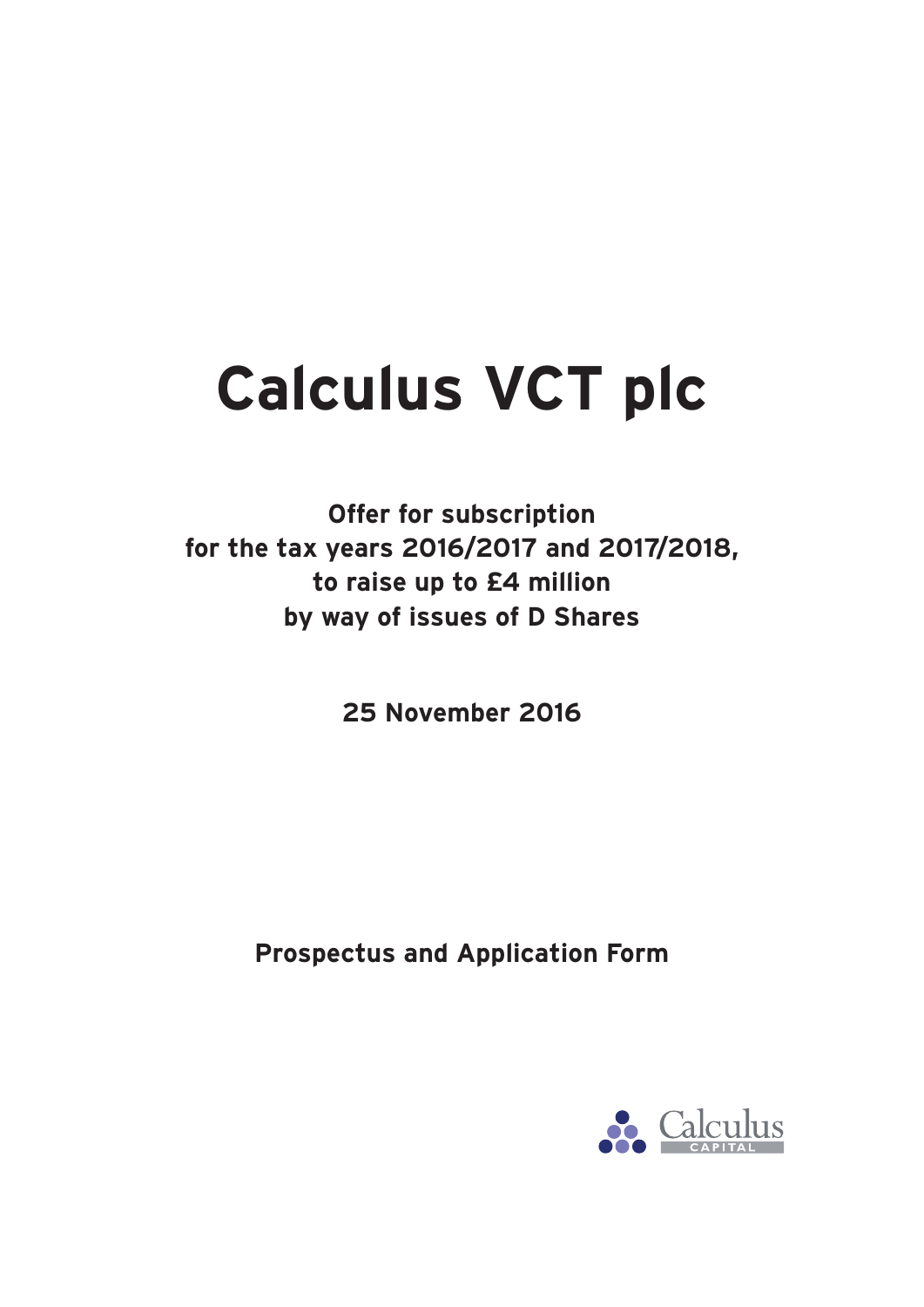**THIS DOCUMENT IS IMPORTANT AND REQUIRES IMMEDIATE ATTENTION. IF YOU ARE IN ANY DOUBT ABOUT WHAT ACTION YOU SHOULD TAKE, YOU ARE RECOMMENDED TO SEEK YOUR OWN FINANCIAL ADVICE IMMEDIATELY FROM YOUR STOCKBROKER, BANK MANAGER, SOLICITOR, ACCOUNTANT OR OTHER INDEPENDENT FINANCIAL ADVISER AUTHORISED UNDER THE FINANCIAL SERVICES AND MARKETS ACT 2000 ("FSMA").**

This document constitutes a prospectus (the "**Prospectus**") dated 25 November 2016 issued by Calculus VCT plc (the "**Company**"), prepared in accordance with the Prospectus Rules made under Section 84 of FSMA and has been approved by the Financial Conduct Authority ("**FCA**") in accordance with FSMA.

The Company and its Directors, whose names appear on page 12 of this document, accept responsibility for the information contained in this Prospectus. To the best of the knowledge of the Company and its Directors (who have taken all reasonable care to ensure that such is the case) the information contained in the Prospectus is in accordance with the facts and does not omit anything likely to affect the import of such information.

# **Calculus VCT plc**

*(Registered in England and Wales under company number 07142153)*

# **Offer for subscription to raise up to £4 million by way of issue of D Shares in the Company**

In connection with the Offer, SPARK Advisory Partners Limited ("**SPARK**") is acting for the Company and for no-one else and will not (subject to the responsibilities and liabilities imposed by FSMA or the regulatory regime established thereunder) be responsible to anyone other than the Company for providing the protections afforded to customers of SPARK nor for providing advice in relation to the Offer. SPARK is authorised and regulated in the United Kingdom by the FCA.

Calculus Capital Limited ("**Calculus Capital**") is the Company's investment manager in respect of its venture capital portfolio. Calculus Capital will not be responsible to anyone other than the Company for the provision of protections afforded to customers of Calculus Capital nor for providing advice in relation to the Offer. Calculus Capital is authorised and regulated in the United Kingdom by the FCA.

Application will be made to the UKLA for the D Shares offered for subscription pursuant to the Prospectus to be listed on the premium segment of the Official List and will be made to the London Stock Exchange for such D Shares to be admitted to trading on its main market for listed securities. It is expected that admission will become effective and that trading in the D Shares will commence three Business Days following allotment.

The Offer is conditional upon the approval of the Shareholders of the Company at the general meeting of the Company to be held on 19 January 2017.

Copies of this Prospectus (and any supplementary prospectus published by the Company) are available free of charge from the offices of the Company's manager, Calculus Capital at 104 Park Street, London, W1K 6NF and the Company's lawyers, RW Blears LLP, at 29 Lincoln's Inn Fields, London WC2A 3EG.

**YOUR ATTENTION IS DRAWN TO THE RISK FACTORS ON PAGES 10 and 11.**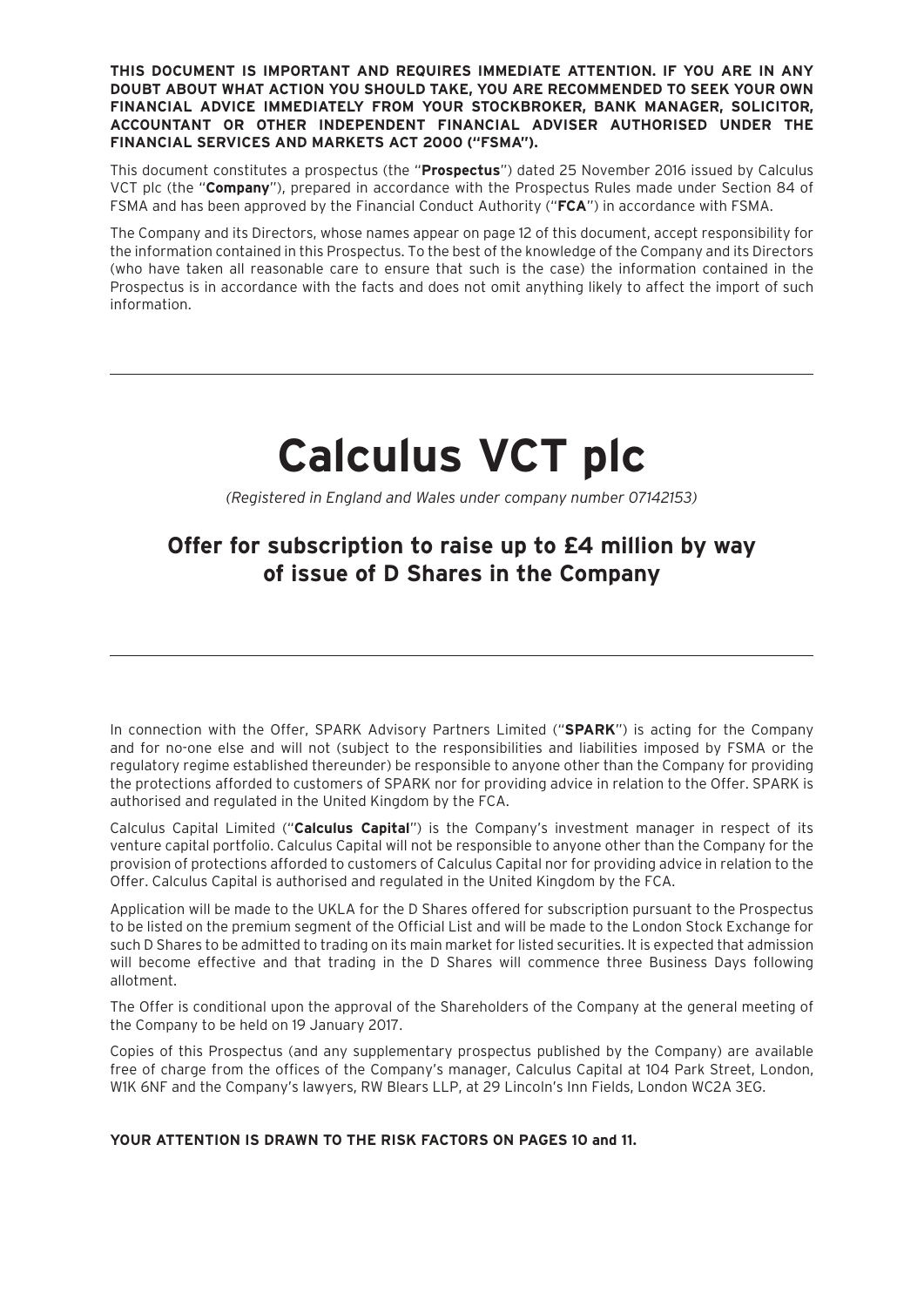# **CONTENTS**

|                                                       | Page |
|-------------------------------------------------------|------|
| Summary                                               | 3    |
| <b>Risk Factors</b>                                   | 10   |
| Corporate Information                                 | 12   |
| Expected Timetable, Statistics and Offer Costs        | 13   |
| Indicative Offer Timetable                            | 13   |
| <b>Offer Statistics</b>                               | 13   |
| <b>Offer Costs and Commissions</b>                    | 13   |
| Letter from the Chairman                              | 14   |
| Part 1: The Offer                                     | 16   |
| Introduction to the Offer                             | 16   |
| Terms of the Offer                                    | 16   |
| Pricing Formula                                       | 17   |
| Offer Costs                                           | 17   |
| Investment Objective and Policy                       | 17   |
| Dividend Policy (D Shares)                            | 19   |
| <b>Buyback Policy</b>                                 | 19   |
| Merger of the classes                                 | 19   |
| The Board                                             | 19   |
| The Managers                                          | 23   |
| Part 2: The Portfolio                                 | 27   |
| Part 3: Memorandum and Articles of Association        | 32   |
| Memorandum of Association                             | 32   |
| Articles                                              | 32   |
| Part 4: Taxation                                      | 42   |
| Tax Considerations for Investors                      | 42   |
| Tax Position of the Company                           | 43   |
| General                                               | 44   |
| Part 5: Financial Information on the Company          | 46   |
| <b>Financial Information</b>                          | 46   |
| <b>Working Capital</b>                                | 47   |
| Net Assets                                            | 47   |
| Capitalisation and Indebtedness                       | 47   |
| Part 6: Additional Information                        | 48   |
| Incorporation and Registered Office                   | 48   |
| Share Capital                                         | 48   |
| Management and Administration                         | 50   |
| <b>Material Contracts</b>                             | 52   |
| Miscellaneous                                         | 54   |
| Other Information                                     | 55   |
| Documents available for Inspection                    | 56   |
| Definitions                                           | 57   |
| Terms and Conditions of Application                   | 60   |
| Lodging of Application Forms and dealing arrangements | 62   |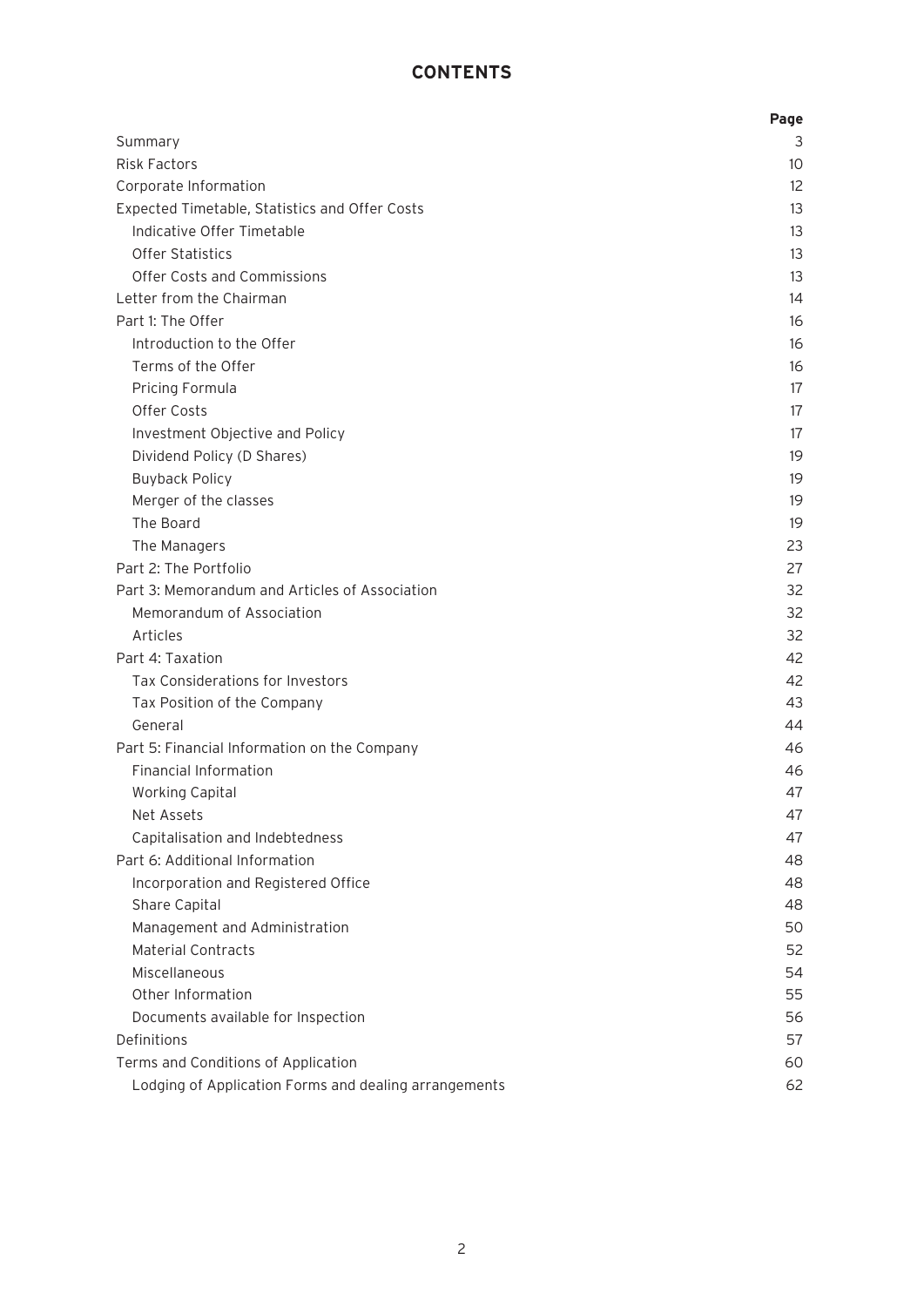### **SUMMARY**

Summaries are made up of disclosure requirements known as "Elements". These Elements are numbered in Sections A to E.

This summary contains all the Elements required to be included in a summary for the type of shares being issued pursuant to the Prospectus containing an offer for subscription ("**Offer**") of D Shares of 1 penny each in the Company ("**D Shares**") and the Company being a closed-ended investment fund. Some of the Elements are not required to be addressed and, as a result, there may be gaps in the numbering sequence of the Elements.

Even though an Element may be required to be inserted in this summary, it is possible that no relevant information can be given regarding that Element. In these instances, a short description of the Element is included, together with an appropriate 'Not applicable' statement.

| A              |                                                                         | <b>Introduction and warnings</b>                                                                                                                                                                                                                                                                                                                                                                                                                                                                                                                                                                                                                                                                                                                                                                                                                                                                                                                                                                         |
|----------------|-------------------------------------------------------------------------|----------------------------------------------------------------------------------------------------------------------------------------------------------------------------------------------------------------------------------------------------------------------------------------------------------------------------------------------------------------------------------------------------------------------------------------------------------------------------------------------------------------------------------------------------------------------------------------------------------------------------------------------------------------------------------------------------------------------------------------------------------------------------------------------------------------------------------------------------------------------------------------------------------------------------------------------------------------------------------------------------------|
| A1             | Warning                                                                 | This summary should be read as an introduction to the Prospectus. Any<br>decision to invest in the securities should be based on consideration of<br>the Prospectus as a whole by the investor. Where a claim relating to the<br>information contained in this Prospectus is brought before a court, the<br>claimant investor might, under the national legislation of the Member<br>states, have to bear the costs of translating the Prospectus before the<br>legal proceedings are initiated. Civil liability attaches to those persons who<br>have tabled the summary including any translation thereof, but only if the<br>summary is misleading, inaccurate or inconsistent when read together<br>with other parts of the Prospectus or it does not provide, when read<br>together with other parts of the Prospectus, key information in order to<br>aid investors when considering whether to invest in such securities.                                                                         |
| A <sub>2</sub> | Consent for<br>intermediaries                                           | The Company and the Directors consent to the use of the Prospectus by<br>financial intermediaries in the UK, from the date of the Prospectus until the<br>close of the Offer, for the purpose of subsequent resale or final placement of<br>securities by financial intermediaries. The Offer is expected to close on 28<br>April 2017, subject to the Offer not having closed at an earlier date (if fully<br>subscribed or otherwise at the Directors discretion) or unless previously<br>extended by the Directors. There are no conditions attaching to this<br>consent. Any financial intermediary using the Prospectus is required<br>to state on its website that it uses the prospectus in accordance with<br>the consent and the conditions attached thereto.<br>In the event of an offer being made by a financial intermediary,<br>financial intermediaries must give investors information on the terms<br>and conditions of the Offer at the time they introduce the Offer to<br>investors. |
| B              |                                                                         | <b>Issuer</b>                                                                                                                                                                                                                                                                                                                                                                                                                                                                                                                                                                                                                                                                                                                                                                                                                                                                                                                                                                                            |
| B <sub>1</sub> | Legal and<br>commercial name                                            | Calculus VCT plc (the "Company").                                                                                                                                                                                                                                                                                                                                                                                                                                                                                                                                                                                                                                                                                                                                                                                                                                                                                                                                                                        |
| B <sub>2</sub> | Domicile / Legal<br>form / Legislation<br>/ Country of<br>incorporation | The Company is a public limited liability company which is registered<br>in England and Wales with registered number 07142153. The principal<br>legislation under which the Company operates is the Companies Act 2006<br>(the "Act") and the regulations made thereunder.                                                                                                                                                                                                                                                                                                                                                                                                                                                                                                                                                                                                                                                                                                                               |
| B <sub>5</sub> | Group description                                                       | Not applicable. The Company is not part of a group.                                                                                                                                                                                                                                                                                                                                                                                                                                                                                                                                                                                                                                                                                                                                                                                                                                                                                                                                                      |
| <b>B6</b>      | Material<br>Shareholders /                                              | All Shareholders have the same voting rights in respect of the existing<br>share capital of the Company.                                                                                                                                                                                                                                                                                                                                                                                                                                                                                                                                                                                                                                                                                                                                                                                                                                                                                                 |
|                | Different voting<br>rights / Control                                    | As at 24 November 2016 (being the latest practicable date prior to the<br>publication of this document), the Company is not aware of any person<br>who, directly or indirectly, has or will have an interest in the capital of the                                                                                                                                                                                                                                                                                                                                                                                                                                                                                                                                                                                                                                                                                                                                                                       |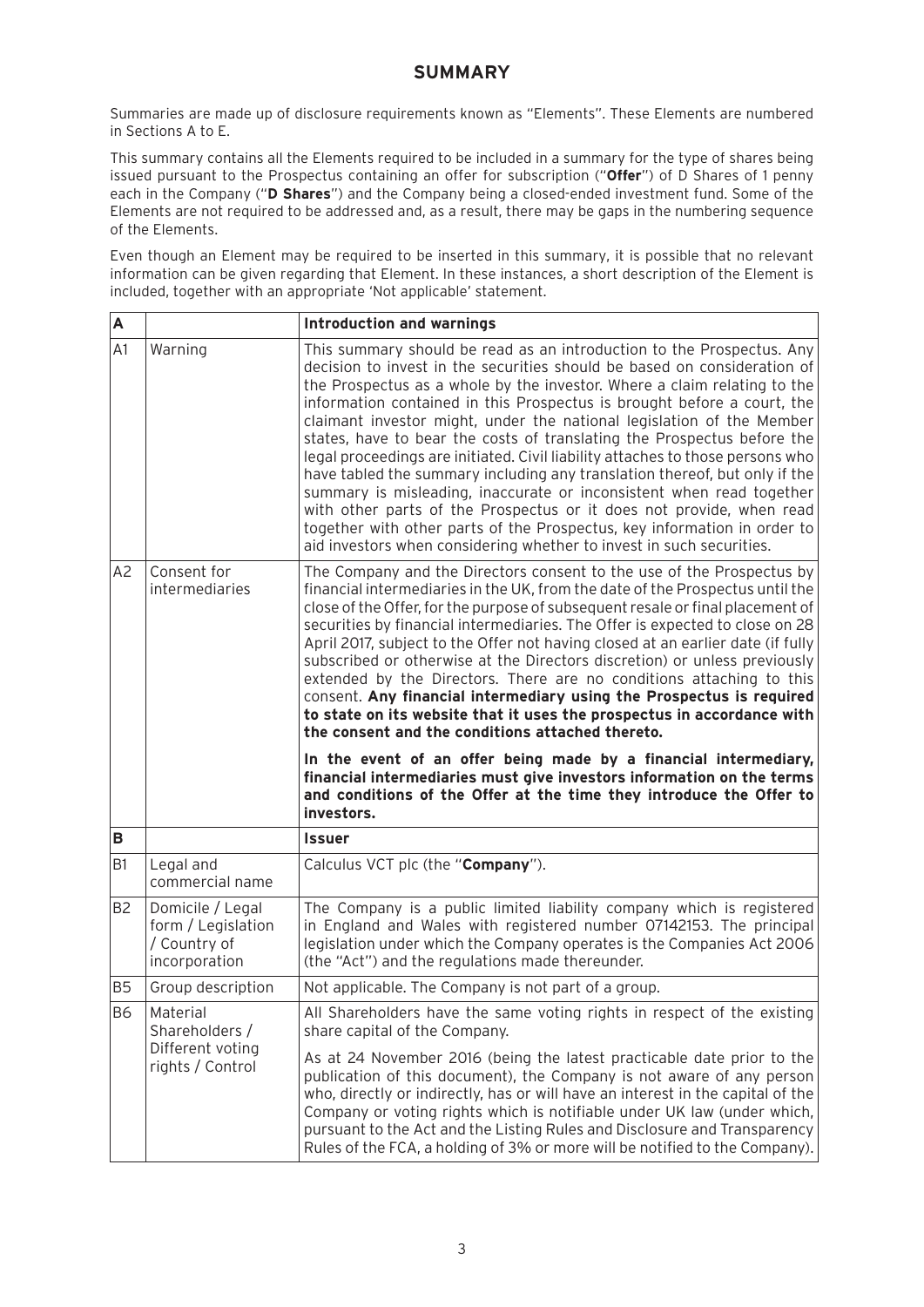| <b>B7</b>  | Selected financial<br>information and<br>statement of any<br>significant changes | Certain key historical information of the Company is set out below:                                                         |                                                             |                                                                |                                                                                                                                                                                                                                                                                                         |                                                       |
|------------|----------------------------------------------------------------------------------|-----------------------------------------------------------------------------------------------------------------------------|-------------------------------------------------------------|----------------------------------------------------------------|---------------------------------------------------------------------------------------------------------------------------------------------------------------------------------------------------------------------------------------------------------------------------------------------------------|-------------------------------------------------------|
|            |                                                                                  |                                                                                                                             | <b>Audited year</b><br>end to 28<br><b>February</b><br>2014 | <b>Audited year</b><br>end to 28<br><b>February</b><br>2015    | <b>Audited year</b><br>end to 29<br><b>February</b><br>2016                                                                                                                                                                                                                                             | <b>Unaudited</b><br>half year to<br>31 August<br>2016 |
|            |                                                                                  | <b>Net Assets</b>                                                                                                           |                                                             |                                                                |                                                                                                                                                                                                                                                                                                         |                                                       |
|            |                                                                                  | Ordinary<br>Share Fund:                                                                                                     | £4,512,000                                                  | £3,148,000                                                     | £1,486,000                                                                                                                                                                                                                                                                                              | £1,345,000                                            |
|            |                                                                                  | C Share<br>Fund:                                                                                                            | £1,765,000                                                  | £1,739,000                                                     | £1,492,000                                                                                                                                                                                                                                                                                              | £1,451,000                                            |
|            |                                                                                  | D Share<br>Fund:                                                                                                            |                                                             |                                                                |                                                                                                                                                                                                                                                                                                         | £1,769,000                                            |
|            |                                                                                  | Total                                                                                                                       | £6,277,000                                                  | £4,887,000                                                     | £2,978,000                                                                                                                                                                                                                                                                                              | £4,565,000                                            |
|            |                                                                                  | <b>Total return</b><br>before tax                                                                                           |                                                             |                                                                |                                                                                                                                                                                                                                                                                                         |                                                       |
|            |                                                                                  | Ordinary<br>Share Fund:                                                                                                     | £199,000                                                    | E(73,000)                                                      | £(384,000)                                                                                                                                                                                                                                                                                              | E(141,000)                                            |
|            |                                                                                  | C Share<br>Fund:                                                                                                            | £47,000                                                     | £61,000                                                        | E(161,000)                                                                                                                                                                                                                                                                                              | £46,000                                               |
|            |                                                                                  | D Share<br>Fund:                                                                                                            |                                                             |                                                                |                                                                                                                                                                                                                                                                                                         | E(34,000)                                             |
|            |                                                                                  | Total:                                                                                                                      | £246,000                                                    | E(12,000)                                                      | E(545,000)                                                                                                                                                                                                                                                                                              | £129,000                                              |
|            |                                                                                  | Net asset<br>value per<br>Share                                                                                             |                                                             |                                                                |                                                                                                                                                                                                                                                                                                         |                                                       |
|            |                                                                                  | Ordinary<br>Share Fund:                                                                                                     | 95.2p                                                       | 66.4p                                                          | 31.4p                                                                                                                                                                                                                                                                                                   | 28.4p                                                 |
|            |                                                                                  | C Share<br>Fund:                                                                                                            | 91.4p                                                       | 90.1p                                                          | 77.3p                                                                                                                                                                                                                                                                                                   | 75.1p                                                 |
|            |                                                                                  | D Share<br>Fund:                                                                                                            | n/a                                                         | n/a                                                            | n/a                                                                                                                                                                                                                                                                                                     | 97.6p                                                 |
|            |                                                                                  | <b>Dividends</b><br>paid per<br><b>Share</b>                                                                                |                                                             |                                                                |                                                                                                                                                                                                                                                                                                         |                                                       |
|            |                                                                                  | Ordinary<br>Share Fund:                                                                                                     | 5.25p                                                       | 27.25p                                                         | 27.05p                                                                                                                                                                                                                                                                                                  |                                                       |
|            |                                                                                  | C Share<br>Fund:                                                                                                            | 4.5p                                                        | 4.5p                                                           | 4.5p                                                                                                                                                                                                                                                                                                    | 4.5p                                                  |
|            |                                                                                  | D Share<br>Fund:                                                                                                            | n/a                                                         | n/a                                                            |                                                                                                                                                                                                                                                                                                         |                                                       |
|            |                                                                                  | February 2016.                                                                                                              |                                                             |                                                                | The Company's net asset value per Ordinary Share (C Share respectively)<br>has fallen from 95.2p (91.4p) at 28 February 2014 to 31.4p (77.3p) at 29<br>February 2016, and dividends equivalent to 59.55p (13.5p) in aggregate<br>were paid per Ordinary Share (C Share) during the three years ended 29 |                                                       |
|            |                                                                                  | On 24 October 2016, the Company issued 2,001,471 shares at an average<br>subscription price of £1.0241.                     |                                                             |                                                                |                                                                                                                                                                                                                                                                                                         |                                                       |
|            |                                                                                  |                                                                                                                             | financial condition or operating results.                   |                                                                | Save as noted above, both during the financial periods referred to above<br>and in the period between 31 August 2016 and the date of publication of<br>the Prospectus, there has been no significant change to the Company's                                                                            |                                                       |
| B8         | Key pro forma<br>financial information                                           | Prospectus                                                                                                                  |                                                             |                                                                | Not applicable. There is no pro forma financial information in the                                                                                                                                                                                                                                      |                                                       |
| B9         | Profit forecast                                                                  |                                                                                                                             |                                                             | Not applicable. There is no profit forecast in the Prospectus. |                                                                                                                                                                                                                                                                                                         |                                                       |
| <b>B10</b> | Qualifications in the<br>audit report                                            | Not applicable. There were no qualifications in the audit report for periods<br>ended 28 February 2015 or 29 February 2016. |                                                             |                                                                |                                                                                                                                                                                                                                                                                                         |                                                       |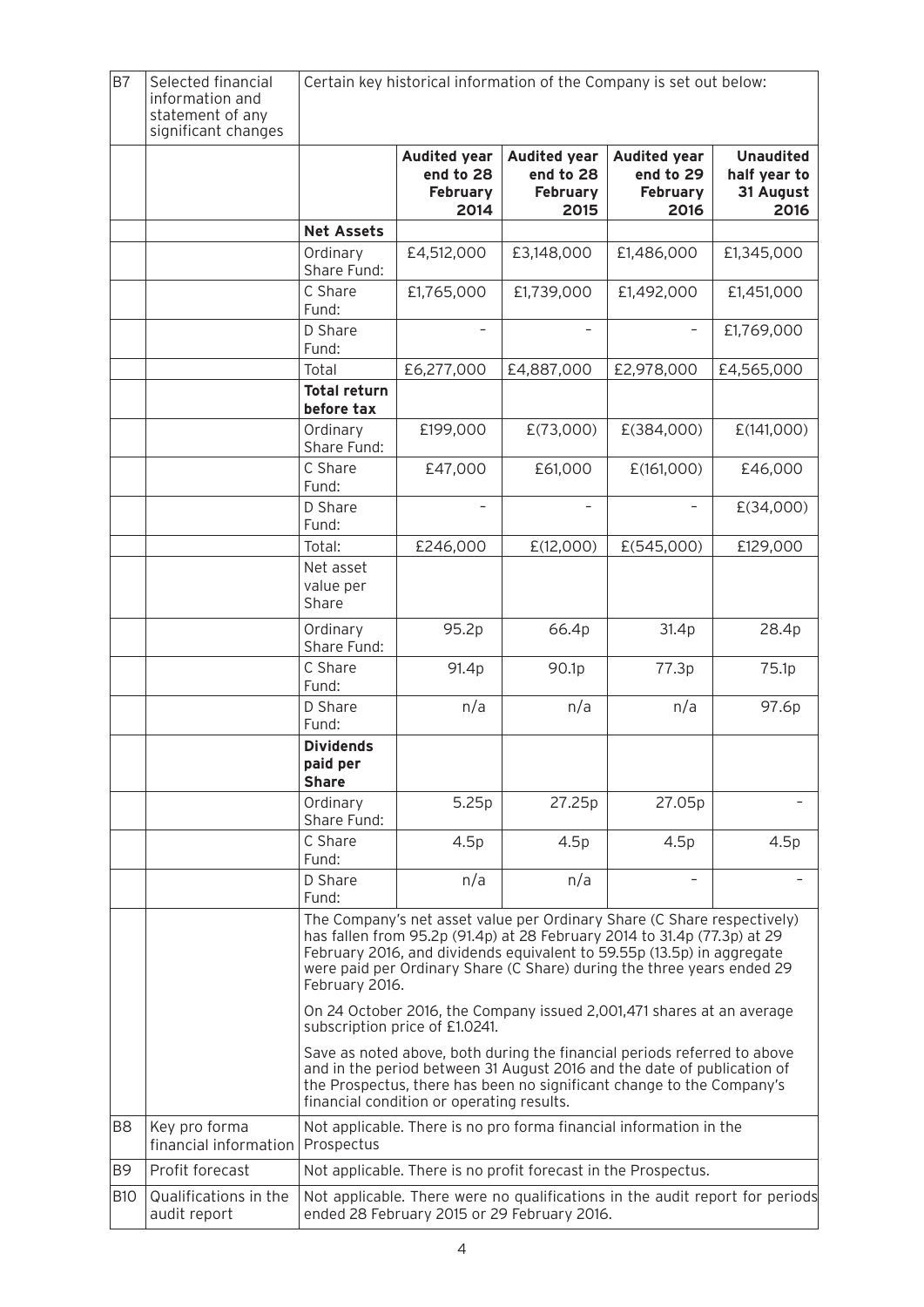| <b>B11</b> | Insufficient working<br>capital           | Not applicable. The Company is of the opinion that its working capital is<br>sufficient for its present requirements, that is for at least the twelve month<br>period from the date of this document.                                                                                                                                                                                                                                                                                                                                                                                                                                                                                                                       |
|------------|-------------------------------------------|-----------------------------------------------------------------------------------------------------------------------------------------------------------------------------------------------------------------------------------------------------------------------------------------------------------------------------------------------------------------------------------------------------------------------------------------------------------------------------------------------------------------------------------------------------------------------------------------------------------------------------------------------------------------------------------------------------------------------------|
|            | B34   Investment<br>objective and policy, | The Company's investment objective and policy set out below is subject to<br>the approval of Shareholders at the General Meeting.                                                                                                                                                                                                                                                                                                                                                                                                                                                                                                                                                                                           |
|            | including investment<br>restrictions      | Investment Objective                                                                                                                                                                                                                                                                                                                                                                                                                                                                                                                                                                                                                                                                                                        |
|            |                                           | The Company's principal objectives for investors are to:                                                                                                                                                                                                                                                                                                                                                                                                                                                                                                                                                                                                                                                                    |
|            |                                           | invest in a portfolio of Venture Capital Investments that will provide<br>investment returns sufficient to allow the Company to maximise annual<br>dividends and with the goal of capital growth over the medium to long term;                                                                                                                                                                                                                                                                                                                                                                                                                                                                                              |
|            |                                           | generate sufficient returns from a portfolio of Venture Capital Investments<br>that will provide attractive long-term returns within a tax efficient vehicle<br>beyond an interim return date;                                                                                                                                                                                                                                                                                                                                                                                                                                                                                                                              |
|            |                                           | review the appropriate level of dividends annually to take account of<br>investment returns achieved and future prospects; and                                                                                                                                                                                                                                                                                                                                                                                                                                                                                                                                                                                              |
|            |                                           | maintain VCT status to enable qualifying investors to retain their income<br>tax relief of up to 30 per cent. on the initial investment and receive tax-<br>free dividends and capital growth.                                                                                                                                                                                                                                                                                                                                                                                                                                                                                                                              |
|            |                                           | <b>Investment Policy</b>                                                                                                                                                                                                                                                                                                                                                                                                                                                                                                                                                                                                                                                                                                    |
|            |                                           | It is intended that a minimum of 75 per cent of the monies raised by the<br>Company will be invested within 60 days in a variety of investments which<br>will be selected to preserve capital value, whilst generating income, and may<br>include liquidity funds and fixed income securities issued by major companies<br>and institutions as well as with counterparty credit rating of not less that A<br>minus (Standard & Poor's rate)/A3 (Moody's rated).                                                                                                                                                                                                                                                             |
|            |                                           | The balance will be used to meet initial costs and held in cash and will be available<br>to invest in Venture Capital Investments and to fund ongoing expenses.                                                                                                                                                                                                                                                                                                                                                                                                                                                                                                                                                             |
|            |                                           | The Company's policy is to build a diverse portfolio of Venture Capital<br>Investments primarily in established unquoted companies across different<br>industries and investments may be by way of loan stock and/or fixed rate<br>preference shares as well as ordinary shares to generate income. The amount<br>invested in any one sector and any one company will be no more than<br>approximately 20 per cent. and 10 per cent. respectively of the Venture Capital<br>Investments portfolio. The Board and Calculus Capital will review the portfolio<br>of investments on a regular basis to assess asset allocation and the need to<br>realise investments to meet the Company's objectives or maintain VCT status. |
|            |                                           | Where investment opportunities arise in one asset class which conflicts with<br>assets held or opportunities in another asset class, the Board will make the<br>investment/divestment decision. Under its Articles, the Company has the<br>ability to borrow a maximum amount equal to 25 per cent. of the value of<br>the gross assets of the Company. The Board will consider borrowing if it is in<br>the Shareholders' interests to do so. In particular, because the Board intends<br>to minimise cash balances, the Company may borrow on a short-term to<br>medium-term basis for cashflow purposes and to facilitate the payment of<br>dividends and expenses in the early years.                                   |
|            |                                           | The Company will not vary the investment objective or the investment policy,<br>to any material extent, without the approval of Shareholders. The Company<br>intends to be a generalist VCT investing in a wide range of sectors.                                                                                                                                                                                                                                                                                                                                                                                                                                                                                           |
| B35        | <b>Borrowing limits</b>                   | The Company has the ability to borrow a sum equal to 25% of the gross<br>assets of the Company. The Board will consider borrowing if it is in the<br>interests of Shareholders to do so.                                                                                                                                                                                                                                                                                                                                                                                                                                                                                                                                    |
| B36        | Regulatory status                         | The Company is subject to the Act and the regulations made thereunder<br>and in the UK generally, its shares are listed on the premium segment of the<br>Official List and, as a qualifying VCT, it is subject to regulation by HMRC in<br>order to retain such status.                                                                                                                                                                                                                                                                                                                                                                                                                                                     |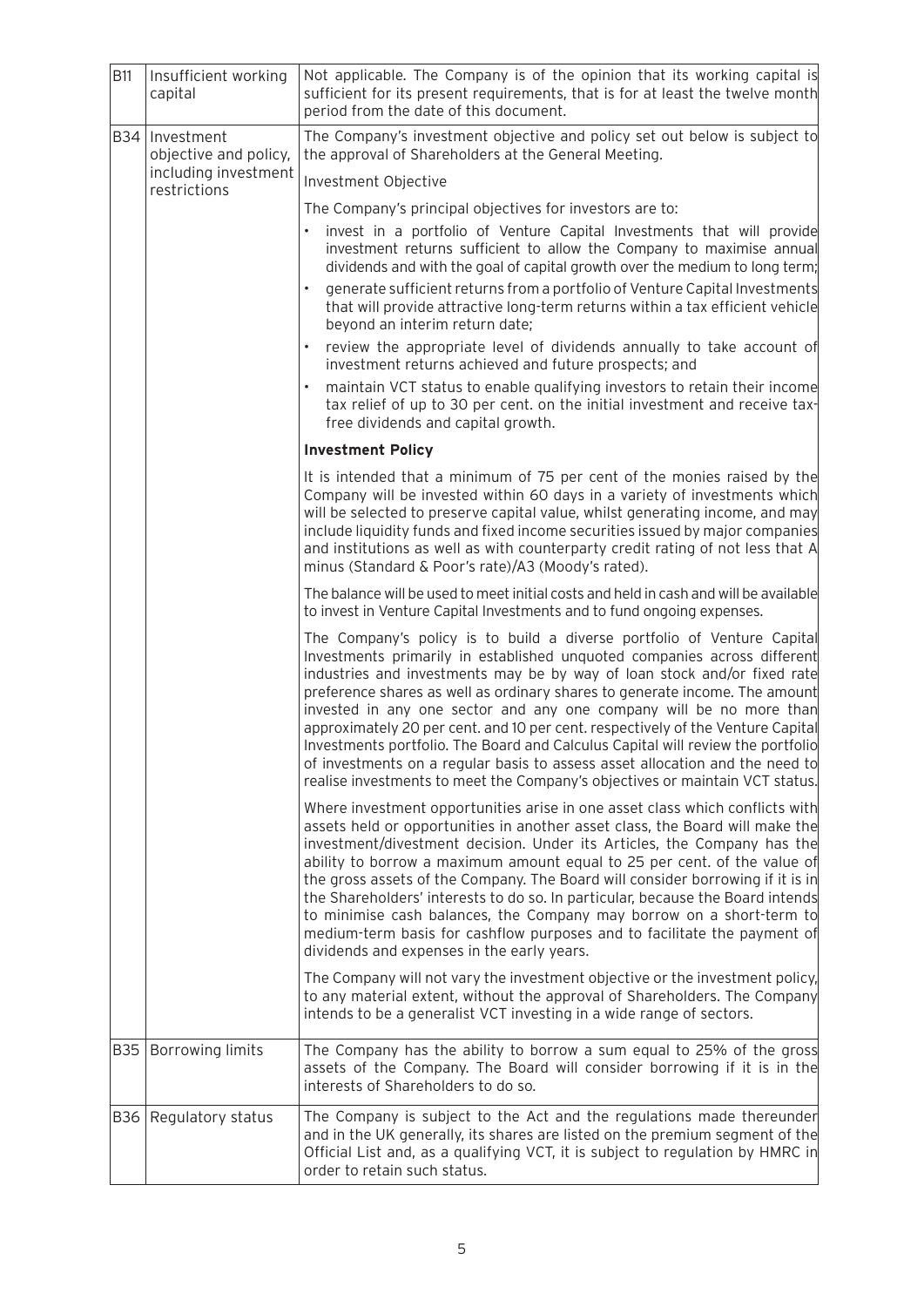| <b>B37</b>                                                                             | Typical investor                                           | A typical investor in the Company will be a UK higher-rate income tax payer,<br>over 18 years of age and with an investment range of between £5,000 and<br>£200,000 who is capable of understanding and is comfortable with the risks<br>of VCT investment.                                           |                                                                                                                                                                                                                                                                                                                                                                        |                                                              |  |
|----------------------------------------------------------------------------------------|------------------------------------------------------------|-------------------------------------------------------------------------------------------------------------------------------------------------------------------------------------------------------------------------------------------------------------------------------------------------------|------------------------------------------------------------------------------------------------------------------------------------------------------------------------------------------------------------------------------------------------------------------------------------------------------------------------------------------------------------------------|--------------------------------------------------------------|--|
|                                                                                        | B38   Investments of 20%<br>or more in a single<br>company | Not applicable. The Company does not and will not hold any investments<br>which represent more than 20% of its gross assets in a single company or<br>group.                                                                                                                                          |                                                                                                                                                                                                                                                                                                                                                                        |                                                              |  |
| <b>B39</b>                                                                             | Investments of 40%<br>or more in a single<br>company       | Not applicable. The Company does not and will not hold any investments<br>which represent more than 40% of its gross assets in a single company or<br>group.                                                                                                                                          |                                                                                                                                                                                                                                                                                                                                                                        |                                                              |  |
|                                                                                        | B40 Service providers                                      | Calculus Capital acts as the investment manager to the Company in respect<br>of Venture Capital Investments and receives an annual fee of 1% of the<br>attributable net assets of the Ordinary and C Shares and 1.75% of the<br>attributable net assets of the D Shares in the Company.               |                                                                                                                                                                                                                                                                                                                                                                        |                                                              |  |
|                                                                                        |                                                            |                                                                                                                                                                                                                                                                                                       | Calculus Capital provides a total cap on annual expenses of the Company<br>(excluding irrecoverable VAT, annual trail commission and performance<br>incentive fees) of 3.0 per cent. of the gross amount raised under the previous<br>Ordinary Share and C Share offers and 3.4 per cent. of the gross amount<br>raised under the previous and current D Share offers. |                                                              |  |
|                                                                                        |                                                            | upon the type of investor.                                                                                                                                                                                                                                                                            | In addition, Calculus Capital will be entitled to a promoter's fee in relation to<br>the Offer. The Promoter's Fee is calculated at either 3.0% or 5.0% of the Net<br>Asset Value per Share issued to an investor pursuant to the Offer dependent                                                                                                                      |                                                              |  |
|                                                                                        |                                                            | Investment in the Company's C Share Fund.                                                                                                                                                                                                                                                             | Investec Structured Products acts as the investment manager to the<br>Company in respect of Structured Product investments but receives no<br>annual fee. Investec Structured Products' appointment will come to an end<br>on the earlier of 14 March 2017 and the sale of the final Structured Product                                                                |                                                              |  |
|                                                                                        |                                                            | distributions of at least 105p per £1 invested.                                                                                                                                                                                                                                                       | Each of Calculus Capital and Investec Structured Products are entitled<br>to performance incentive payments once Shareholders have received                                                                                                                                                                                                                            |                                                              |  |
| B41<br>Regulatory status of<br>Calculus Capital and<br>Investec Structured<br>Products |                                                            | Calculus Capital Limited is a private company registered in England and Wales<br>with registered number 03861194. Calculus Capital is authorised and regulated<br>by the Financial Conduct Authority, with registration number 190854.                                                                |                                                                                                                                                                                                                                                                                                                                                                        |                                                              |  |
|                                                                                        |                                                            | Investec Structured Products is a trading name of Investec Bank plc which<br>is a public company registered in England and Wales with registered number<br>00489604. Investec Structured Products is authorised and regulated by the<br>Financial Conduct Authority, with registration number 172330. |                                                                                                                                                                                                                                                                                                                                                                        |                                                              |  |
| <b>B42</b>                                                                             | Calculation of net<br>asset value                          | The Company's net asset value is calculated every quarter and published on<br>an appropriate regulatory information service. If for any reason valuations<br>are suspended, shareholders will be notified in a similar manner.                                                                        |                                                                                                                                                                                                                                                                                                                                                                        |                                                              |  |
| B43                                                                                    | Umbrella collective<br>investment scheme                   | Not applicable. The Company is not part of an umbrella collective investment<br>scheme.                                                                                                                                                                                                               |                                                                                                                                                                                                                                                                                                                                                                        |                                                              |  |
|                                                                                        | B44 Absence of financial<br>statements                     | Not applicable. The Company has commenced operations and published<br>financial statements.                                                                                                                                                                                                           |                                                                                                                                                                                                                                                                                                                                                                        |                                                              |  |
| <b>B45</b>                                                                             | Investment portfolio                                       | unaudited management accounts):                                                                                                                                                                                                                                                                       | The Company invests in a portfolio of UK smaller companies in order to<br>generate income and capital growth over the medium to long term. A<br>summary of the Company's portfolio is set out below (based on the latest                                                                                                                                               |                                                              |  |
|                                                                                        |                                                            | NAV per Share at<br>31 August 2016 (p)                                                                                                                                                                                                                                                                | <b>Number of investments</b><br>as at 31 August 2016                                                                                                                                                                                                                                                                                                                   | Carrying value of<br>investments as at<br>31 August 2016 (£) |  |
|                                                                                        |                                                            | 28.4p<br>(Ordinary Shares)                                                                                                                                                                                                                                                                            | 14 (Ordinary Shares)                                                                                                                                                                                                                                                                                                                                                   | £1,374,000<br>(Ordinary Shares)                              |  |
|                                                                                        |                                                            | 75.1p (C Shares)                                                                                                                                                                                                                                                                                      | 15 (C Shares)                                                                                                                                                                                                                                                                                                                                                          | £1,504,000 (C Shares)                                        |  |
|                                                                                        |                                                            | 97.6p (D Shares)                                                                                                                                                                                                                                                                                      | 5 (D Shares)                                                                                                                                                                                                                                                                                                                                                           | £1,562,000 (D Shares)                                        |  |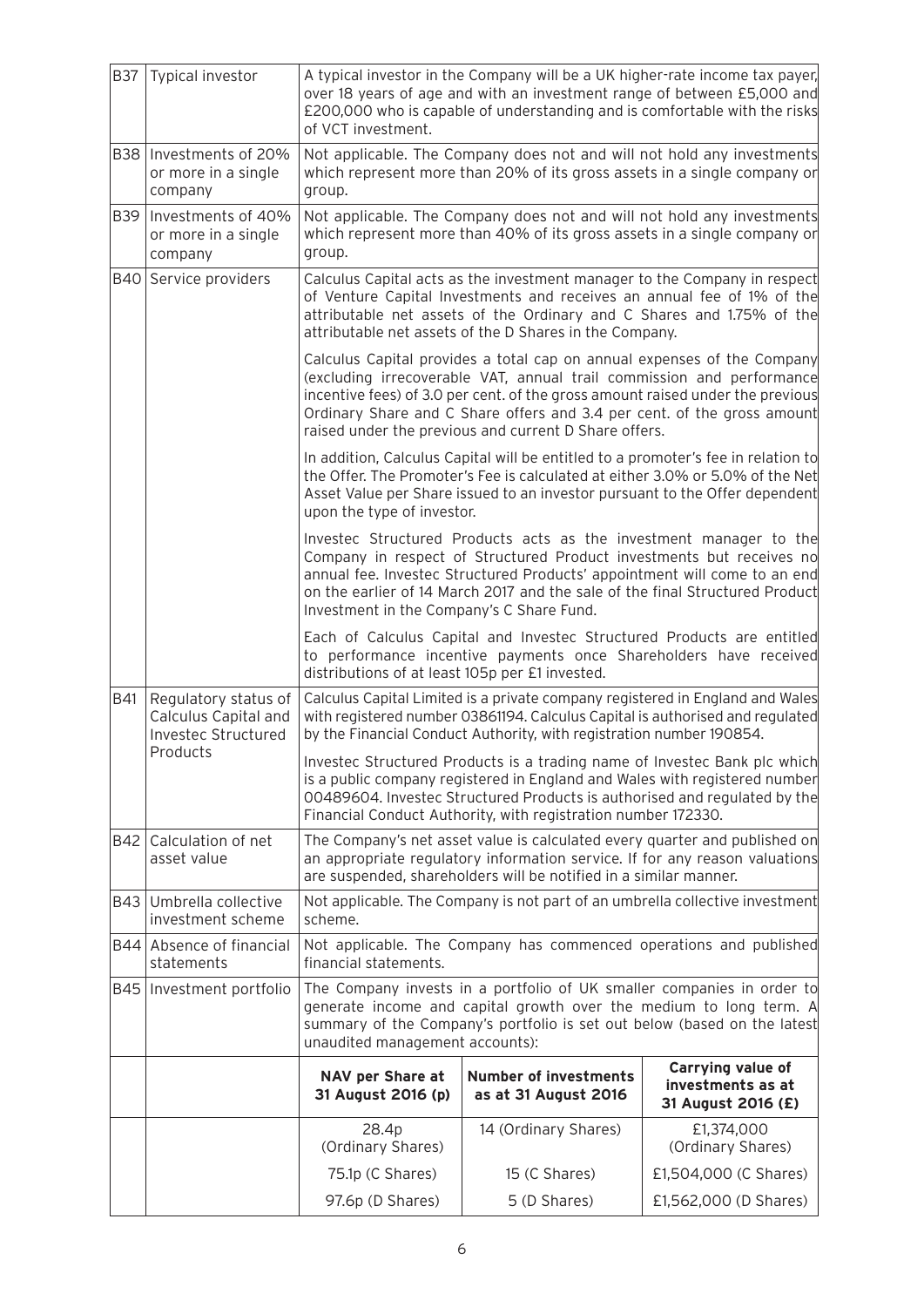|                | B46 Most recent NAV per<br>Share                            | As at 31 August 2016, the unaudited net asset value per Ordinary Share<br>was 28.4p, the unaudited net asset value per C Share was 75.1p and the<br>unaudited net asset value per D Share was 97.6p.                                                                                                                                                                                                                          |  |  |
|----------------|-------------------------------------------------------------|-------------------------------------------------------------------------------------------------------------------------------------------------------------------------------------------------------------------------------------------------------------------------------------------------------------------------------------------------------------------------------------------------------------------------------|--|--|
| $\mathsf c$    |                                                             | <b>Securities</b>                                                                                                                                                                                                                                                                                                                                                                                                             |  |  |
| C1             | Description and<br>class of securities<br>and authority     | The securities being offered pursuant to the Offer are D Shares of 1 penny<br>each ("D Shares") (ISIN: GBOOBYQPF348).                                                                                                                                                                                                                                                                                                         |  |  |
| C <sub>2</sub> | Currency                                                    | The Company's share capital currently comprises Ordinary Shares of 1<br>penny each (GBP), C Shares of 1 penny each (GBP) and D Shares of 1 penny<br>each (GBP).                                                                                                                                                                                                                                                               |  |  |
| C <sub>3</sub> | Shares in issue                                             | As at the date of this document 4,738,463 Ordinary Shares, 1,931,095 C<br>Shares and 3,813,555 D Shares are in issue (all fully paid up).                                                                                                                                                                                                                                                                                     |  |  |
|                |                                                             | The maximum number of D Shares to be issued pursuant to the Offer is<br>approximately 3.9 million.                                                                                                                                                                                                                                                                                                                            |  |  |
| C4             | Description of the<br>rights attaching to<br>the securities | The D Shares rank equally with each other and with other existing Shares<br>with respect to voting and will have the right to receive distributed income<br>and capital from of the assets of the D Share Fund, except that the Offer<br>Shares will not be entitled to any dividend declared in respect of the<br>Company's year ended 28 February 2017.                                                                     |  |  |
| C <sub>5</sub> | Restrictions on<br>transfer                                 | The D Shares will be listed on the premium segment of the Official List and,<br>as a result, will be freely transferable.                                                                                                                                                                                                                                                                                                     |  |  |
| C <sub>6</sub> | Admission                                                   | Application will be made to the UKLA for the new D Shares to be listed on<br>the Official List and will be made to the London Stock Exchange for such<br>shares to be admitted to trading on its main market for listed securities.<br>It is anticipated that dealings in the new D Shares will commence three<br>Business Days following allotment.                                                                          |  |  |
| C7             | Dividend policy                                             | The Board's policy is to whenever possible maintain a steady flow of tax-<br>free dividends, generated from income or capital profits realised on the<br>sale of investments. The Board has a stated objective of paying annual<br>dividends equal to 4.5 per cent. of the prevailing NAV of the D Shares and of<br>the Ordinary Shares (and of the C Shares after 14 March 2017) per annum.                                  |  |  |
| D              |                                                             | <b>Risks</b>                                                                                                                                                                                                                                                                                                                                                                                                                  |  |  |
| D <sub>2</sub> | Key information on                                          | The Company                                                                                                                                                                                                                                                                                                                                                                                                                   |  |  |
|                | the key risks specific<br>to the Company                    | The past performance of investments made by the Company or other<br>funds managed or advised by the Managers should not be regarded<br>as an indication of the performance of investments to be made by the<br>Company.                                                                                                                                                                                                       |  |  |
|                |                                                             | Any change of governmental, economic, fiscal, monetary or political<br>$\bullet$<br>policy could materially affect, directly or indirectly, the operation of the<br>Company and/or its ability to achieve or maintain VCT status.                                                                                                                                                                                             |  |  |
|                |                                                             | Where more than one of the funds managed or advised by Calculus<br>$\bullet$<br>Capital wishes to participate in an investment opportunity, allocations<br>will generally be made in proportion to the net cash available for<br>investment by each fund, other than where investments are proposed<br>to be made in a company where a fund has a pre-existing investment<br>where the incumbent investor will have priority. |  |  |
|                |                                                             | The Net Asset Value of the Shares will reflect the values and performance<br>$\bullet$<br>of the underlying assets in the respective portfolios. The value of the<br>investments and income derived from them can rise and fall. Realisation<br>of investments in unquoted companies can be difficult or impossible<br>and may take considerable time.                                                                        |  |  |
|                |                                                             | There can be no guarantee that suitable investment opportunities will<br>$\bullet$<br>be identified in order to meet the Company's objectives. Although the<br>Company may receive conventional venture capital rights in connection<br>with its investments, as a minority investor it may not be in a position to<br>fully to protect its interests.                                                                        |  |  |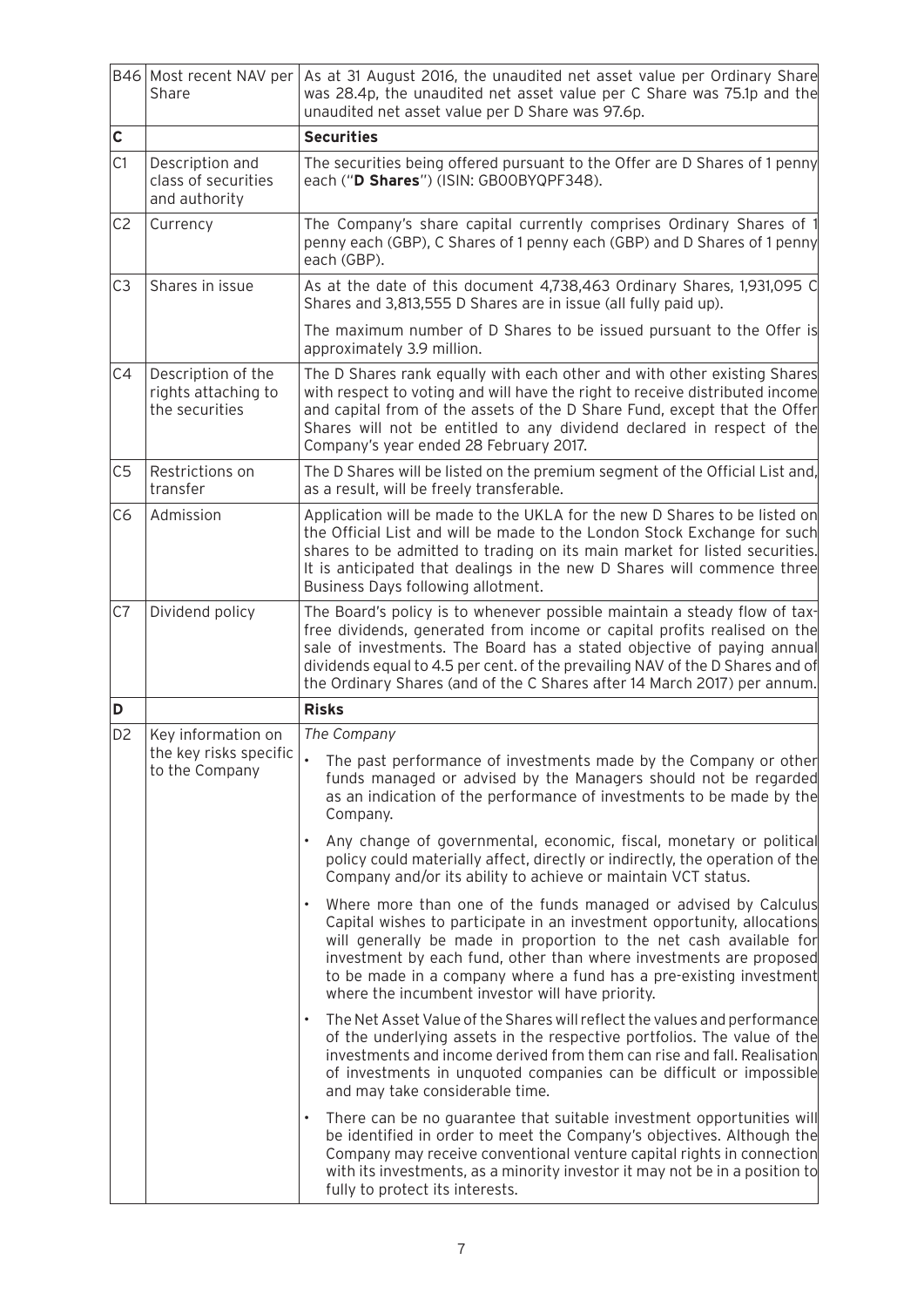| D <sub>3</sub> | Key information on                                              | The Securities                                                                                                                                                                                                                                                                                                                                                                                                                                                                                                                                                                         |  |  |
|----------------|-----------------------------------------------------------------|----------------------------------------------------------------------------------------------------------------------------------------------------------------------------------------------------------------------------------------------------------------------------------------------------------------------------------------------------------------------------------------------------------------------------------------------------------------------------------------------------------------------------------------------------------------------------------------|--|--|
|                | the key risks specific<br>to the securities                     | If an investor who subscribes for Shares disposes of those Shares within<br>five years, the investor is likely to be subject to clawback by HMRC of any<br>income tax relief originally obtained on subscription.                                                                                                                                                                                                                                                                                                                                                                      |  |  |
|                |                                                                 | Although the D Shares Fund is managed and accounted for separately<br>from the Ordinary Shares Fund and the C Shares Fund, a number of<br>company regulations and VCT requirements are assessed at company level<br>and, therefore, the performance of one fund may impact adversely on the<br>other fund and restrict the ability to make distributions, realise investments<br>and/or meet requirements to maintain VCT status.                                                                                                                                                      |  |  |
|                |                                                                 | Although the existing Shares issued by the Company have been (and it<br>is anticipated that the new D Shares will be) admitted to the Official List of<br>the UK Listing Authority and traded on the London Stock Exchange's main<br>market for listed securities, it is unlikely that there will be a liquid market<br>as there is a limited secondary market for VCT shares and investors may<br>find it difficult to realise their investments. The market price of the Shares<br>may not fully reflect, and will tend to be at a discount to, their underlying<br>net asset value. |  |  |
| E              |                                                                 | <b>Offer</b>                                                                                                                                                                                                                                                                                                                                                                                                                                                                                                                                                                           |  |  |
| E1             | Offer net proceeds                                              | The Company is proposing to raise up to £4 million pursuant to the Offer.<br>The total initial expenses of the Offer (assuming full subscription by Non<br>Advised Investors, professional client investors and/or direct investors<br>only) will be 5.0% of the gross proceeds and the total net proceeds are<br>therefore estimated to be £3.8 million.                                                                                                                                                                                                                              |  |  |
| E2a            | Reasons for the<br>Offer and use of<br>proceeds                 | The additional funds raised under the Offer will be invested in accordance<br>with the Company's investment policy.                                                                                                                                                                                                                                                                                                                                                                                                                                                                    |  |  |
| E3             | Terms and<br>conditions of the                                  | D Shares issued under the Offer will be at an offer price determined by the<br>following pricing formula (rounded down to the nearest whole Share):                                                                                                                                                                                                                                                                                                                                                                                                                                    |  |  |
|                | Offer                                                           | The number of Shares to be issued to each Applicant will be calculated<br>based on the following Pricing Formula (rounded down to the nearest<br>whole Share):                                                                                                                                                                                                                                                                                                                                                                                                                         |  |  |
|                |                                                                 | Amount subscribed,<br>less:                                                                                                                                                                                                                                                                                                                                                                                                                                                                                                                                                            |  |  |
|                |                                                                 | (i) Promoter's Fee<br>and                                                                                                                                                                                                                                                                                                                                                                                                                                                                                                                                                              |  |  |
|                |                                                                 | Number<br>Dividend<br>Latest<br>(ii) Initial Adviser<br>of Offer $=$<br>$\times$ Entitlement $\div$ published NAV<br>Charge / Commission<br><b>Shares</b><br>Factor<br>per D Share<br>(if any) plus                                                                                                                                                                                                                                                                                                                                                                                    |  |  |
|                |                                                                 | (iii) applicable early<br>application and/or<br>loyalty discount                                                                                                                                                                                                                                                                                                                                                                                                                                                                                                                       |  |  |
|                |                                                                 | where "Dividend Entitlement Factor" = 1.047, unless the Offer is extended<br>beyond 31 August 2017 in which case "Dividend Entitlement Factor" = 1 for<br>any issues after 31 August 2017.                                                                                                                                                                                                                                                                                                                                                                                             |  |  |
|                |                                                                 | The proceeds of the Offer will be invested in accordance with the Company's<br>investment policy.                                                                                                                                                                                                                                                                                                                                                                                                                                                                                      |  |  |
| E4             | Description of any<br>interest that is<br>material to the issue | Not applicable. There are no interests that are material to the issue.                                                                                                                                                                                                                                                                                                                                                                                                                                                                                                                 |  |  |
| E5             | Name of persons<br>selling securities                           | Not applicable. No entity is selling securities in the Company.                                                                                                                                                                                                                                                                                                                                                                                                                                                                                                                        |  |  |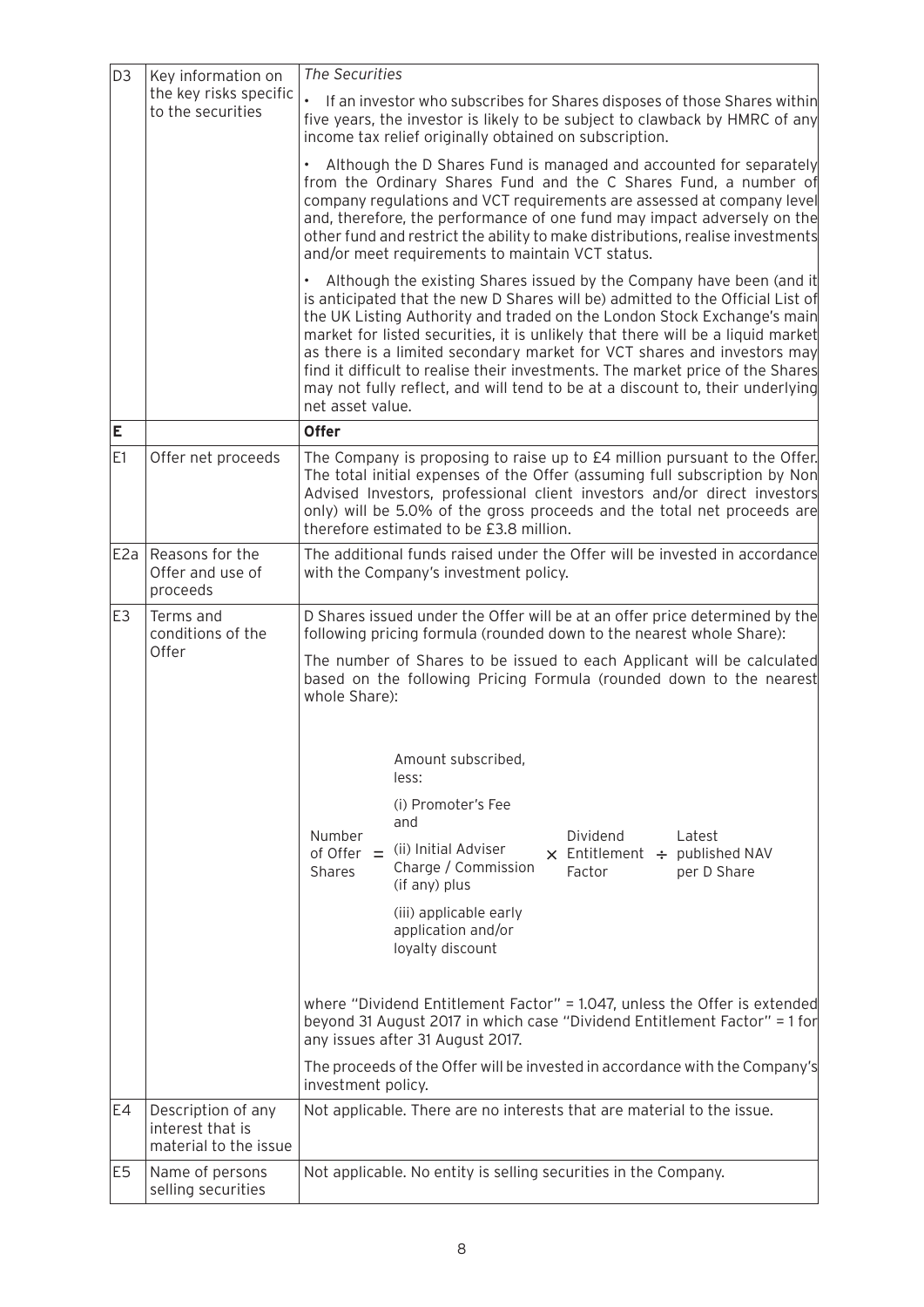| E <sub>6</sub>                            | Amount and<br>percentage of<br>immediate dilution | D Shareholders subscribing under the Offer will hold 50.6% of the D Share<br>capital assuming the Offer is fully subscribed. Existing D Shareholders will<br>suffer no NAV dilution as a result of the Offer (save to the extent of the cost<br>of early incentive and loyalty bonuses met by the Company).                                                                                                                                                                 |
|-------------------------------------------|---------------------------------------------------|-----------------------------------------------------------------------------------------------------------------------------------------------------------------------------------------------------------------------------------------------------------------------------------------------------------------------------------------------------------------------------------------------------------------------------------------------------------------------------|
| E7<br>Expenses charged to<br>the investor |                                                   | For applications received from Non-Advised Investors, professional client<br>investors and/or direct investors only, the costs of the Offer will be 5.0% of<br>the Net Asset Value of each Offer Share issued pursuant to that investor's<br>application which will cover Calculus Capital's 3.0% fee as promoter of<br>the Offer and commission of 2.0% to authorised intermediaries (save for<br>permissible trail commission which the Company will be responsible for). |
|                                           |                                                   | For applications received from retail client Investors, the investor will pay<br>Calculus Capital's 3.0% fee as promoter of the Offer and the Company<br>will facilitate any agreed Adviser Charge which the investor has negotiated<br>with their financial intermediary via a reduction in the number of D Shares<br>the investor will receive, calculated in accordance with a pricing formula.                                                                          |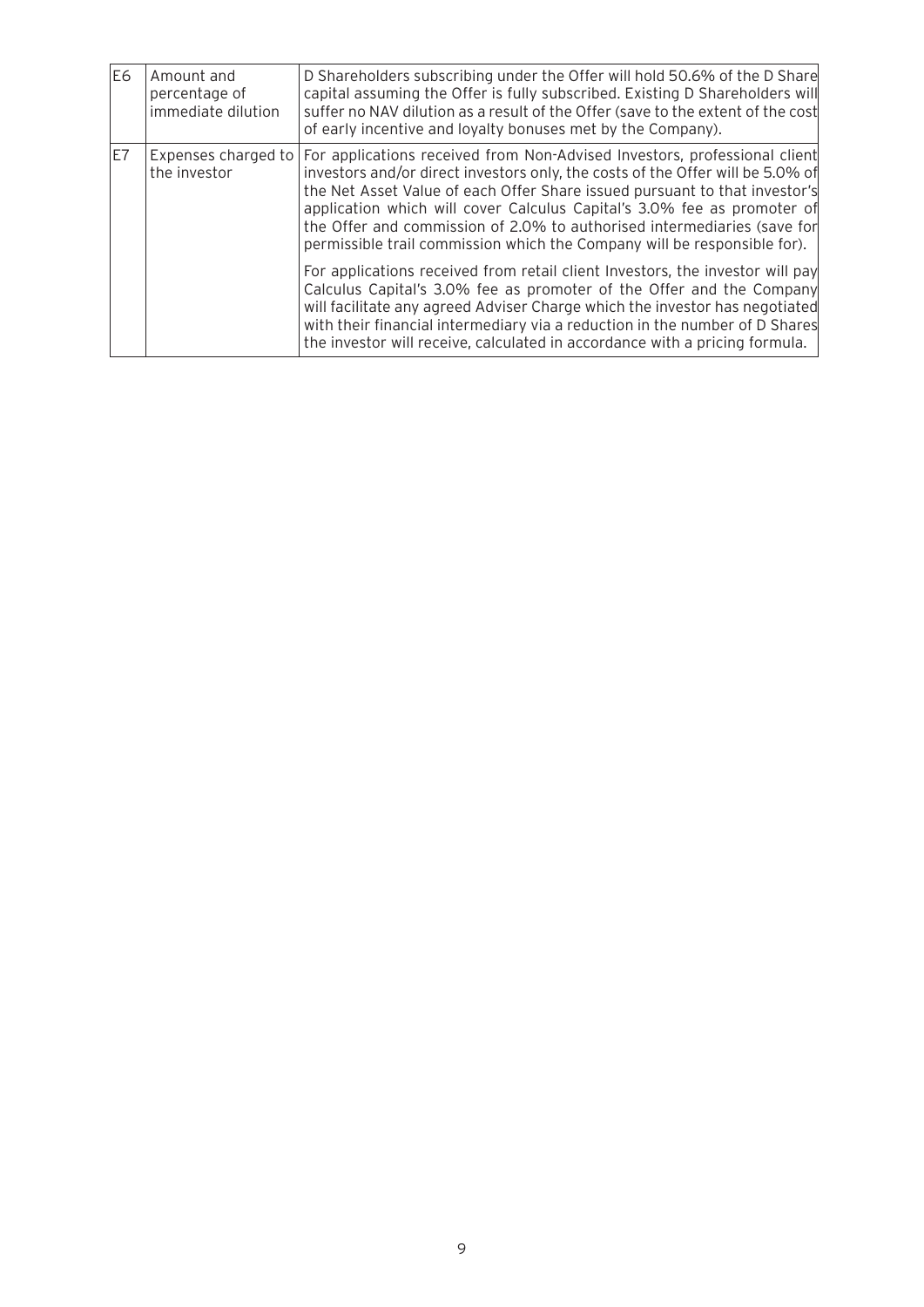# **RISK FACTORS**

**Shareholders and prospective shareholders should consider carefully the following risk factors in addition to the other information presented in this document and the Prospectus as a whole. If any of the risks described below were to occur, it could have a material effect on the Company's business, financial condition or results of operations. The risks and uncertainties described below are not the only ones the Company, the Board or investors in the Company will face. Additional risks not currently known to the Company or the Board, or that the Company or the Board currently believe are not material, may also adversely affect the Company's business, financial condition and results of operations. The value of Shares could decline due to any of these risk factors, and investors could lose part or all of their investment. Investors who are in any doubt should consult their independent financial adviser. The attention of prospective investors is drawn to the following risks:**

- The levels and bases of reliefs from taxation may change and changes could apply retrospectively. The tax reliefs referred to in this document are those currently available and their value depends on the individual circumstances of Investors. The Company's objectives have been set on the basis that all Investors obtain 30% VCT income tax relief on their subscriptions. Therefore, investment in the Company may not be suitable for Investors who do not qualify for the full 30% VCT income tax relief.
- The past performance of investments made by the Company or other funds managed by either Manager should not be regarded as an indication of the performance of investments to be made by the Company.
- Any change of governmental, economic, fiscal, monetary or political policy could materially affect, directly or indirectly, the prospects of investee companies as well as the operation of the Company itself and/or its ability to maintain VCT status.
- The Net Asset Value of the Shares will reflect the values and performance of the underlying assets in the respective portfolios. The value of the investments and income derived from them can rise and fall. Realisation of investments in unquoted companies can be difficult and may take considerable time. There may also be constraints imposed on the realisation of investments in order to maintain the VCT status of the Company which may restrict the Company's ability to obtain maximum value from its investments or to achieve the intended timing of distributions. To be qualifying holdings, VCT funds raised must be invested in smaller, earlier stage companies which met a number of criteria as to their size and activities as set out in the Income Tax Act 2007.
- Recent changes to the VCT Rules place restrictions on the range of investments into which the Company can deploy funds in the future and include a 7 year maximum age limit on investee companies and a lifetime investment limit of no more than £12 million (£20 million in the case of knowledge intensive companies) of tax advantaged risk finance which can be invested in a single company. VCT non-qualifying portfolios are also now restricted to a limited range of liquidity management investments. These legislative changes mean the Company is required to invest in younger businesses than has previously typically been the case, potentially exposing the Company to a higher risk profile, and also limiting the Company's ability to make new investments or make further investments into existing portfolio companies, which may negatively impact the Company's ability to support portfolio companies. The penalty for breaching some of the proposed new rules is loss of VCT status, so the Company and its investors may face a higher risk of the loss of tax benefits than previously. The Directors believe that, while acknowledging the additional risks that the new rules may introduce, the Company will be able to satisfactorily adapt to the new rules and that they should not have a significant impact on the performance of the Company.
- There can be no guarantee that suitable investment opportunities will be identified in order to meet the Company's objectives. Although the Company may receive conventional venture capital rights in connection with its investments, as a minority investor it may not be in a position to fully to protect its interests. Investment in smaller and unquoted companies involves a higher degree of risk than investment in larger companies and those traded on the main market of the London Stock Exchange. Smaller companies generally may have limited product lines, markets or financial resources and may be more dependent on their management or key individuals than larger companies. Markets for smaller companies' securities may be less regulated and are often less liquid, and this may cause difficulties in valuing and disposing of equity investments in such companies.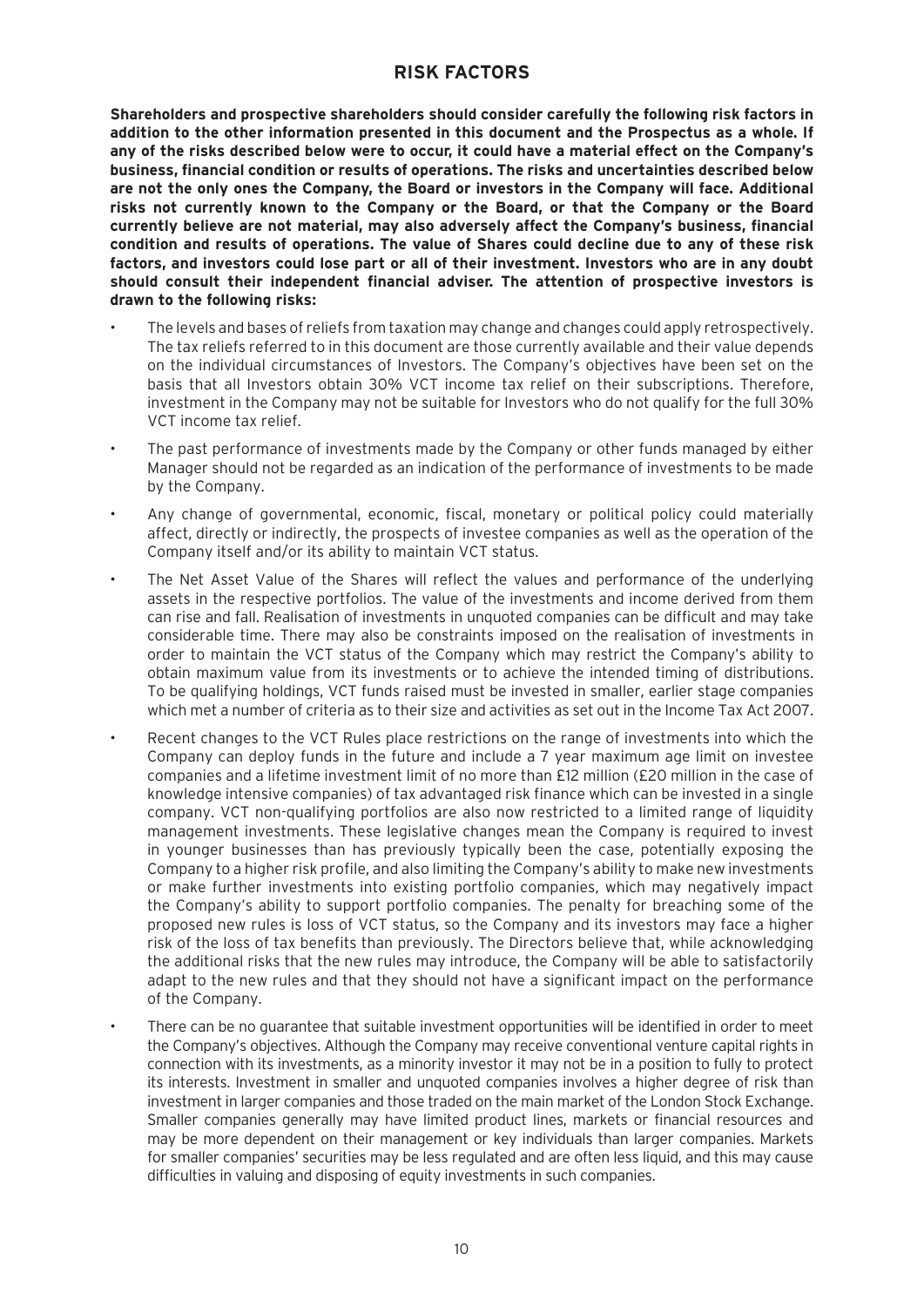- Although the D Shares Fund is managed and accounted for separately from the Ordinary Shares Fund and the C Shares Fund, a number of company regulations and VCT requirements are assessed at company level and, therefore, the performance of one fund may impact adversely on the other fund and restrict the ability to make distributions, realise investments and/or meet requirements to maintain VCT status. In particular, under the Company's articles of association, dividends may be paid to the shareholders of a particular class from the income and/or capital assets of another class provided that such amounts are accounted for no later than three years from the end of the accounting period in which the last allotment of shares of the former class took place. The Directors may, at their discretion, utilise this power to pay dividends to D Shareholders from the profits attributable to Ordinary and, subject to HMRC approval, C Shareholders for the four years following the close of the Offer. In addition, it is expected that the D Shares Fund will be merged with the Ordinary Shares Fund and the C Shares Fund, at which point the investments and other net assets attributable to each fund will be merged and the cost cap attributable to the merged fund will be equal to the aggregate of the cost caps applicable to each of the classes being merged.
- Where more than one of the funds managed or advised by Calculus Capital wishes to participate in an investment opportunity, allocations will generally be made in proportion to the net cash available for investment by each fund, other than where investments are proposed to be made in a company where a fund has a pre-existing investment in which case the incumbent investor will have priority. Implementation of this policy will be subject to the availability of monies to make the investment and other portfolio considerations such as sector exposure, the proposed structure of the investment and the requirement to achieve or maintain a minimum of 70% of a particular VCT's portfolio in Qualifying Companies and the Manager may depart from this basis of allocation if, in its absolute discretion, it considers it appropriate to do so having regard to the overall investment policy of each fund and the benefit of creating diversity within the portfolios of investors. This may mean that a Company may receive a greater or lesser allocation than would otherwise be the case under the normal co-investment policy.
- Although the existing Shares issued by the Company have been (and it is anticipated that the Offer Shares will be) admitted to the Official List of the UK Listing Authority and traded on the London Stock Exchange's main market for listed securities, it is unlikely that there will be a liquid market as there is a limited secondary market for VCT shares and investors may find it difficult to realise their investments. The market price of the Shares may not fully reflect, and will tend to be at a discount to, their underlying net asset value. Such a discount may be exacerbated by the unavailability of income tax relief on "second hand" VCT shares. If the Company lacks sufficient cash reserves to purchase its own Shares and during prohibited periods when the Company is unable to purchase its own Shares the market price of Shares may not fully reflect, and will tend to be at a discount to, their underlying net asset value.
- If an investor who subscribes for Shares disposes of those Shares within five years, the investor is likely to be subject to clawback by HMRC of any income tax relief originally obtained on subscription. While it is the intention of the Directors that the Company will be managed so as to continue to qualify as a venture capital trust, there can be no guarantee that this status will be maintained. A failure to meet the qualifying requirements could result in the loss of tax reliefs previously obtained, resulting in adverse tax consequences for investors, including a requirement to repay the income tax relief obtained, and could also cause the Company to lose its exemption from corporation tax on capital gains.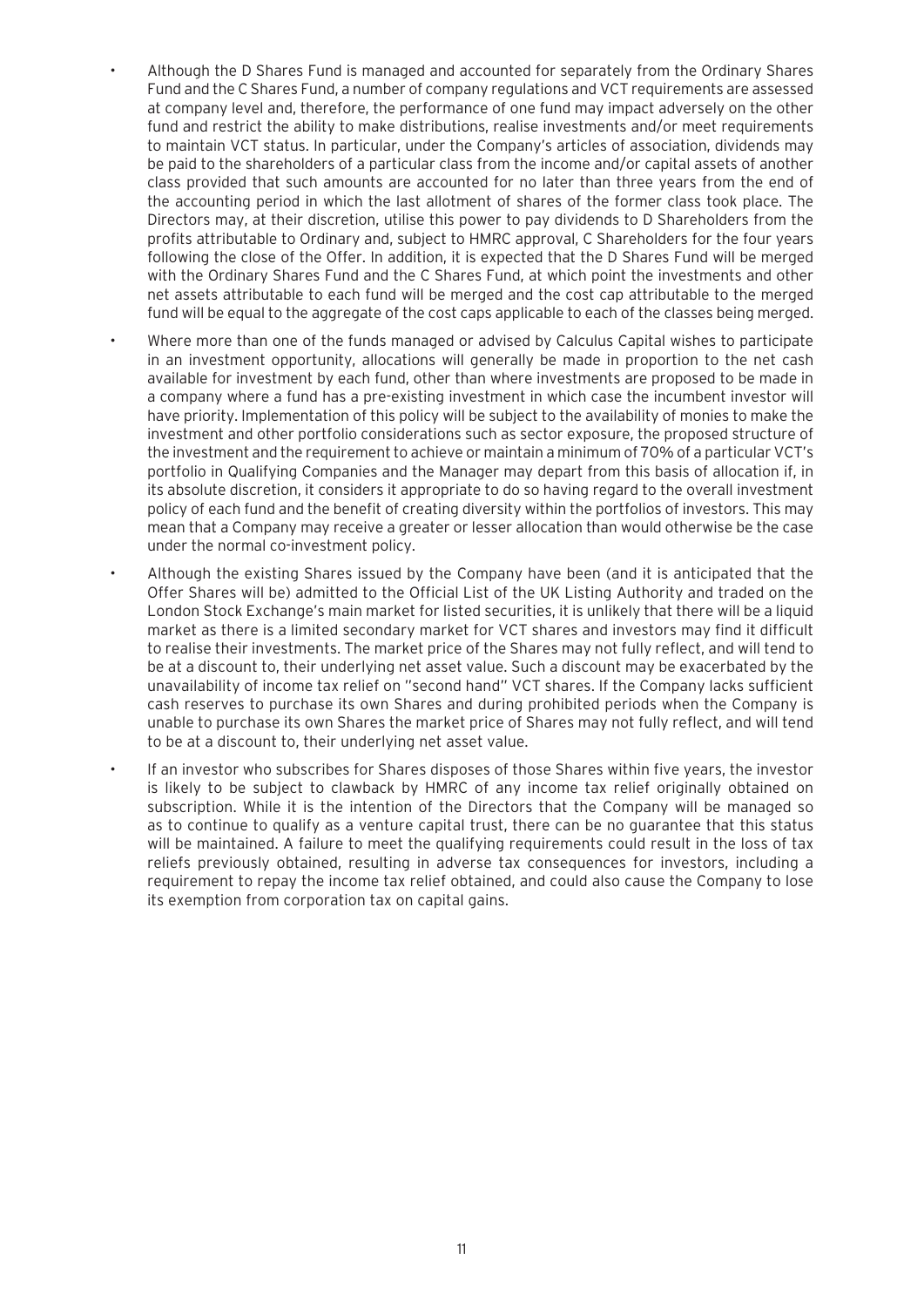# **CORPORATE INFORMATION**

#### **Directors**

Michael O'Higgins (Chairman) Kate Cornish-Bowden Arthur John Glencross Steven Guy Meeks

#### **Venture Capital Investment Manager and Company Secretary**

Calculus Capital Limited 104 Park Street London W1K 6NF

Telephone: 020 7493 4090 Website: www.calculuscapital.com

#### **Fund Administrator**

Capita Asset Services Beaufort House 51 New North Road Exeter EX4 4EP

#### **Auditors**

Grant Thornton UK LLP 30 Finsbury Square London EC2P 2YU

#### **Solicitors**

RW Blears LLP 29 Lincoln's Inn Fields London WC2A 3EG

#### **Registered Office**

104 Park Street London W1K 6NF

Telephone: 020 7493 4090

#### **Company Registration Number** 07142153

#### **Structured Products Investment Manager Investec Structured Products**

2 Gresham Street London EC2V 7QP

Telephone: 020 7597 4000

Website: www.investecstructuredproducts.com

#### **Registrars**

Capita Asset Services The Registry 34 Beckenham Road Beckenham Kent BR3 4TU

Tel: 0371 664 0324

(calls cost 12p per minute plus network extras, lines open Mon-Fri from 9.00 a.m. to 5.30 p.m.)

www.capitaassetservices.com

#### **Receiving Agent**

The City Partnership (UK) Limited 110 George Street Edinburgh EH2 4LH

#### **Sponsor**

SPARK Advisory Partners Limited 5 St John's Lane London EC1M 4BH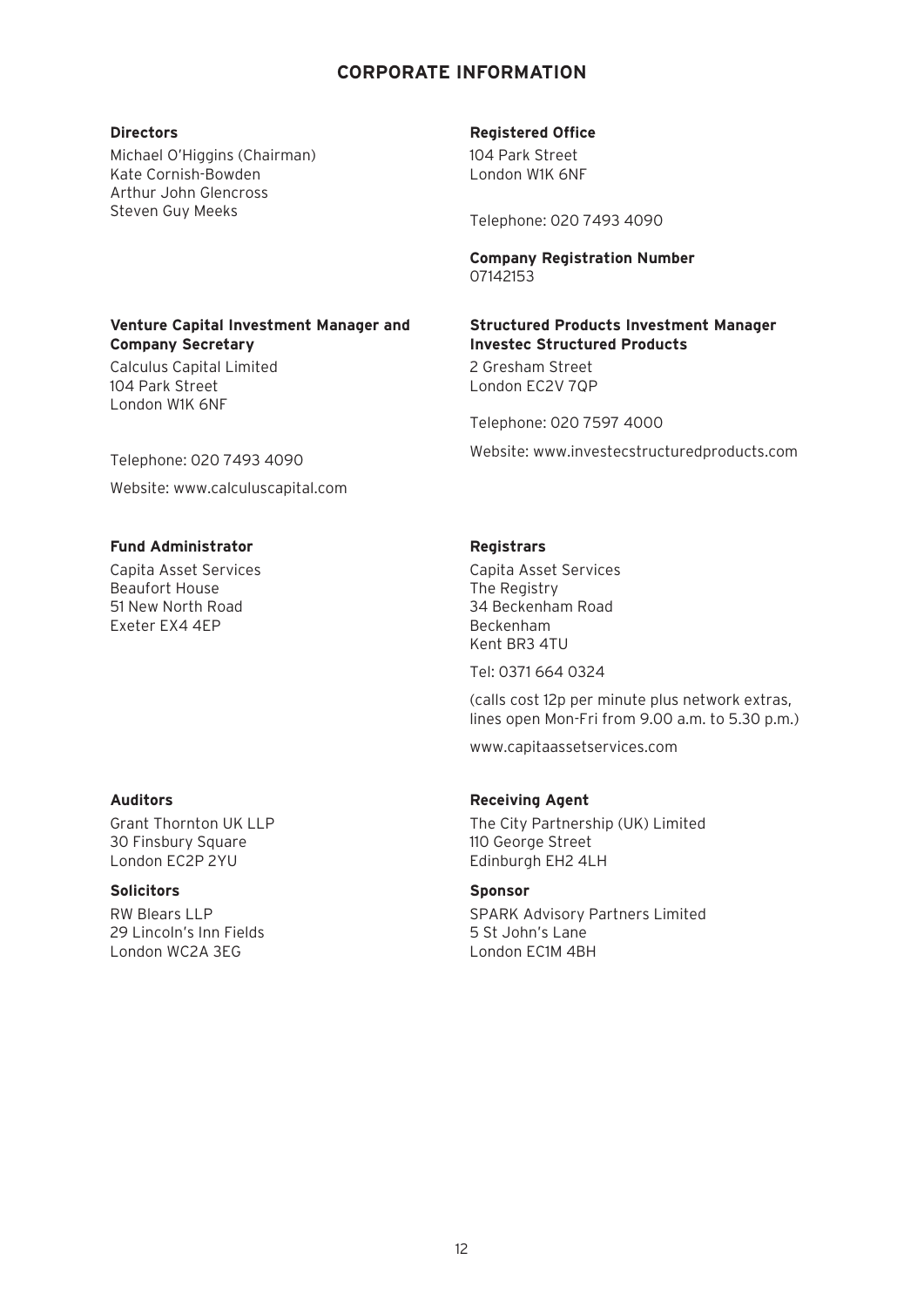# **EXPECTED TIMETABLE, STATISTICS AND OFFER COSTS**

#### **Indicative Offer Timetable**

| Offer opens                                                | 25 November 2016                        |
|------------------------------------------------------------|-----------------------------------------|
| Closing date (for 2016/17 tax year)                        | 3 April 2017                            |
| Closing date (for 2017/18 tax year)*                       | 28 April 2017                           |
| First allotment                                            | no later than 5 April 2017              |
| Effective date for the listing of the D Shares             | three Business Days following allotment |
| and commencement of dealings                               |                                         |
| D Share certificates and tax certificates to be dispatched | ten Business Days following allotment   |

\* The Directors reserve the right to extend the closing date at their discretion. The Offer will close earlier than the date stated above if fully subscribed or otherwise at the Directors' discretion.

#### **Offer Statistics**

| Maximum amount to be raised by the Company*                                  | £4 million   |
|------------------------------------------------------------------------------|--------------|
| NAV per D Share as at 31 August 2016                                         | 97.6p        |
| Maximum number of D Shares to be issued                                      | 3,900,000    |
| Estimated net proceeds of the Offer**                                        | £3.8 million |
| Discount for applications received by 27 January 2017***                     | 0.5%         |
| Discount for applications received from existing investors in the Company*** | $0.5\%$      |

\* The Directors reserve the right to increase the size of the Offer, any such increase being subject to the issue of a supplementary prospectus.

\*\* Assuming full subscription and total Offer costs of 5% of funds raised.

\*\*\* Discounts for early applications and for existing investors in the Company will be applied through an increase in the number of Offer Shares allocated via the Pricing Formula.

#### **Offer Costs and Commissions**

| <b>Advised Investors</b>                       |                                             |
|------------------------------------------------|---------------------------------------------|
| Promoter's Fee                                 | 3.0% of funds invested                      |
| Adviser charge                                 | as agreed between Investor and intermediary |
| Non-Advised Investors (through Intermediaries) |                                             |
| Promoter's Fee                                 | 3.0% of funds invested                      |
| Commission                                     | 2.0% up front                               |
|                                                | 0.5% trail pa (maximum of 3.0%)             |
|                                                |                                             |

#### **Direct Investors (those without an Intermediary)**

Promoter's fee 5.0%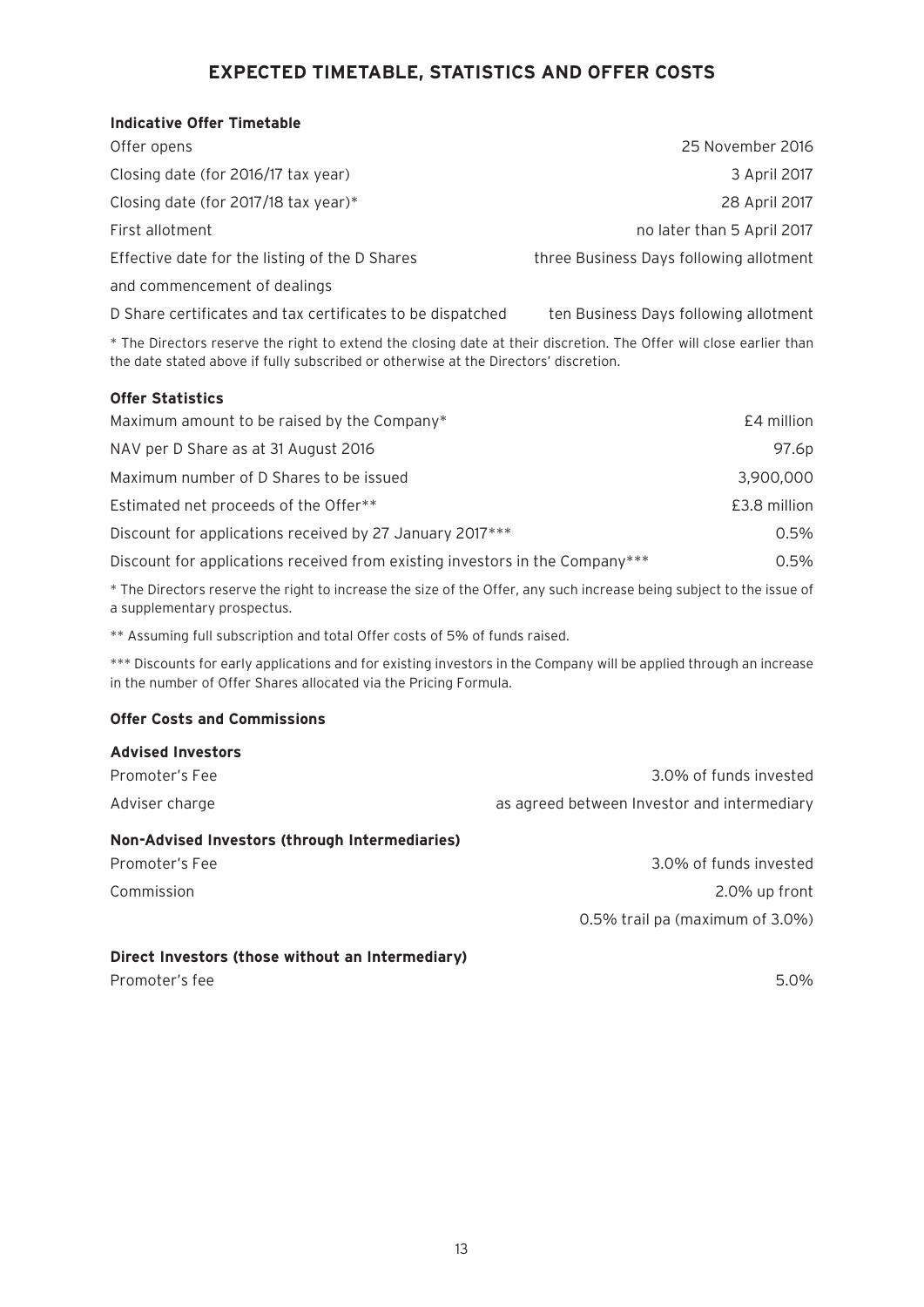# **LETTER FROM THE CHAIRMAN**

Calculus VCT plc 104 Park Street London W1K 4NP

25 November 2016

#### Dear Investor

Calculus VCT plc was launched as a VCT in March 2010 and raised approximately £4.7 million (before expenses) in respect of the Ordinary Shares Fund and £1.9 million (before expenses) in respect of the C Shares Fund. Since the Company's launch, it has paid an annual dividend of 5.25p per Ordinary Share (from 2011 to 2015) and an annual dividend of 4.5p per C Share (from 2012) in line with the aims set out in the Company's original subscription documents. In addition, the Company paid special dividends of 22p per Ordinary Share in November 2014 and 21.8p per Ordinary Share 2015 in December 2015, exceeding the target return of at least 70p per Ordinary Share by 14 December 2015. As at 31 August 2016, the NAV total return' since launch of the Ordinary Shares is 98.4p per share, of the C Shares is 97.7p per share and of the D Shares is 97.6p. In order to return realisation proceeds from the successful sales of Metropolitan Safe Custody Limited and Human Race Group Limited to investors, the Directors declared a further dividend of 7p per Ordinary Share to be paid on 25 November 2016 to Ordinary Shareholders on the register on 4 November 2016.

The case for investing in Venture Capital Investments remains as strong as it was at the launch of the Company. We believe that the current economic climate presents investors with an excellent opportunity. Bank lending remains constrained, which means that even high quality, well managed smaller companies are finding it difficult to raise funds for expansion. There is continued governmental support of VCT and EIS as a strategy for growth for small private companies – arguably the backbone of the UK economy. In contrast, there remains uncertainty around the future for tax reliefs on pension contributions. The Calculus VCT, with its focus on investing in these small and growing businesses, is ideally positioned and set up to benefit from the investment opportunities available. Accordingly, the Company is launching the Offer to source additional funds to invest in venture capital opportunities for the benefit of existing and new shareholders.

The key points of the Offer are set out below:

- **Tax Benefits** under current legislation investors in Calculus VCT plc will have access to generous tax incentives, subject to a maximum investment of £200,000 per individual per tax year:
	- 30% income tax relief will be available on the value of the D Shares subscribed for, providing they are held for at least five years and you have not sold any shares in the Company six months either side of the issue of the new shares;
	- Capital gains on VCT shares are tax-free;
	- Tax-free dividends: the Company's target dividend equates to a tax-free yield of 6.1% p.a. on the current offer price net of 30% income tax relief. It should be noted that there is no guarantee of dividend levels and no profit forecast or estimate is made.
- **Experience of the Venture Capital Investment Manager** Calculus Capital is an experienced EIS and VCT fund manager and a pioneer in the tax efficient arena, having launched its first approved EIS fund in 1999/2000. Calculus has £132.9 million funds under management as at 31 August 2016 and a strong track record of profitable exits.
- **Record of delivering dividends to shareholders** the Company has to date paid cumulative dividends of 70.05p per Ordinary Share and 22.5p per C Share. As discussed above, the Directors have declared a dividend of 7p per Ordinary Share and its objective continues to be to provide an interim return of 70p per C Share by 14 March 2017.
- **Investment Strategy** The Company, advised by Calculus Capital, primarily invests in established businesses, with capable and experienced management teams, over a range of sectors. In advance of investing of VCT qualifying investments, the Company will invest in assets selected to preserve capital value whilst generating income.
- **Early application and loyalty benefits** Applications received before 27 January 2017 will benefit from a 0.5% early application discount. Additionally, existing shareholders who apply will receive an 0.5% loyalty discount.

<sup>1</sup> Dividends paid plus latest NAV, excluding all tax reliefs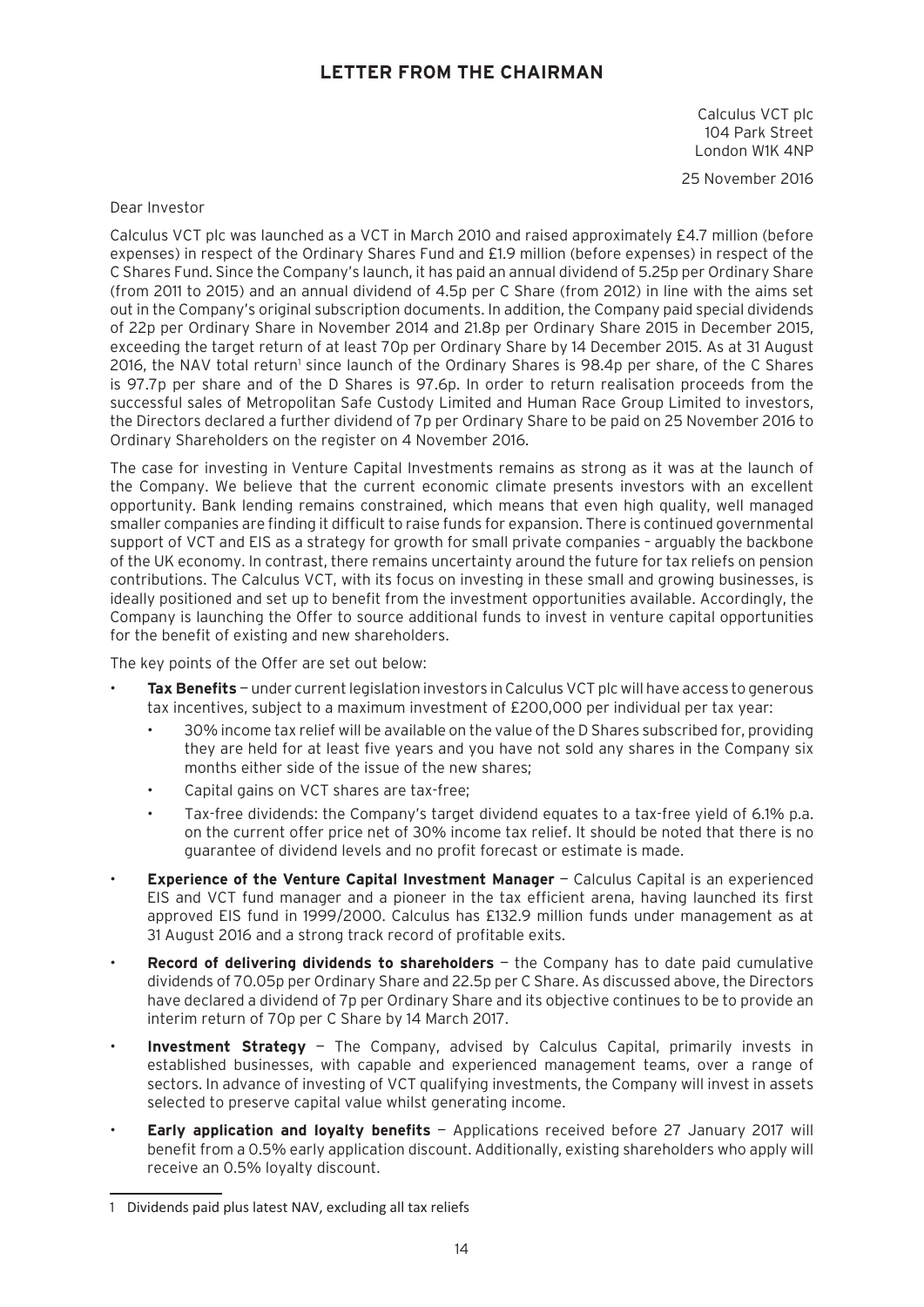#### **Next Steps**

If you wish to invest, please read the whole Prospectus and complete the Application Form set out at the end of this document. If Investors have any questions regarding this investment they should contact their financial intermediary. For questions relating to an application, please telephone Calculus Capital on 020 7493 4940 or send an email to info@calculuscapital.com. Investors should note that no investment advice can be given by Calculus Capital and their attention is drawn to the risk factors set out on pages  $10 - 11$  of this document.

The independent Directors, each of whom is an investor in the Company, have appointed Calculus Capital to manage the Company's Venture Capital Investments because of its excellent track record and experience of tax efficient investing.

I am pleased to offer this opportunity to existing Shareholders and look forward to welcoming new investors as Shareholders.

Yours sincerely

Michael O'Higgins

Chairman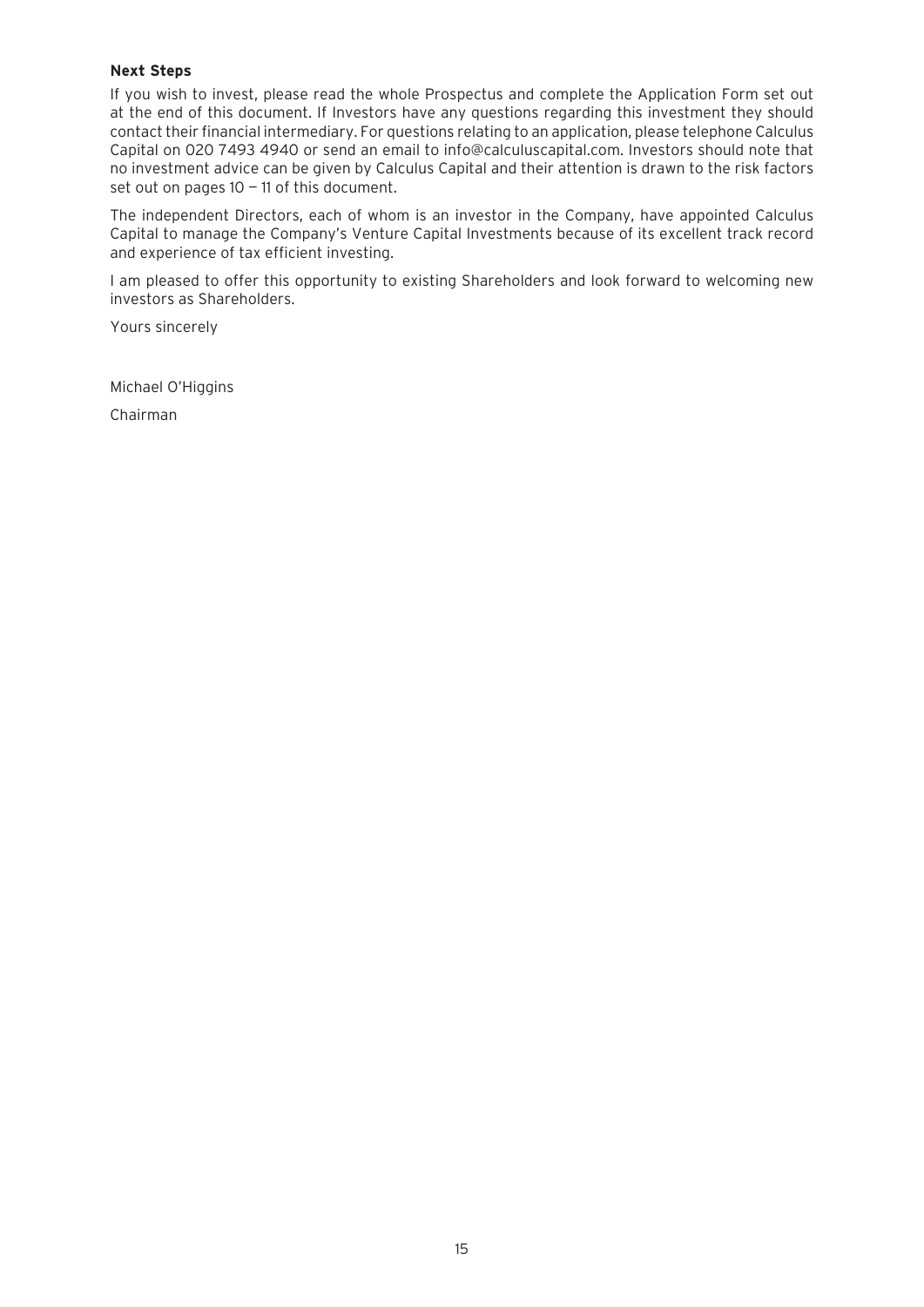# **PART 1: THE OFFER**

#### **Introduction to the Offer**

VCTs were introduced in 1995 to encourage individuals to invest indirectly in a range of small and growing UK trading companies. VCTs are investment companies whose shares are listed on the Official List and traded on the London Stock Exchange. To date, £6.38 billion has been raised by VCTs and £435 million was raised by VCTs in the 2015/16 tax year.

VCTs were created so that their investors could benefit from a spread of Qualifying Investments under the supervision of professional managers who can contribute valuable experience, contacts and advice to the businesses in which they invest. For the tax benefits to be available, VCTs are required to be approved by HM Revenue & Customs for the purposes of the venture capital trust legislation. VCTs are entitled to exemption from corporation tax on any gains arising on the disposal of their investments and such gains may be distributed tax-free to investors. Dividends and capital distributions from VCTs are currently tax-free, subject to a maximum investment of £200,000 per individual per tax year and no change in VCT regulations.

The Company was originally designed for investors seeking to invest through a tax efficient vehicle in two distinct investment classes:

- Venture Capital Investments which are unquoted (or AIM-quoted or ISDX-listed) investments in relatively small companies; and
- Structured Products with fixed returns linked to the FTSE 100 Index.

However, following a change in investment policy and strategy, rather than making further investments in Structured Products, the Board intends that funds not employed in VCT qualifying investments, or pending such employment, may be invested in a variety of investments selected to preserve capital, whilst generating income, which may include liquidity funds and fixed income securities issued by major companies and institutions with counterparty credit ratings of not less than A minus (Standard & Poor's rated)/A3 (Moody's rated).

No new investments are to be made in the Structured Products portfolio and all capital raised by the Offer will be invested in line with the investment policy set out on pages  $17 - 19$ .

#### **Terms of the Offer**

The Offer opens on 25 November 2016 and will close at 5.00pm on 28 April 2017, unless extended. The Offer is conditional on the relevant resolutions being passed by Shareholders at the General Meeting. Applications will be accepted (in whole or part) at the discretion of the Board, but the Board intends to meet applications on a 'first come, first served' basis.

The D Shares will be issued at a price determined for each investor by reference to a pricing formula which takes into account the level of Promoter's Fee, Adviser Charge/commission and early application/loyalty discount which is applicable to that Investor.

Investors whose applications are received before 27 January 2017 will benefit from a 0.5% early application discount. Existing shareholders who apply will receive an additional 0.5% loyalty discount.

The minimum investment by an investor under the Offer is £5,000 (subject to the Directors' discretion to accept any lower amount).

Fractions of D Shares will not be issued. Subscription monies of £5 or more not used to acquire D Shares will be refunded.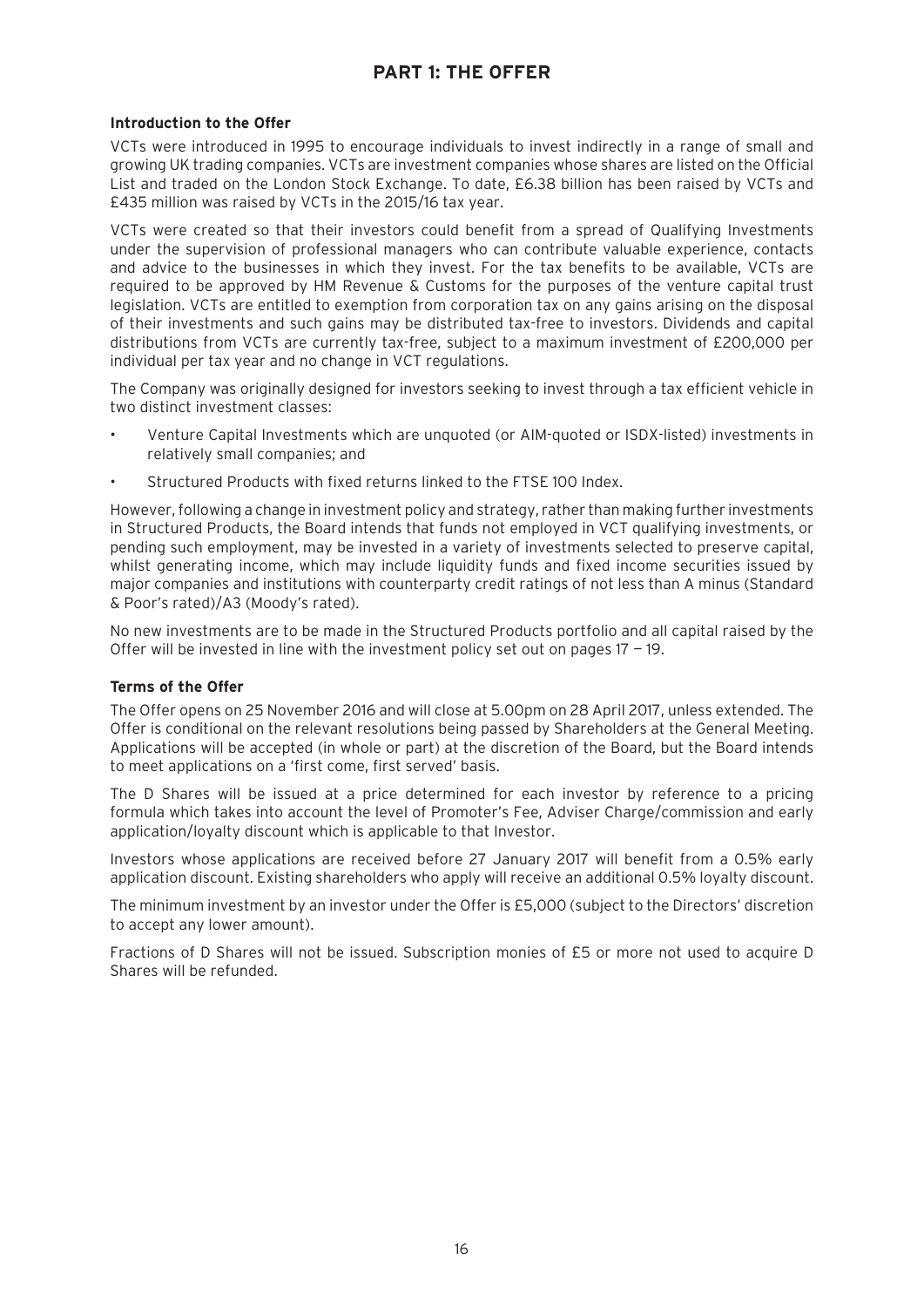#### **Pricing Formula**

The number of D Shares to be issued to an investor shall be calculated based on the following Pricing Formula (rounded down to the nearest whole Share):

|                       |                                      | Amount Subscribed, less:                                                                                                                      |
|-----------------------|--------------------------------------|-----------------------------------------------------------------------------------------------------------------------------------------------|
| Number of<br>D Shares | Dividend<br>Entitlement<br>$Factor*$ | (i) Promoter's Fee: and<br>(ii) Commission**/Adviser Charge (as relevant), plus<br>(iii) applicable early application and/or loyalty discount |
|                       |                                      | Divided by latest published NAV per D Share***                                                                                                |

\* "Dividend Entitlement Factor" = 1.047, unless the Offer is extended beyond 31 August 2017, in which case "Dividend Entitlement Factor" = 1 for any issues after 31 August 2017.

\*\* adjusted where commission is waived by Intermediaries.

\*\*\* adjusted for any dividends declared and ex-dividend but not yet paid and any early application and loyalty discounts in respect of earlier allocations in this Offer, as appropriate.

#### **Offer Costs**

The Company, through the mechanism of the Pricing Formula, will pay to Calculus Capital a fee of up to:

- 3.0% of the NAV per D Share issued to investors who subscribe through authorised intermediaries; and
- 5.0% of the NAV per D Share issued to investors who subscribe directly;

in consideration of its acting as Promoter of the Offer. The Company shall pay 2.0% initial commission to the financial intermediaries of Non Advised Investors and Professional Client Investors subject to such intermediaries' election to waive such commission and reinvest it for additional D Shares on behalf of their clients. In addition, the Company shall, pursuant to the terms of the Offer, pay an annual trail commission of 0.5% per annum of the NAV of the D Shares, subject to a cumulative maximum of 3.0% of the amount subscribed for them, to the authorised intermediaries of Non Advised Investors and Professional Client Investors. The Company will be responsible for paying such initial commission and Adviser Charge facilitation payments to financial intermediaries as are calculated in accordance with the Pricing Formula set out at paragraph 6 below. Other than the above Promoter's Fees, commission, trail commission and Adviser Charge facilitation payments, all costs, charges and expenses of or incidental to the Offer shall be paid by the Promoter from the Promoter's Fee.

The net proceeds for the Company from the Offer, assuming full subscription, Offer costs of 5.0% and ignoring reinvested commission, will therefore amount to approximately £3.8m.

#### **Investment Objective and Policy**

#### *Investment Objective*

The Company's principal objectives for investors are to:

- invest in a portfolio of Venture Capital Investments to provide investment returns sufficient to allow the Company to maximise annual dividends and with the goal of capital growth over the medium to long term;
- generate sufficient returns from a portfolio of Venture Capital Investments that will provide attractive long-term returns within a tax efficient vehicle;
- review the appropriate level of dividends annually to take account of investment returns achieved and future prospects; and
- maintain VCT status to enable qualifying investors to retain their income tax relief of up to 30 per cent. on the initial investment and receive tax-free dividends and tax-free capital growth.

#### *Investment Policy*

• It is intended that approximately 75 per cent. of the monies raised by the Company in relation to the D Shares will be invested within 60 days in a variety of investments selected to preserve capital value, whilst generating income, which may include liquidity funds and fixed income securities issued by major companies and institutions with counterparty credit ratings of not less than A minus (Standard & Poor's rated)/A3 (Moody's rated).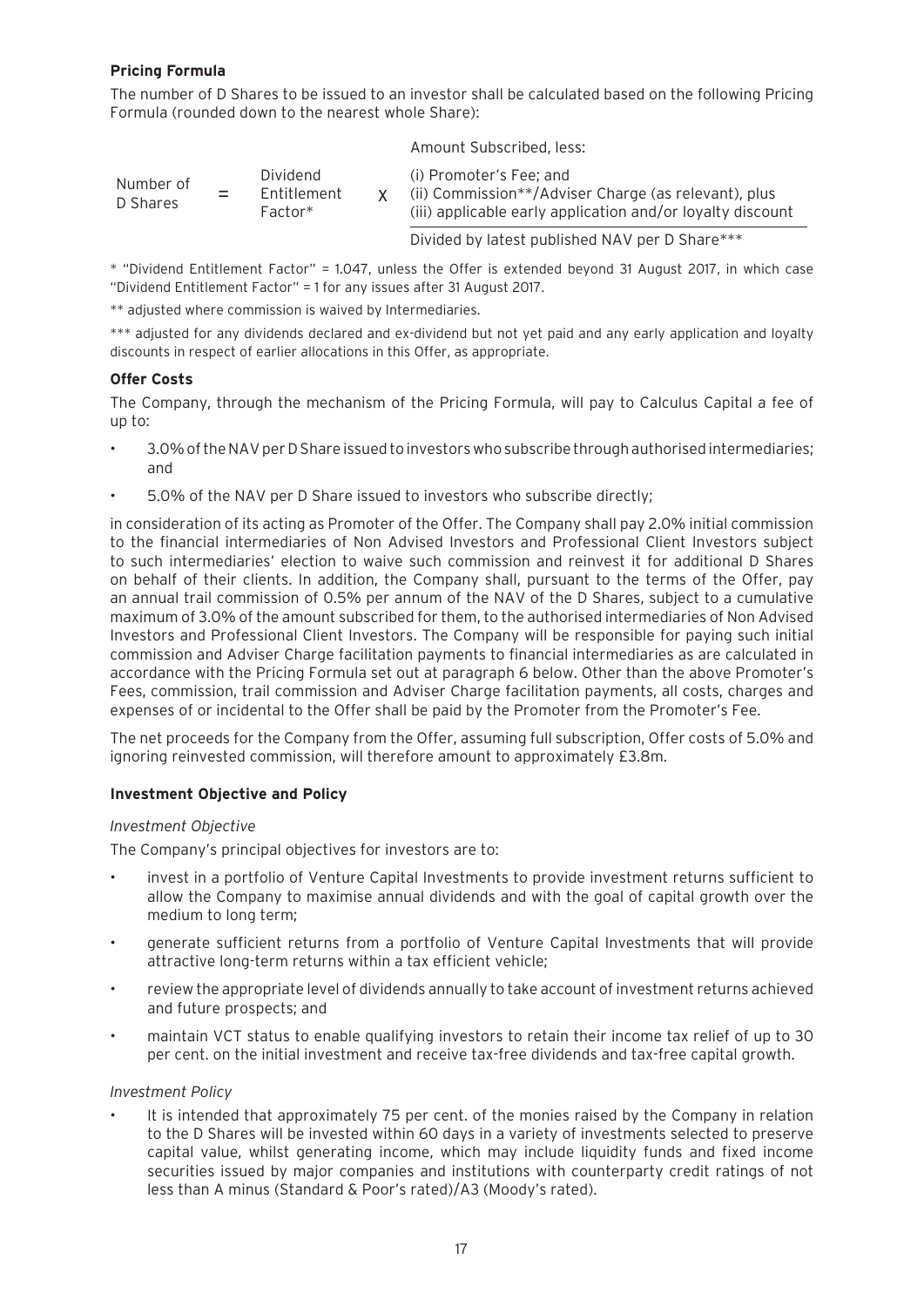The balance will be used to meet initial costs and invested in cash and will be available to invest in Venture Capital Investments and to fund ongoing expenses.

The Company's policy is to build a diverse portfolio of Venture Capital Investments primarily in established unquoted companies across different industries and investments may be by way of loan stock and/or fixed rate preference shares as well as ordinary shares to generate income. The amount invested in any one sector and any one company will be no more than 20 per cent. and 10 per cent. respectively of the Venture Capital Investments portfolio. These percentages are measured as at the time of investment. The Board and Calculus Capital will review the portfolio of investments on a regular basis to assess asset allocation and the need to realise investments to meet the Company's objectives or maintain VCT status.

Where investment opportunities arise in one asset class which conflicts with assets held or opportunities in another asset class, the Board will make the investment/divestment decision. Under its Articles, the Company has the ability to borrow a maximum amount equal to 25 per cent. of the value of the gross assets of the Company. The Board will consider borrowing if it is in the Shareholders' interests to do so. In particular, because the Board intends to minimise cash balances, the Company may borrow on a short-term to medium-term basis for cashflow purposes and to facilitate the payment of dividends and expenses in the early years.

The Company will not vary the investment objective or the investment policy, to any material extent, without the approval of Shareholders. The Company intends to be a generalist VCT investing in a wide range of sectors.

#### *Risk Diversification*

The Board controls the overall risk of the Company. Calculus Capital will ensure the Company has exposure to a diversified range of Venture Capital Investments from different sectors.

#### *Investment Restrictions*

The Company is subject to the investment restrictions relating to a venture capital trust in the ITA 2007, as more particularly detailed in Part 4 of the Prospectus, and in the Listing Rules which specify that (i) the Company must, at all times, invest and manage its assets in a way which is consistent with its object of spreading investment risk and in accordance with its published investment policy as set out above; (ii) the Company must not conduct any trading activity which is significant in the context of its group as a whole; and (iii) the Company may not invest more than 10 per cent., in aggregate, of the value of its total assets at the time an investment is made in other listed closed-ended investment funds. Any material change to the investment policy of the Company will require the approval of the Shareholders pursuant to the Listing Rules. The Company intends to direct its affairs in respect of each of its accounting periods so as to qualify as a venture capital trust and maintain its status as a premium listed closed ended investment fund and accordingly:

- a) the Company's income is intended to be derived wholly or mainly from shares or other securities, as this phrase is interpreted by HMRC;
- b) the Company will not control the companies in which it invests in such a way as to render them subsidiary undertakings;
- c) none of the investments at the time of acquisition will represent more than 15 per cent. by value of the Company's investments; and
- d) not more than 20 per cent. of the Company's gross assets will at any time be invested in the securities of property companies.

In the event of a breach of the investment restrictions which apply to the Company as described in this paragraph, Shareholders will be informed by means of the interim and/or the annual report or through a public announcement.

#### *Co-Investment Policy*

Calculus Capital has a co-investment policy between its various funds whereby investment allocations are generally offered to each party in proportion to their respective funds available for investment, subject to: (i) a priority being given to any of the funds in order to maintain their tax status; (ii) the time horizon of the investment opportunity being compatible with the exit strategy of each fund; and (iii) the risk/reward profile of the investment opportunity being compatible with the target return for each fund. The terms of the investments may differ between the parties. In the event of any conflicts between the parties, the issues will be resolved at the discretion of the independent directors,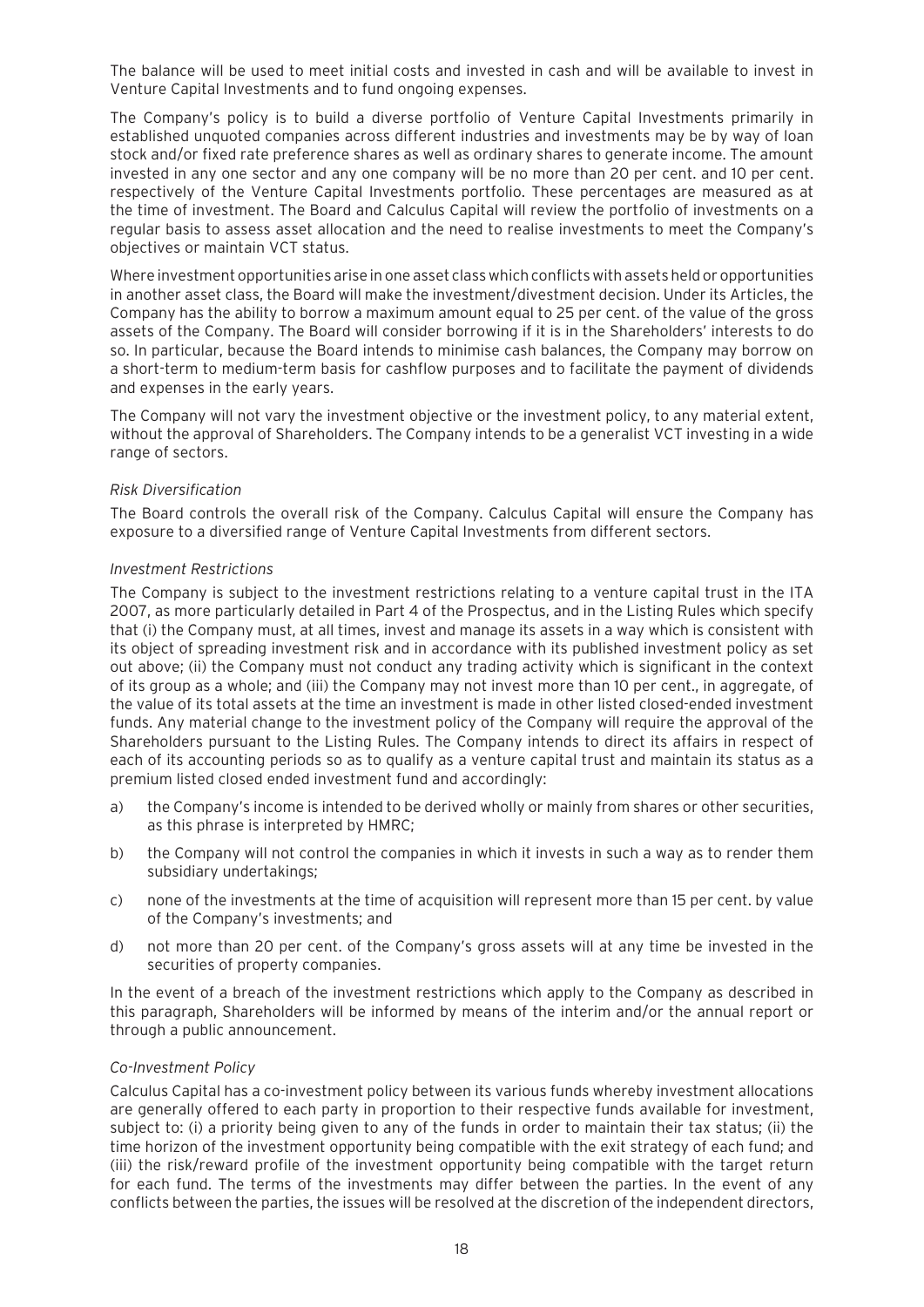designated members and committees. It is not intended that the Company will co-invest with Directors or members of the Calculus Capital management team (including family members).

Funds attributable to separate share classes may co-invest (i.e. pro rata allocation per fund unless as otherwise approved by the Board). Any potential conflict of interest arising will be resolved on a basis which the Board believes to be equitable and in the best interests of all Shareholders.

#### **Dividend Policy (D Shares)**

A privileged feature of a VCT, not available to an investment trust, is the ability to distribute net realised capital profits tax-free to Investors. The Company intends to take full advantage of this by paying out gains arising from successful realisations of investments.

The Board has a stated objective of paying annual dividends equal to 4.5 per cent. of the prevailing NAV of the D Shares per annum. This will be subject to investment performance, availability of distributable reserves and the need to retain cash for investment purposes and annual running costs. Returns will be dependent on the performance of the portfolio of the Company's Investments. The Board will review the dividend policy of the D Shares Fund annually to take account of the performance of its investments. Calculus Capital will focus on investing in companies where an exit within 3-5 years through a trade sale or flotation is reasonably foreseeable. It is intended that any profits made on the disposal of investments will be distributed to D Shareholders, to the extent that this is prudent. To enable the Company to pay the intended annual dividend, Calculus Capital will invest by way of loan stock and/or redeemable preference shares as well as ordinary shares.

#### **Buyback Policy**

The Board is aware that although the D Shares are intended to be traded on the London Stock Exchange's main market for listed securities, it is unlikely that there will be a liquid market for such shares as there is a limited secondary market for VCT shares due to the holding period required to maintain up-front income tax reliefs and the lack of income tax relief on "second hand" VCT shares. Shareholders may, therefore, find it difficult to realise their investments.

The Board, therefore, considers that the Company should have the ability to purchase its Shares in the market with the aim of providing the opportunity for Shareholders who wish to sell their Shares to do so. Subject to maintaining a level of liquidity in the Company which the Board considers appropriate, it is the intention that such purchases of Shares will be made at a price which represents a discount of no greater than 5 per cent. (or 10 per cent. in respect of buybacks made on or before 28 February 2020) to the most recently published net asset value per share. Shares bought back will be cancelled.

Share buybacks will be subject to Shareholder authorities, CA 2006, the Listing Rules and the VCT Rules and any other statutory or regulatory requirements from time to time.

#### **Merger of the classes**

Investors should note that it is the Directors' intention, subject to HMRC approval, to merge the Ordinary Shares and C Shares with the D Share classes into a single class with effect from the sale or liquidation of the last Structured Product in the C Share Fund, which is expected to be by June 2017. These class mergers have been approved by the Company's Shareholders in a general meeting held in October 2015.

The share class mergers will each be effected on a relative net assets basis where a portion of the shares in the class with the lower net asset value would be converted to deferred shares and repurchased by the Company for cancellation at a nominal aggregate cost, with all remaining shares in the two classes subsequently re-designated as a single class and updated share certificates issued as required.

The newly merged class will be known simply as the "Ordinary Shares" but would be subject to the on-going management arrangements described in this document as being applicable to the D Shares and the Company's current investment policy as detailed on pages 17 - 19. The cost cap applicable to the newly merged class would be the aggregate of the current cost caps applicable to each of the classes being merged.

#### **The Board**

The Board comprises four non-executive Directors, three of whom (including the Chairman) are independent of the Managers. The Board has substantial experience of venture capital businesses and overall responsibility for the Company's affairs, including determining the investment policy of the Company. John Glencross is a director of Calculus Capital.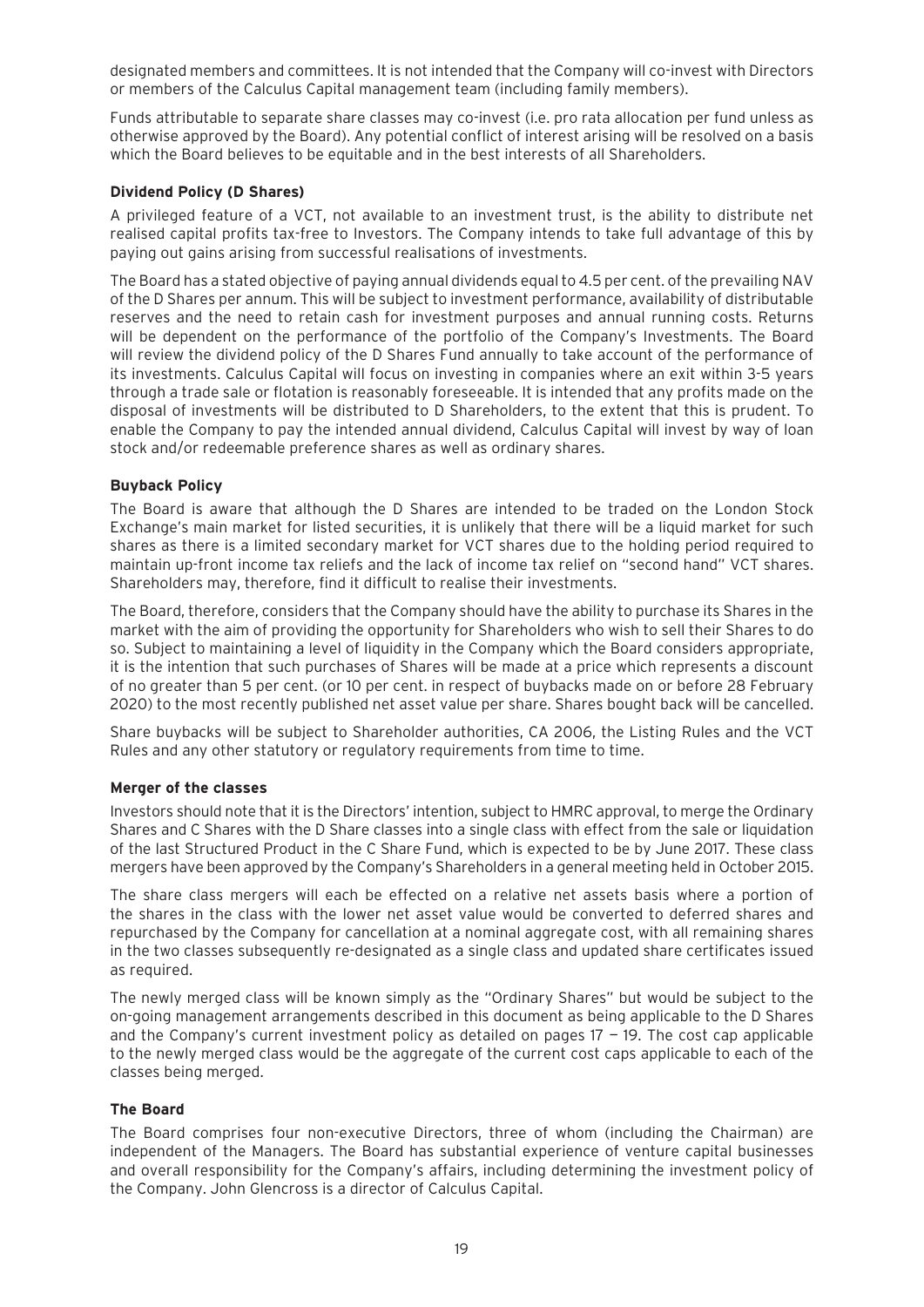#### *Michael O'Higgins (62) (Chairman)*

Michael is an experienced private investor with significant VCT and EIS holdings. In his business career, Michael was a Managing Partner with PA Consulting (successfully leading its Government and IT Consulting Groups), a Partner at Price Waterhouse (now PricewaterhouseCoopers), and a Principal Administrator at the OECD. He began his working career as an academic at London School of Economics and the University of Bath, and more recently has been a Visiting Professor at both, as well as having held visiting appointments at Harvard University and the Australian National University. He is also chairman of the NHS Confederation, a nonexecutive director of Network Rail and chair of its Remuneration Committee, and a non-executive director of HM Treasury and chair of the Treasury Group Audit Committee. He was chair of The Pensions Regulator between January 2011 and March 2014, chairman of the Audit Commission for the six years to September 2012 and of the charity Centrepoint for eight years until December 2011.

#### *Kate Cornish-Bowden (50) (Audit Committee Chair)*

Kate worked for Morgan Stanley Investment Management for 12 years between 1992 and 2004, where she was Managing Director and head of Morgan Stanley Investment Management's Global Core Equity team. Before joining Morgan Stanley, Kate spent two years at M&G Investment Management as a financial analyst. More recently Kate has acted as a consultant providing financial research to private equity and financial training firms. Kate is a non-executive director and chairman of the Remuneration Committee of Scancell Holdings plc, and a non-executive director of Arcis Biotechnology Ltd. She is a Chartered Financial Analyst (CFA), holds a Masters in Business Administration (MBA), and has completed the Financial Times Non-Executive Director Certificate.

#### *John Glencross (63)*

John co-founded Calculus Capital in 1999, creating one of the UK's most successful, independent private equity firms focused on investing in smaller, proven companies. John has over 30 years' experience in private equity, corporate finance, and operational management. During that time, he has invested in, advised on or negotiated more than 100 transactions and served on publicly quoted and private corporate boards. He is a director of Neptune-Calculus Income and Growth VCT plc and Terrain Energy and was formerly a director of Human Race and Hembuild Group Limited. Terrain, Human Race and Hembuild Group Limited are companies in which the Company has invested. He is also a board member of the Enterprise Investment Scheme Association and a member of its Tax and Technical and its Regulatory Committees. Before co-founding Calculus Capital, John served as an Executive Director of European Corporate Finance for UBS for nine years where he advised on M&A, IPOs, restructurings and recapitalisations, strategic alliances and private equity. Prior to this, John was headhunted to be Head of the Mergers & Acquisitions Group of Philips and Drew, a 100 year old London based financial institution. At the start of his career, John qualified as a Chartered Accountant with Peat Marwick (subsequently KPMG), where he then went on to be recruited as a founder member of Deloitte's newly established Corporate Finance practice in London. John graduated from Oxford University with an MA (Hons) in Philosophy, Politics and Economics.

#### *Steve Meeks (59)*

Steve has had a successful 30 year career in the financial markets with NatWest, UBS and Santander with a specialisation in structured products. Steve is also a former consultant to Investec, having assisted the Investec Structured Products team with the design and launch of the Company. Following a brief retirement, Steve is currently Executive Chairman of Smart Carbon Control Limited, a software business that provides energy management solutions to the commercial property and data centre market. Steve is also chairman of Get Smarter Energy Limited, an energy procurement business.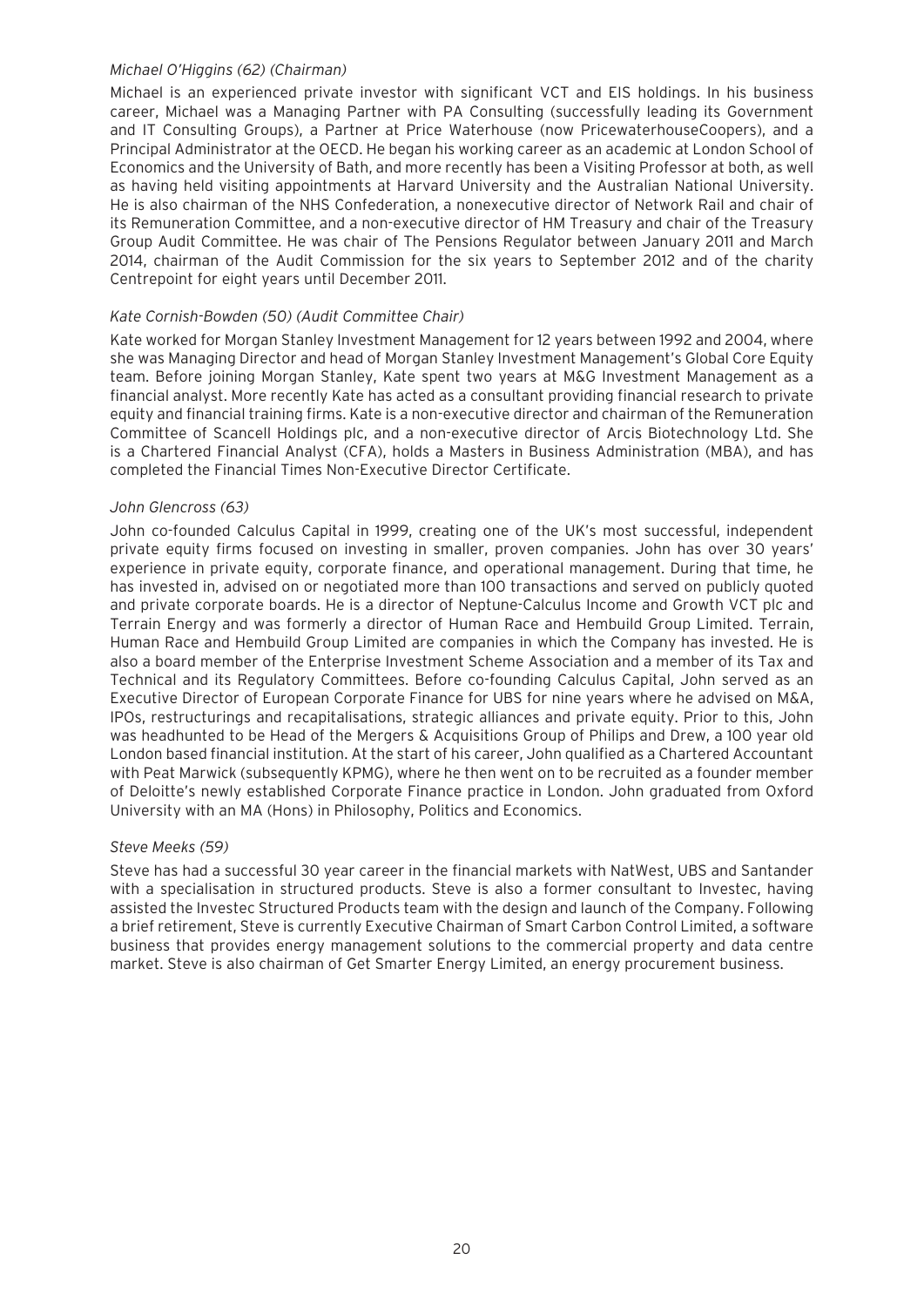#### *Current and Past Directorships*

The Directors are currently or have been within the last 5 years, a member of the administrative, management or supervisory bodies or partners of the companies and partnerships mentioned below:

| <b>Michael O'Higgins</b> | <b>Current</b>                                                                                                                                                                                                                                                                                                                                              | Past 5 Years                                                                                                                                                                                                                       |
|--------------------------|-------------------------------------------------------------------------------------------------------------------------------------------------------------------------------------------------------------------------------------------------------------------------------------------------------------------------------------------------------------|------------------------------------------------------------------------------------------------------------------------------------------------------------------------------------------------------------------------------------|
|                          | Local Pensions Partnership Ltd<br>Local Pensions Partnership<br>Administration Ltd<br><b>Local Pensions Partnership</b><br>Investments I td<br>Hedgehog (1) Limited<br>The NHS Confederation Group<br>Company Limited<br>Network Rail Infrastructure<br>I imited<br>Network Rail Limited<br>Calculus VCT plc<br>Millers Wharf Management<br>Company Limited | Archimed LLP<br><b>Oxford Medical Diagnostics</b><br>I imited<br>Centrepoint Soho<br>National Centre for Social<br>Research<br>ANU (UK) Foundation<br>The NHS Confederation<br>The NHS Confederation<br>(Services) Company Limited |
| <b>Steve Meeks</b>       | <b>Current</b>                                                                                                                                                                                                                                                                                                                                              | Past 5 Years                                                                                                                                                                                                                       |
|                          | <b>Canley Consulting Limited</b><br>Calculus VCT plc<br>Get Smarter Energy Limited<br>Smart Carbon Control Limited<br>Stay Close Band Limited                                                                                                                                                                                                               |                                                                                                                                                                                                                                    |
| Kate Cornish-Bowden      | Current                                                                                                                                                                                                                                                                                                                                                     | Past 5 Years                                                                                                                                                                                                                       |
|                          | Calculus VCT plc<br><b>Scancell Holdings PLC</b><br>Arcis Biotechnology Holdings<br>Limited<br><b>KCB Research Limited</b>                                                                                                                                                                                                                                  |                                                                                                                                                                                                                                    |
| <b>John Glencross</b>    | Current                                                                                                                                                                                                                                                                                                                                                     | Past 5 Years                                                                                                                                                                                                                       |
|                          | Calculus Advisory Limited<br>Calculus Asset Management<br>Limited<br>Calculus Capital Limited<br><b>Calculus Capital Partners Limited</b>                                                                                                                                                                                                                   | Hembuild Group Limited<br>Human Race Group Limited<br>Investec SPV Limited<br>Neptune-Calculus SPV Limited                                                                                                                         |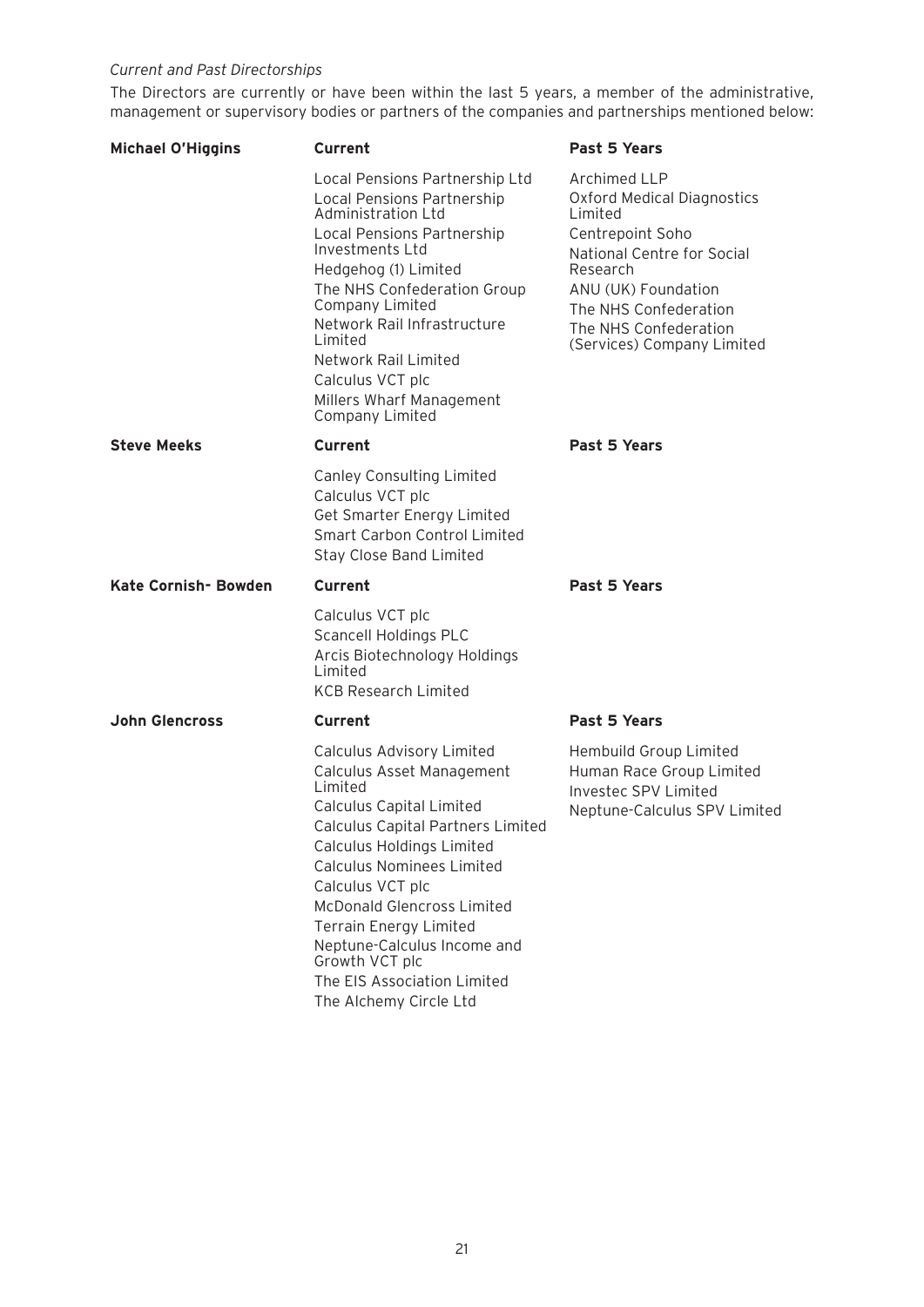#### *Directors' Interests*

As at 24 November 2016 (the latest practicable date prior to the publication of this document), the interests of the Directors (and their immediate families) in the issued Ordinary Share capital of the Company were as follows:

| <b>Director</b>     | <b>Shares held</b>      | % of total issued share capital |
|---------------------|-------------------------|---------------------------------|
| Kate Cornish-Bowden | 10,000 C Shares         | 0.33                            |
|                     | 24,375 D Shares         |                                 |
| John Glencross      | 25,000 Ordinary Shares  | 0.33                            |
|                     | 9,700 D Shares          |                                 |
| Steven Meeks        | 20,550 Ordinary Shares  | 0.24                            |
|                     | 4,875 D Shares          |                                 |
| Michael O'Higgins   | 205,500 Ordinary Shares | 2.43                            |
|                     | 49,750 D Shares         |                                 |

Save as set out above, no Director nor any member of their respective immediate families has an interest in the capital of the Company which is or would, immediately following the Offer, be required to be entered in the register maintained under section 808 of the CA 2006 nor does any person connected with any Director (within the meaning of section 252 of the CA 2006) have any such interest which would, if the connected person were a Director, be required to be disclosed and the existence of which is known to or could with reasonable diligence be ascertained by such Director.

The Directors, other than Kate Cornish-Bowden, were appointed under letters of appointment dated 22 February 2010. Kate Cornish-Bowden was appointed under a letter of appointment dated 10 February 2011. The appointments are subject to an initial period expiring immediately following the first annual general meeting, and (subject to re-election at the first annual general meeting) thereafter the appointments may be terminated on 3 months' notice. No arrangements have been entered into by the Company entitling the Directors to compensation for loss of office, nor have any amounts been set aside to provide pension, retirement or similar benefits. The total annual remuneration receivable by Michael O'Higgins as chairman is £20,000 (plus applicable employers' National Insurance Contributions). The total annual remuneration receivable by Steve Meeks and Kate Cornish-Bowden is £15,000 each (plus applicable employers' National Insurance Contributions). John Glencross does not receive any remuneration from the Company in respect of his appointment. Aggregate Directors' emoluments for the year ending 29 February 2017 is expected to be £50,000 (plus applicable employers' National Insurance Contributions).

The Directors, other than John Glencross who is Chief Executive of Calculus Capital (for the reasons set out in the paragraph below), act and will continue to act independently of Calculus Capital and Investec Structured Products. No majority of the Directors will be directors or employees of, or former directors or employees of, or professional advisers to Calculus Capital or Investec Structured Products or any other company in the same group as Calculus Capital or Investec Structured Products.

Save for the management arrangements, performance incentive arrangements and promoters arrangement set out in paragraphs 4.1 – 4.9 of Part 6 of this document, under which Calculus Capital and Investec Structured Products are entitled to fees and pursuant to which Investec Structured Products is appointed to make investments on behalf of the Company in Structured Products issued by Investec Bank plc, as at 24 November 2016 (this being the latest practicable date prior to publication of this document) there were no other potential conflicts of interest between the duties of any Director and their private interests and/or duties.

Except as stated above, no Director is or has been interested in any transaction which is or was unusual in its nature or conditions or significant to the business of the Company and which was effected by the Company in the period since its incorporation and remains in any respect outstanding or unperformed.

No loan or guarantee has been granted or provided by the Company to or for the benefit of any of the Directors.

The Company has taken out directors' and officers' liability insurance for the benefit of its directors, which is renewable on an annual basis.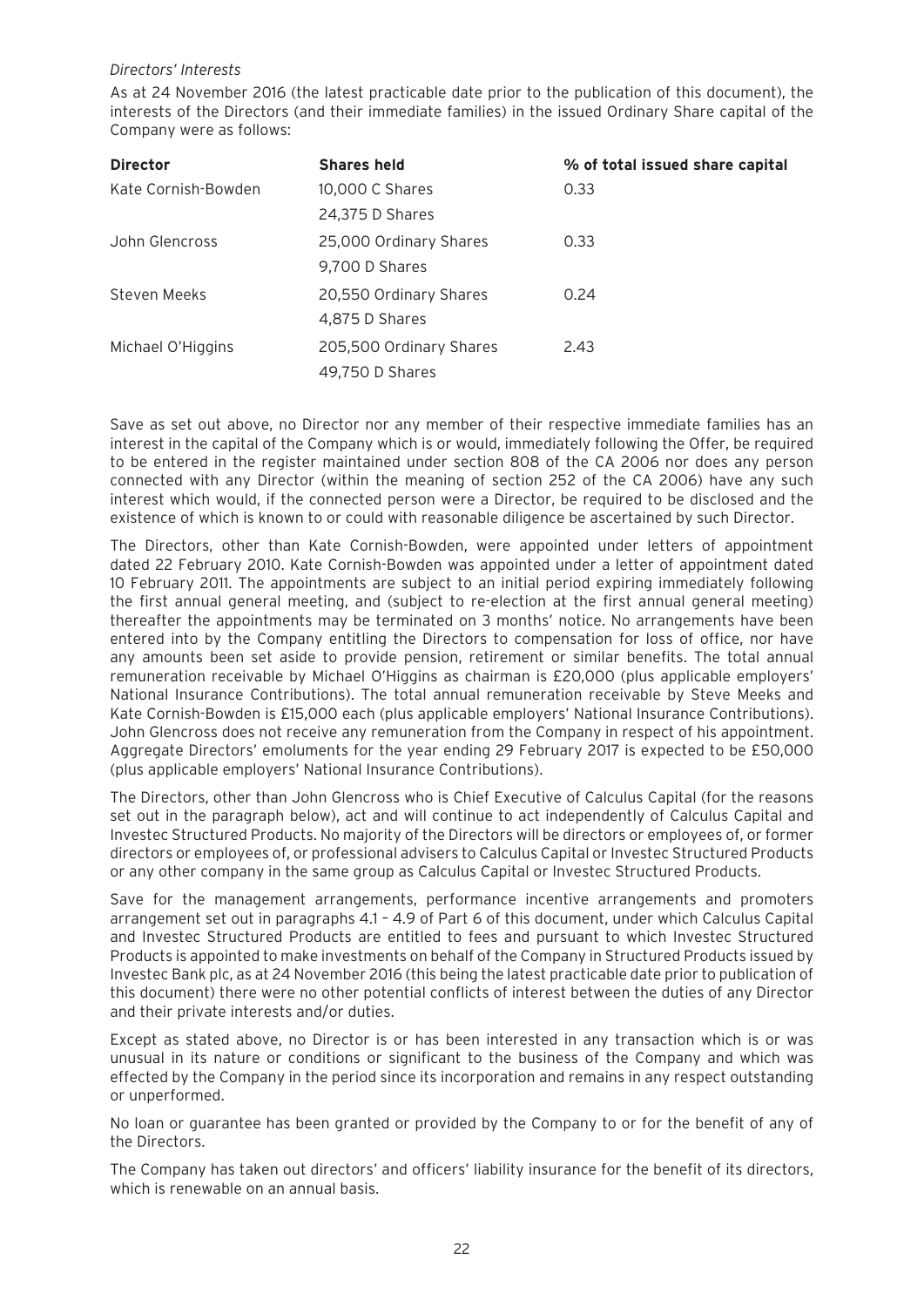No Director has any convictions in relation to fraudulent offences during the previous five years.

Save as disclosed in this paragraph, in the five years prior to the publication of this document, there were no bankruptcies, receiverships or liquidations of any companies or partnership where any of the Directors were acting as (i) a member of the administrative, management or supervisory body, (ii) a partner with unlimited liability, in the case of a limited partnership with a share capital, (iii) a founder where the company had been established for fewer than five years nor (iv) a senior manager during the previous 5 years.

There has been no official public incrimination and/or sanction of any Director by statutory or regulatory authorities (including designated professional bodies) and no Director has ever been disqualified by a court from acting as a member of the administrative, management or supervisory bodies of a company or from acting in the management or conduct of the affairs of any company during the previous five years.

#### **The Managers**

The Board has appointed Calculus Capital to manage its Venture Capital Investments. Calculus Capital will not advise the Board in relation to the Company's non-VCT qualifying capital preservation investments. The Board will, as required, consult a suitable adviser in respect of the investment of these funds and Investec Structured Products will continue to act as discretionary investment manager in respect of the Company's non-VCT qualifying Structured Products until the earlier of 14 March 2017 and the sale of the final Structured Product Investment in the Company's C Share Fund.

#### *Calculus Capital*

Calculus Capital is the Venture Capital Investments portfolio manager.

Calculus Capital was established in 1999 and is authorised and regulated by the FCA. A pioneer in tax efficient investing, Calculus Capital created the UK's first approved Enterprise Investment Scheme fund. Since then, it has successfully launched a further 16 EIS funds and four VCT offers for subscription (including offers for subscription for shares in the Company). As at 31 August 2016, it had £132.9 million of funds under management or advice (including the qualifying assets of the Company).

Calculus Capital is a generalist investor and has extensive experience investing across a multitude of sectors, including hosted software, life sciences, leisure and hospitality, manufacturing, energy and transportation. Calculus Capital's focus is to find and back capable management teams in established companies which are already successfully selling products and services.

Calculus Capital intends to:

- invest in a diversified portfolio from a range of different sectors
- focus on companies with the following characteristics:
	- relatively predictable cash flows, recurring revenues and a strong balance sheet
	- their primary constraint to growth is access to finance
	- profits or a clear path to profitability
	- strong management teams
	- proven successful products or services
	- clear route to exit
	- companies which can achieve our target IRR of 20%
- structure investments to include loans and preference shares
- invest in companies which can benefit not only from the capital provided by Calculus Capital but also from the many years of operating and financial experience of the Calculus Capital team

Calculus Capital is recognised as a leading manager of Venture Capital Investments and has been awarded the EIS Association 'Best EIS Fund Manager' Award three times, the latest at the 2016 Awards ceremony and was awarded "Best EIS Investment Manager" at the 2016 Growth Investor Awards. Calculus Capital also attained the title of 'Best EIS Investment Exit' in 2012. Calculus Capital's success is underpinned by a disciplined investment process, strong risk management and very close monitoring of and partnership with portfolio companies.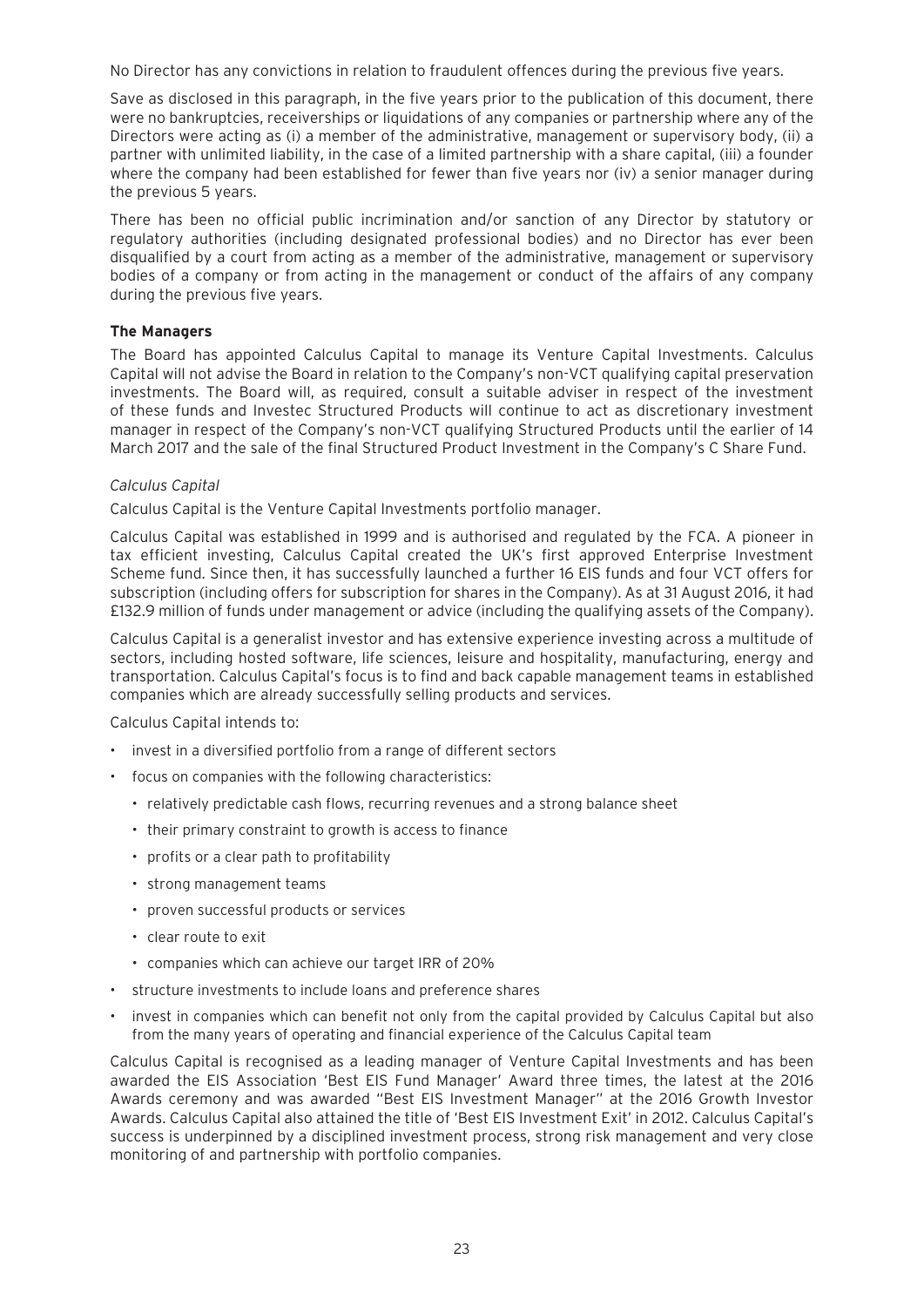#### *The Calculus Capital Team* **John Glencross** *Chief Executive*

Details for John Glencross can be found on page 20.

#### **Susan McDonald**

#### *Chairman*

Susan is one of the UK's leading experts on investing in smaller companies and the government's Enterprise Investment Scheme. A pioneer of the EIS industry, in 1999/2000, she structured and launched the UK's first HM Revenue & Customs approved EIS fund with John Glencross. Susan has over 29 years of experience and has personally directed investment to over 80 companies in the last 18 years covering a diverse range of sectors. She has regularly served as board member of the firm's private equity-backed companies. Before co-founding Calculus Capital, Susan was Director and Head of Asian Equity Sales at Banco Santander. Prior to this, she gained over 12 years' experience in company analysis, flotations and private placements with Jardine Fleming in Hong Kong, Robert Fleming (London) and Peregrine Securities (UK) Limited. Susan has an MBA from the University of Arizona and a BSc from the University of Florida. Before entering the financial services industry, Susan worked for Conoco National Gas Products Division and with Abbott Laboratories Diagnostics Division.

#### **Lesley Watkins**

#### *Finance Director*

Lesley joined Calculus Capital in 2002. She has over 19 years' experience in investment banking and held senior posts at three international investment banks, where her responsibilities included advising several companies in the FTSE 100. Most recently, she was Managing Director, Global Investment Banking at Deutsche Bank, which took over BT Alex Brown, where she was a Managing Director in the UK Equity Advisory Division. Before that, Lesley spent 14 years at UBS, where she was a Managing Director in the Corporate Finance Division. She has extensive experience of fundraising, flotations, mergers and acquisitions, disposals and restructurings for her clients. In 2009, Lesley was appointed Non-Executive Council Member of the Competition Commission, and in 2011 was appointed as a nonexecutive director of Panmure Gordon. She is a fellow of the Institute of Chartered Accountants.

#### **Robert Davis**

#### *Deputy Chief Executive and Head of Portfolio Management*

Robert joined Calculus Capital in 2014 with responsibility for working with the portfolio companies in helping to build value and, importantly, guiding them towards a successful exit. Robert has over 25 years' advisory experience covering the full spectrum of corporate and capital raising transactions, but with a particular expertise in M&A. Most recently he was Head of the European business of Avendus Capital, an Indian investment bank, and previously was the Head of European M&A at Nomura International for eight years. He has also held positions at JP Morgan and Robert / Jardine Fleming. As well as London, he has also worked in Hong Kong, Sydney and Mumbai. Robert qualified as a Chartered Accountant with Price Waterhouse and, prior to his career in finance, served in the British army. He holds an MA from the University of Cambridge.

#### **Richard Moore**

#### *Head of New Investments*

Richard joined Calculus Capital in 2013. Prior to this he was a Director at Citigroup, which he joined in 2005, and previously worked at JPMorgan and Strata Technology Partners. Richard has over 14 years' corporate finance experience advising public and private corporations and financial sponsors on a range of M&A and capital raising transactions. Richard began his investment banking career in the UK mid-cap advisory team at Flemings (acquired by JPMorgan in 2000), working with companies across a broad a range of sectors. More recently Richard has specialised in advising companies in the technology industry. Richard has advised on a wide range of transactions including buy-side and sell-side M&A mandates, public equity and debt offerings, private equity investments and leveraged buy outs in the UK, Europe, US and Asia. Richard began his career at KPMG where he qualified as a Chartered Accountant, and remains a member of the ICAEW. He has a BA (Hons) in Politics and Economics from Durham University.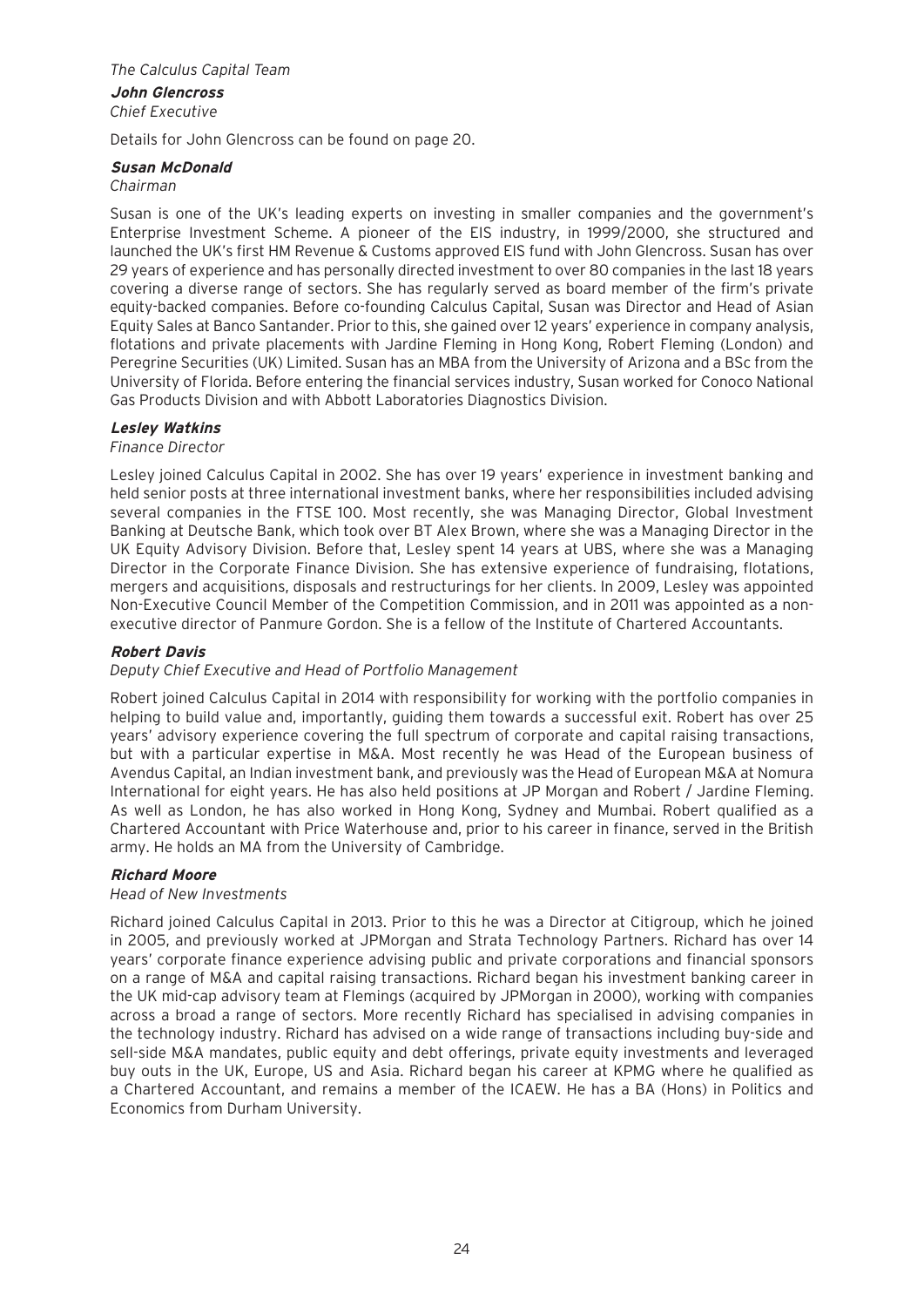#### **Alexander Crawford**

*Investment Director*

Alexander joined Calculus Capital in 2015, and has over 20 years' corporate finance experience, incorporating M&A, capital raising in both public and private markets, and other strategic advice. He spent ten years with Robert Fleming & Co, Evercore Partners and JP Morgan in London, New York and Johannesburg, where he advised the South Africa government on the privatisation of their incumbent telecoms operator. He was more recently a Managing Director at Pall Mall Capital. As a senior member of the investment team, Alexander's role is to source and execute new deals, as well as managing some of the existing portfolio companies through to exit. Alexander has an MA in Mathematics from Cambridge University and qualified as a Chartered Accountant with KPMG.

#### **Alexandra Lindsay**

#### *Investment Director*

Alexandra joined Calculus Capital in 2008. She specialises in the valuation of investment opportunities, focusing on the energy, life sciences and services sectors. Her recent projects include oil and gas exploration and production and synthetic biology. Alexandra is responsible for project management from proposal through due diligence to completion. Prior to joining Calculus Capital, she worked on the hedge fund team at Apollo Management International where she conducted research into companies and markets. She graduated from University College London with a first class degree in History of Art having previously studied Engineering Science at Wadham College, Oxford. Alexandra is a CFA charterholder.

#### **Roshan Puri**

#### *Investment Assistant Director*

Roshan joined Calculus Capital in 2013. Prior to this, he qualified as a Chartered Accountant with Ernst & Young where he gained experience in transaction advisory, tax and audit. He has worked on structuring numerous domestic and international mergers and acquisitions and corporate restructuring transactions, modelling the transaction implications and project managing the transaction implementation. Roshan has significant experience advising businesses on tax efficient transactions including; intellectual property optimisation, efficient capital and corporate structuring. Roshan has a wide range of industry experience and since joining Calculus Capital, has worked with businesses within the leisure, healthcare and software sectors.

#### **Claire Cherry**

#### *Investment Associate*

Claire joined the investment team in September 2013 and assists with financial modelling, primary due diligence and valuations. Preceding this she worked in the Finance and Fund Administration department. Prior to joining Calculus Capital, Claire worked for Oculus Investment Managers Limited where she was responsible for investment research and composing the quarterly market commentary. She also dealt with client queries and portfolio performance reporting. Claire graduated from Durham University with a BSc (Hons) in Natural Sciences and is a CFA charter holder.

#### **Daniela Tsoneva**

#### *Investment Analyst*

Daniela joined Calculus in 2016 and assists with financial modelling, primary due diligence and valuations. Prior to that she worked as an Analyst in a mergers and acquisitions focused investment bank Berkshire Capital Securities in New York City where she covered the financial services sector. Daniela's experience also includes product launch and supply chain consulting projects in the renewables and financial services industries in Africa. Daniela hold an MBA (Dist) degree from Oxford University and a BA (Hons) in Political Economy from Middlebury College in the US.

#### **Toby Scregg**

#### *Investment Analyst*

Toby joined Calculus in 2016 and works in the investment team assisting with financial modelling, primary due diligence and valuations. Prior to this, he worked as an analyst within the Mining and Metals industry team at Standard Chartered Bank, assisting in the origination and execution of a range of structured financing, M&A and financial market transactions after having completed the Corporate Finance and Coverage International Graduate Scheme. Toby graduated in Economics from the University of Exeter.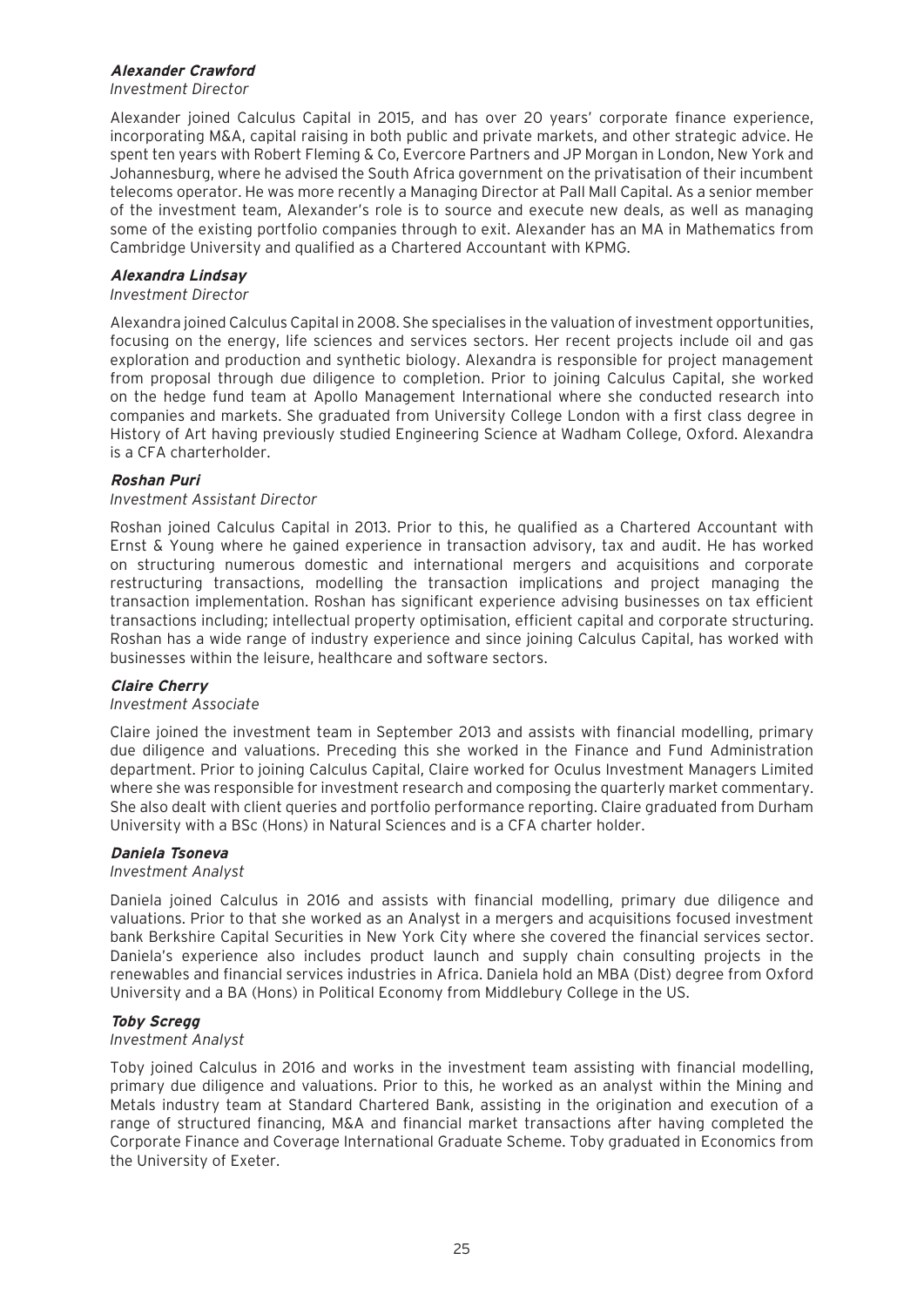#### **Natalie Evans**

#### *Financial Controller*

Natalie joined Calculus in 2010 and is responsible for financial management and planning. Until recently Natalie was Head of Fund Administration and she still overseas all areas of EIS and VCT fund administration, operations and reporting. Natalie's VCT responsibilities include supporting the statutory reporting process and preparing forecasts to assist in cash management. Natalie is a chartered management accountant and holds a first class Bachelor of Law degree. Prior to this Natalie graduated with a Masters of Modern Languages from the University of Manchester.

#### **Calculus Capital fees and Performance Incentive (D Shares)**

Calculus Capital has been appointed as the discretionary investment manager to the D Shares Fund in respect of the Venture Capital Investments portfolio for which Calculus Capital receives an annual management fee of 1.75 per cent. of the net assets of the D Share Fund. Calculus Capital will also be entitled to a performance incentive fee equal to 20 per cent. of D Shareholder proceeds in excess of 105p.

#### **Investec Structured Products**

The team at Investec Structured Products (a trading name of Investec Bank plc, which is part of the Investec group of companies and is regulated by the FCA and the Prudential Regulation Authority) is the Structured Products portfolio manager. Investec Structured Products' appointment will be come to an end on the earlier of 14 March 2017 and the sale of the final Structured Product Investment in the Company's C Share Fund (in respect of the C Shares).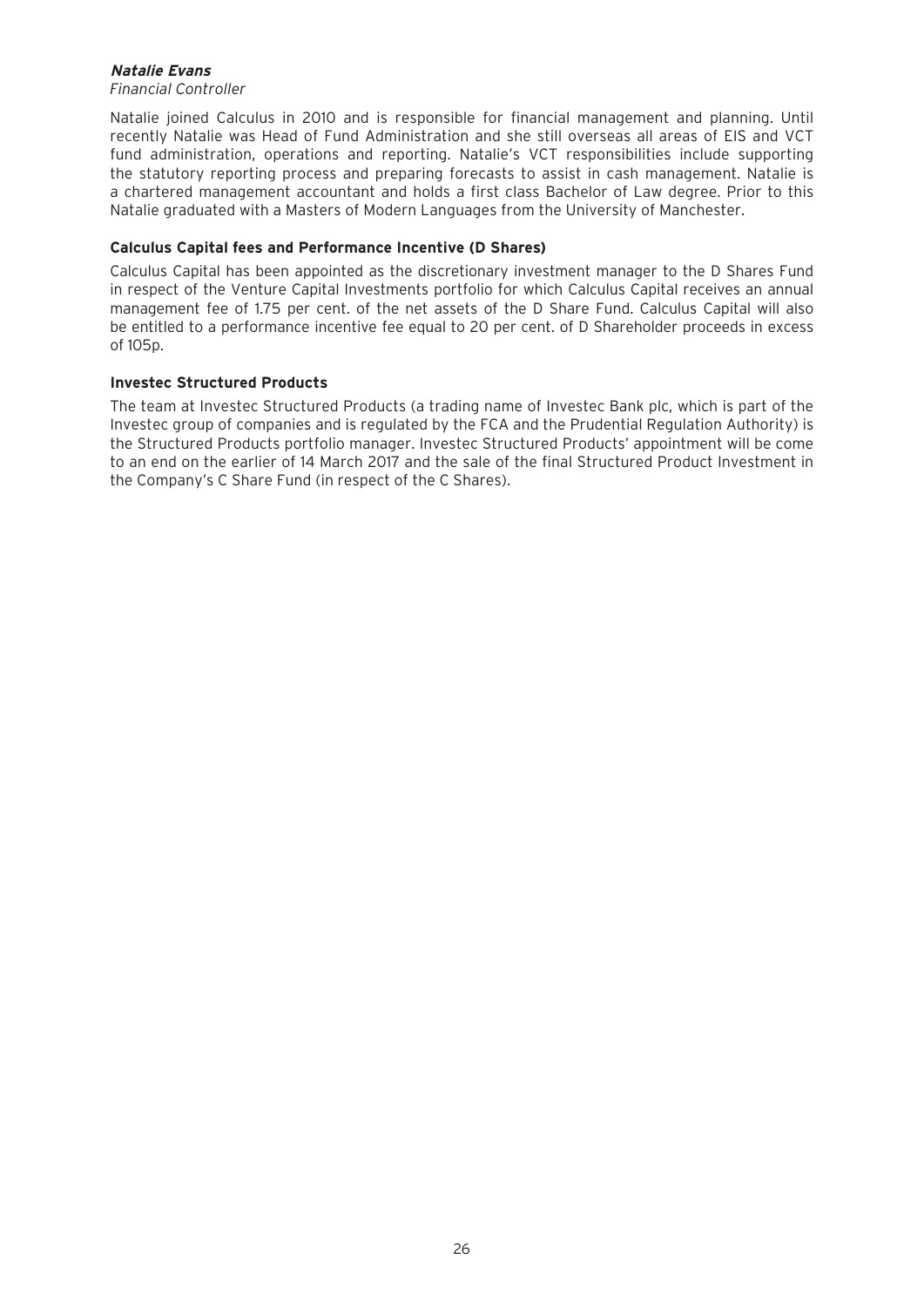# **PART 2: THE PORTFOLIO**

The portfolio at the date of this document includes the following investments:

|                                      | Ordinary      |                 |                 |              |               |
|--------------------------------------|---------------|-----------------|-----------------|--------------|---------------|
|                                      | <b>Shares</b> | <b>C</b> Shares | <b>D</b> Shares | <b>Total</b> |               |
|                                      | £'000         | £'000           | £'000           | £'000        | $\frac{0}{0}$ |
| <b>Structured products</b>           |               |                 |                 |              |               |
| <b>Investec Bank Plc</b>             |               | 591             |                 | 591          | 15%           |
| <b>Qualifying investments</b>        |               |                 |                 |              |               |
| Solab Group Ltd                      | 153           | 162             |                 | 315          | 8%            |
| Antech Limited                       | 292           |                 |                 | 292          | 8%            |
| <b>Terrain Energy Limited</b>        | 144           | 67              |                 | 211          | 6%            |
| Quai Administration Services Limited |               | 150             |                 | 150          | 4%            |
| <b>Tollan Energy Limited</b>         | 146           |                 |                 | 146          | 4%            |
| Microenergy Services Limited         | 132           |                 |                 | 132          | 3%            |
| Scancell Holdings Plc                |               | 78              | 51              | 129          | 3%            |
| The One Place Capital Limited        |               | 95              |                 | 95           | 2%            |
| C4X Discovery Holdings Plc           |               |                 | 75              | 75           | 2%            |
| Venn Life Sciences plc               |               | 73              |                 | 73           | 2%            |
| Genedrive Plc                        |               |                 | 70              | 70           | 2%            |
| Picos Limited                        |               | 58              |                 | 58           | 2%            |
| <b>Brigantes Energy Limited</b>      | 15            |                 |                 | 15           | 0%            |
| Corfe Energy Limited                 | 14            |                 |                 | 14           | 0%            |
| Dryden Human Capital Group Limited   | 5             |                 |                 | 5            | 0%            |
| Other non-qualifying investments     |               |                 |                 |              |               |
| Aberdeen Sterling Liquidity Fund     | 1             | $\mathbf{1}$    | 480             | 482          | 13%           |
| Fidelity Instl Liq A 1 Flex Gbp Dis  |               | $\circ$         | 480             | 480          | 13%           |
| Goldman Sachs Am Stlg Lgd Reserves   |               |                 | 480             | 480          | 13%           |
|                                      | 902           | 1,275           | 1,636           | 3,813        | 100%          |

Since 31 August 2016, the Company has sold its investments in Human Race Group Limited and Metropolitan Safe Custody Ltd as described below and has invested £75,000 for the D share portfolio in Manchester based drug discovery and development company, C4X Discovery Holdings plc.

Set out in the table above are investments with a value of greater than 1% of the Company's gross assets and an aggregate value greater than 50% of the Company's portfolio across the Ordinary Shares, C Share and D Share portfolios as at the date of this document. The valuations above have been sourced from the Company's unaudited interim financial statements for the six months ended 31 August 2016 (with the exception of C4X Discovery Holdings Plc which was acquired after 31 August 2016 and is valued at cost), these being the most recent valuations of the relevant companies at which date the Company's net asset value per Ordinary Shares was 28.4p, per C Shares was 75.1p and per D Share was 97.6p. In respect of the information on investee companies' sales, profits and losses and net assets, these have been taken from the financial year end accounts published by those investee companies as referred to in this part.

The information set out below on the investee companies has been extracted from the unaudited interim financial statements for the Company for the period ended 31 August 2016. Financial information relating to the turnover, profit/loss and assets/liabilities of the investee companies has been sourced from the accounts of those investee companies. This financial information on the investee companies is, for the purpose of this paragraph, "Third Party Information". The Third Party Information has been accurately reproduced and, as far as the Company is aware and is able to ascertain from information published by those third parties, no facts have been omitted which would render the reproduced information inaccurate or misleading.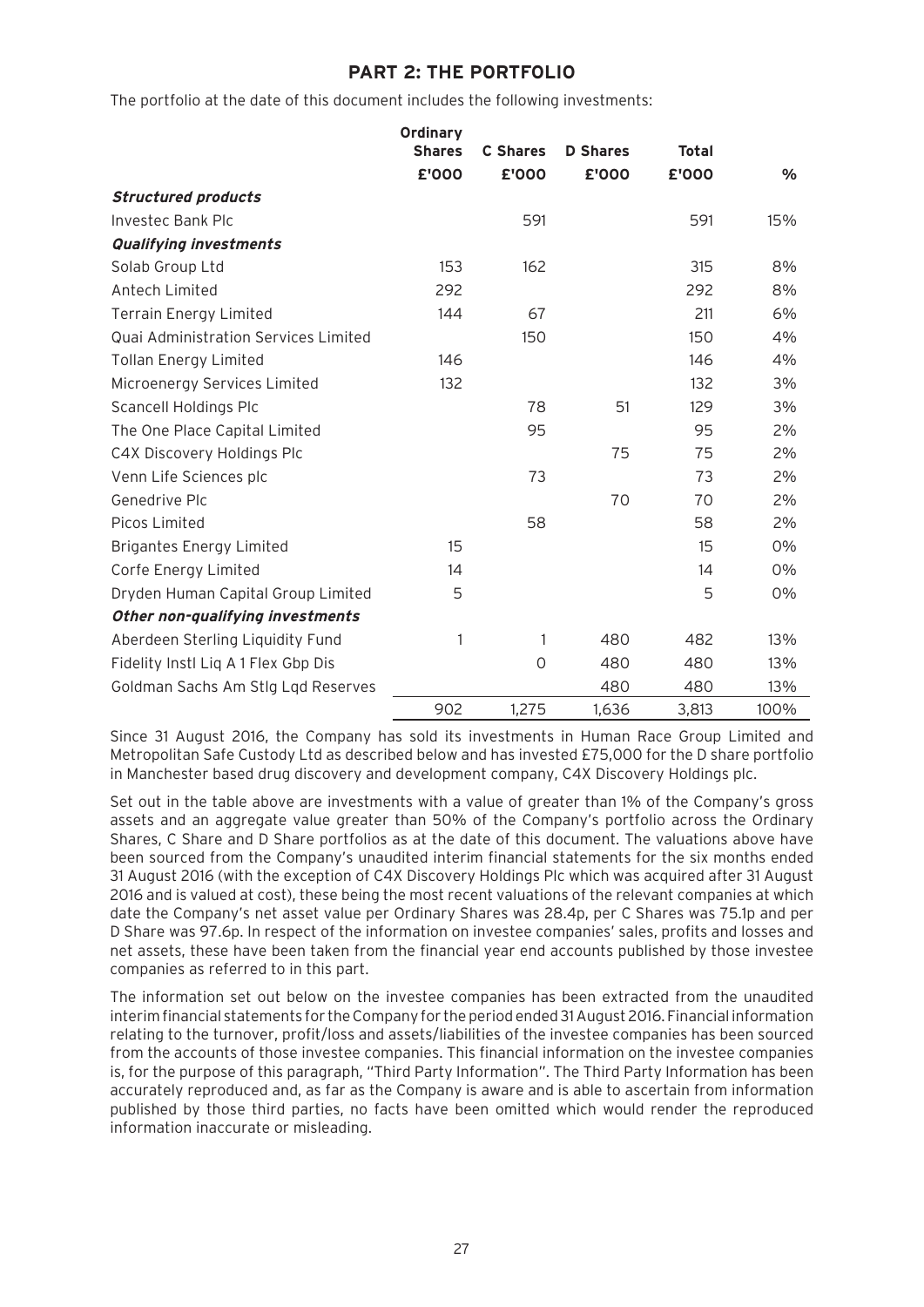#### **Venture Capital Investments**

The D Shares portfolio is substantially uninvested, having first raised funds in March 2016, however, the Company is targeting a diversified portfolio in excess of 20 companies once fully invested.

#### **Solab Group Limited (Ordinary and C share portfolios)**

Solab Group Limited ("Solab") (formerly Hampshire Cosmetics) is a long established manufacturer of fragrances, shampoos and skincare products for third party customers, including Penhaligon's and Philip Kingsley. The company has a good reputation as a supplier to both major cosmetics brands and smaller independents.

This cosmetics business has been affected by difficult market conditions generally and by a significant reduction in volumes from its largest customer, The Body Shop. The results from a decision to insource manufacturing to French factories following The Body Shop's acquisition by L'Oreal, it is not a business loss to a competitor. New business from third parties has, to date, only partially replaced that lost turnover, although Solab has had some success in winning new customers and enlarging existing accounts. Solab has recently recruited Julien Laporte, a former CEO of Crabtree & Evelyn with extensive experience at L'Oreal, as a part time director to increase sales further.

The company has also sought more balance to its portfolio by investing in its animal care & veterinary orientated activities. Revenues from this area have increased substantially, with near break-even achieved in 2015 and a small profit anticipated this year.

#### **AnTech Limited (Ordinary share portfolio)**

AnTech Limited ("Antech") is a specialist oil and gas engineering company both manufacturing products and providing services for directional coiled tube drilling.

AnTech's Products Division supplies customised and standard products used mainly in production. Its Coiled Tube Drilling Services Division has developed a new generation of directional drilling tools which transform the manner and efficiency with which oil and gas wells can be drilled with coiled tubing. These tools, COLT and POLARIS, are effective for interventions in existing wells to enhance production yield and extend well life. The tools have been used commercially in France in late 2014 and Ohio in 2015 with good results. In October this year, AnTech will drill its first well for Aramco in Saudi Arabia; this is a significant step for the company as talks are already underway for multiple further wells if the first is successful.

In February 2016, funds managed by Calculus Capital made a £2.35m investment in AnTech in order to provide working capital for the anticipated growth of the Services business.

#### **Terrain Energy Limited (Ordinary and C share portfolios)**

Terrain has interests in twelve petroleum licences; Keddington, Kirklington, Dukes Wood, Burton on the Wolds, Whisby and Louth in the East Midlands, Larne and an offshore licence to the north of Larne in Northern Ireland, Brockham and Lidsey in the Weald Basin and Egmating and Starnberger See in Germany. The Whisby-6 well was successfully drilled in March/April 2016 and is capable of producing c. 180 barrels of oil a day (net 153bopd to Terrain). A first well on the Larne licence targeting the Woodburn prospect was drilled in May/June 2016 but did not encounter any commercial hydrocarbon accumulation – the data collected in the well is being evaluated to decide where to focus future exploration activity in the basin. The company is currently producing from wells at Whisby and Keddington; Brockham and Lidsey are currently shut in until the oil price recovers. A new well at Lidsey and a sidetrack at Brockham are due to be drilled in the next 12 months.

#### **Quai Administration Services Limited (C share portfolio)**

Quai Administration Services Limited ("Quai") provides platform technology combined with back office administration services for the high-volume personal savings industry. Quai's platform administers thousands of individual savings plans at a fraction of the cost incurred by established insurance companies and wealth managers. Mass distribution of individual savings plans is pressurising providers to offer efficient, high-volume, low-margin schemes.

Quai is progressing well and now has eight live customers on its platform and advanced discussions with a number of additional customers. Financial performance in the year to October 2015 was similar as the prior year as revenue growth was slower than anticipated. Recent wins have targeted clients with large books of assets under management which will result in revenues growing more quickly.

In February 2016 funds managed by Calculus Capital Limited participated in a further funding round alongside members of the Quai board and other private individuals, to accelerate development of the Company's technology platform and expand the sales and marketing teams.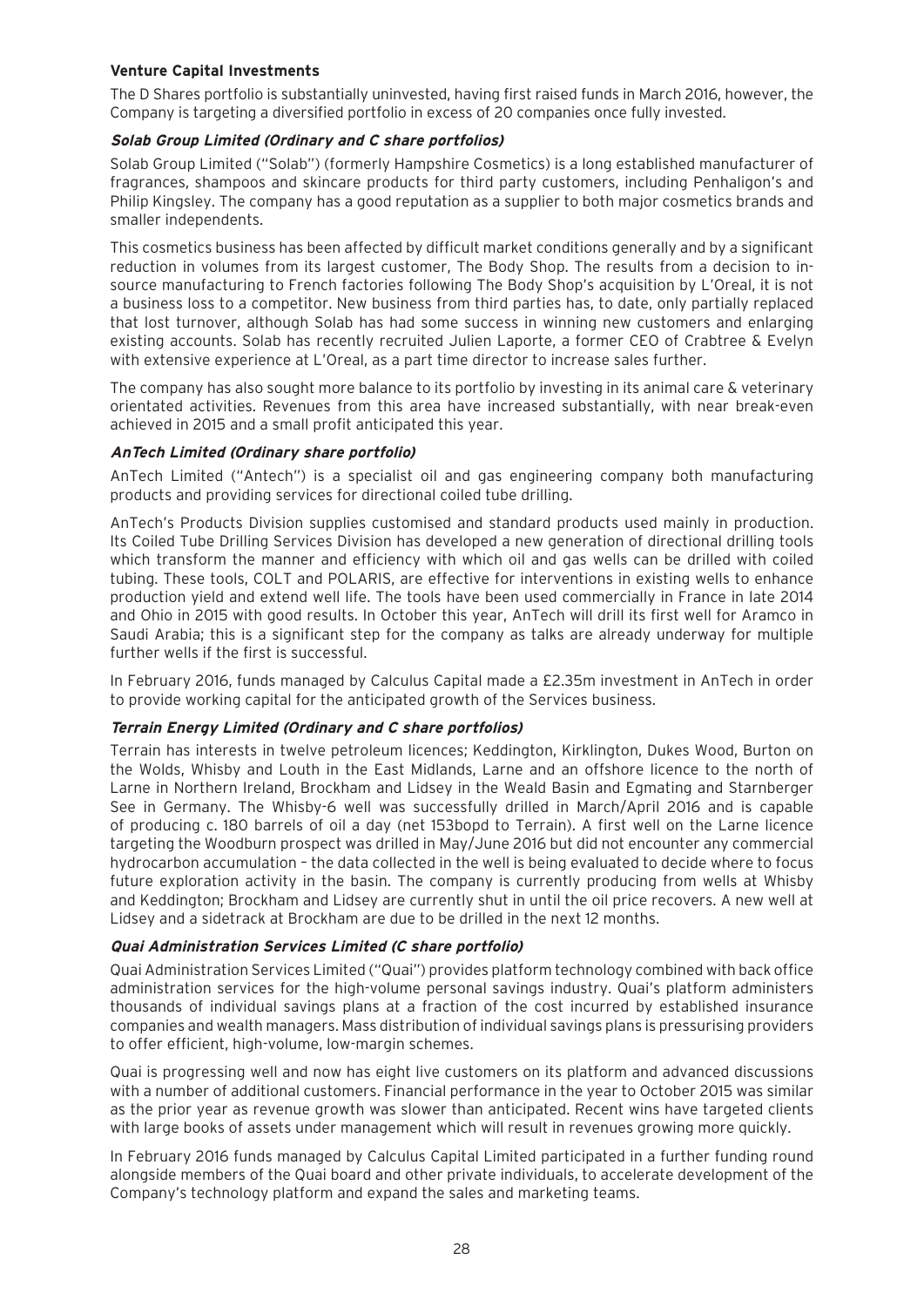#### **Tollan Energy Limited (Ordinary share portfolio)**

Tollan Energy Limited ("Tollan") owns a portfolio of solar systems on roof tops in Northern Ireland. The solar generating capacity, which is installed on residential and some commercial roofs in the Belfast area, benefits from Northern Ireland Renewable Obligation Certificates (NIROCs). In addition, the company benefits from the export tariff for any surplus electricity not used by the homeowner that is exported to the grid. The portfolio is now fully installed and comprises 334 systems (1.55MW). The systems generated 1276MWh in the year to March 2016. We are looking to divest our investment in Tollan within the next 6 months.

#### **MicroEnergy Generation Services Limited (Ordinary share portfolio)**

MicroEnergy Generation Services Limited ("MicroEnergy") owns and operates a fleet of 168 small onshore wind turbines (<5kW) installed on farm land in East Anglia and Yorkshire. Revenues come from two sources, both of which are inflation protected, being directly linked to RPI. Firstly, there is the Government backed feed-in tariff (FIT) paid by the electricity suppliers for every kilowatt of electricity generated for twenty years. Secondly, there is an export tariff for any surplus electricity not used by the site owner that is exported to the grid. Annual generation to 31 March 2016 is ahead of last year at 860,000kWh (2015: 640,000) this reflects improved operations and the acquisition of an additional 15 turbines. We are in discussions with various potential buyers for MicroEnergy.

#### **Scancell Holdings plc (C and D share portfolios)**

Scancell Holdings plc ("Scancell") is developing two distinct immune-oncology platforms, each with broad applications. ImmunoBody® is a DNA vaccine which stimulates high avidity (i.e. powerful) antitumour T cells to target cancer cells for use in combination with a category of cancer drugs called checkpoint inhibitors. Moditope® targets modified antigens to stimulate a powerful anti-tumour T cell response for hard to treat cancers. Both platforms are targeting multi-billion dollar markets. The scientific principle behind Moditope® is autophagy which is the hitherto obscure area of medical research which was the subject of this year's Nobel Prize for Medicine.

SCIB1 (based on the ImmunoBody®) platform has achieved unprecedented survival rates in a phase I/II clinical trial covering twenty patients for malignant melanoma and a phase II combination trial of SCIB1 and a checkpoint inhibitor will commence out of Massachusetts General Hospital in Boston. A phase I trial for Modi-1, based on the Moditope® platform, targeting triple negative breast cancer, osteosarcoma and ovarian cancer is scheduled for 2018.

In April, Scancell completed a £6 million fund raising to prepare for the SCIB1 combination and Modi-1 trials. In June, Scancell had to suspend the extension of the SCIB1 phase 1/2 trial due to drug supply issues; this has since been rectified and manufacturing will be undertaken by Eurogentec in Belgium. Eurogentec is a world class manufacturer of DNA and recombinant proteins, and the material will be compliant with Good Manufacturing Practices (GMP) and Food and Drug Administration (FDA) requirements.

#### **The One Place Capital Limited ("Money Dashboard") (C share portfolio)**

Money Dashboard empowers consumers to take control of their finances. The company has built a database of over 100,000 users whose financial transactions from all their internet enabled current accounts, savings accounts and credit cards are automatically updated in one secure place, providing these consumers with a free-to-use view of their financial lives. Money Dashboard aggregates this data on an anonymous basis to analyse consumer spending trends which can be sold to institutional investors and others.

A new CEO, Steve Tigar, was appointed in October 2015. Under his leadership, the cash flow generation of the Company has significantly improved with the Company's cost base reduced and growth in the Data Insights' pipeline underpinned by large recurring contracts with global institutional investor clients. New product developments, including a white label solution for financial advisors and a mortgage affordability assessment product, are expected to drive further revenue growth in 2017. Externally, the introduction of the Open Banking Standards from Q1 17 is expected to be a significant milestone for Money Dashboard; with the potential to transform the rate of data user acquisition, significantly enhancing the efficacy of the Company's Data Insights product.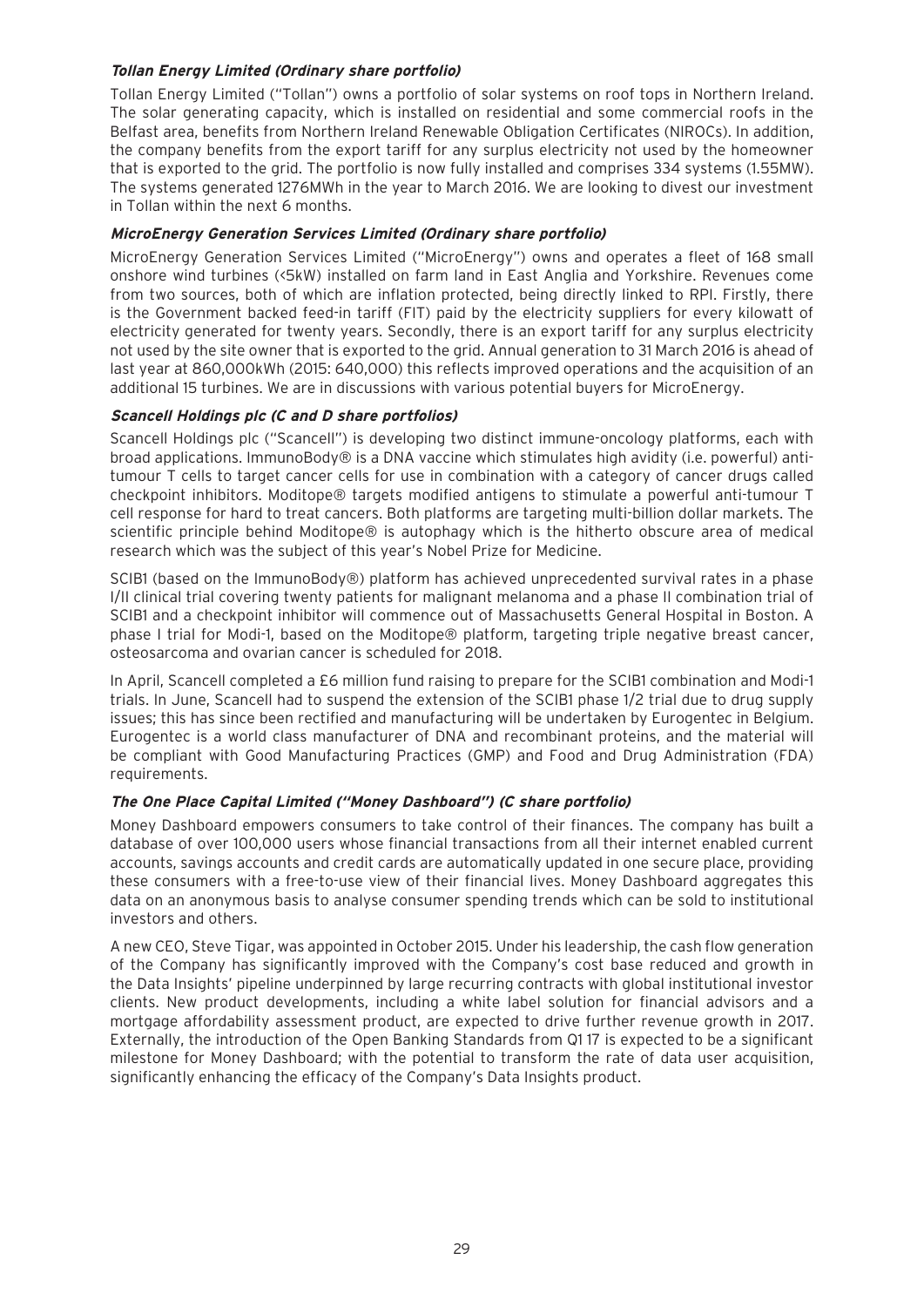#### **C4X Discovery Holdings plc (D Share portfolio)**

The Company invested £75,000 in September 2016 in C4X Discovery Holdings plc ("C4XD").

C4XD was spun out of the University of Manchester in July 2007. Their proprietary patented software, Conformetrix, allows scientists to view accurately the dynamic 3D shape of potential drug candidates on the basis of experimental data, and to select the candidate that is most likely to bind to the required target. Previously it was only possible to determine this in the laboratory, using time consuming and expensive trial and error techniques.

C4XD's second patented software platform is Taxonomy3® which identifies novel genetic linkages by examining data sets on certain diseases allowing new drug targets to be identified. C4XD has already had success in this area with Rheumatoid Arthritis and Parkinson's disease.

#### **Venn Life Sciences plc (C share portfolio)**

Venn Life Sciences plc ("Venn") is a growing Clinical Research Organisation (CRO), providing clinical trial management and resourcing solutions to pharmaceutical, biotechnology and medical device clients. Venn is consolidating a number of small European CROs to build a mid-sized CRO focused on the European market, offering clients a full service, multi-centre capability in Phase II-IV trials across a range of principal disease areas. Venn ended 2015 on very strong footing with revenue up 135% year on year and its first EBITDA profit of Đ400k (versus a loss of Đ1.5m for 2014). This marked improvement was due to a combination of small, value add acquisitions and a strong rate of new business wins. Since the end of the year, Venn have signed a new contract worth Đ2.8m with a European Biotechnology client for a Phase II study for Multiple Sclerosis starting in October 2016. We do not believe this positive performance is fully reflected in the share price.

#### **Genedrive plc (D share portfolio)**

Genedrive provides molecular diagnostics tests delivered at or near the point of care for the diagnosis of infectious diseases. The Genedrive® platform and its first tuberculosis ("TB") test has been successfully commercially launched in India in conjunction with Xcelris Labs to provide rapid molecular identification and antibiotic resistance/drug susceptibility testing for TB. This launch follows hot on the heels of David Budd's appointment as CEO in March, David has a number of years' experience in successfully launching diagnostic tests within Danaher, Siemens and Bayer. Genedrive® is designed to bring the power of central laboratory molecular diagnostics to the Point of Care setting in a device that has a lower cost and lower time to result than molecular alternatives, just 60-90 minutes. Alongside this, Genedrive announced the successful completion of its first external assessment of its Point of Care Hepatitis C test at the Institut Pasteur, Paris. The Hepatitis C test forms part of a suite of tests to be subsequently launched on the Genedrive® platform including HIV and Hepatitis B. In addition, the Company has been allocated funding of \$5.3 million from the US Department of Defence to develop Genedrive® to be a handheld biohazard identifier, should this stage be successful a further \$2.5m will be granted. The contract research division, which was the company's original activity, is now largely unrelated to the company's core work in diagnostic devices, advisors have been appointed to assess the strategic options for this side of the business. The recent funding round will enable further development and commercialisation of the Genedrive platform.

#### **Picos Limited ("Benito's Hat") (C share portfolio)**

Offering tailor-made burritos, tacos and salads, Benito's Hat is a Mexican-themed restaurant brand centred on an authentic experience and high-quality food, at an affordable price point. The brand has a devoted customer following and has won many accolades from food critics. In light of the need for strategic and operational change, the CEO hired in 2014 has been replaced and the Board has reappointed Ben Fordham, the Founder, as CEO. The core principles of the business remain first class engaging service, high quality food and drink with authenticity in a vibrant and fun environment. These aspects, coupled with a unique evening proposition, continue to separate the business from its competition.

#### **Non Qualifying Portfolio**

The D shares portfolio invested in £480,000 in three money market funds during the period in accordance with its investment policy: Aberdeen Sterling Liquidity Fund, Goldman Sachs Sterling Liquidity Fund and Fidelity Sterling Liquidity Fund.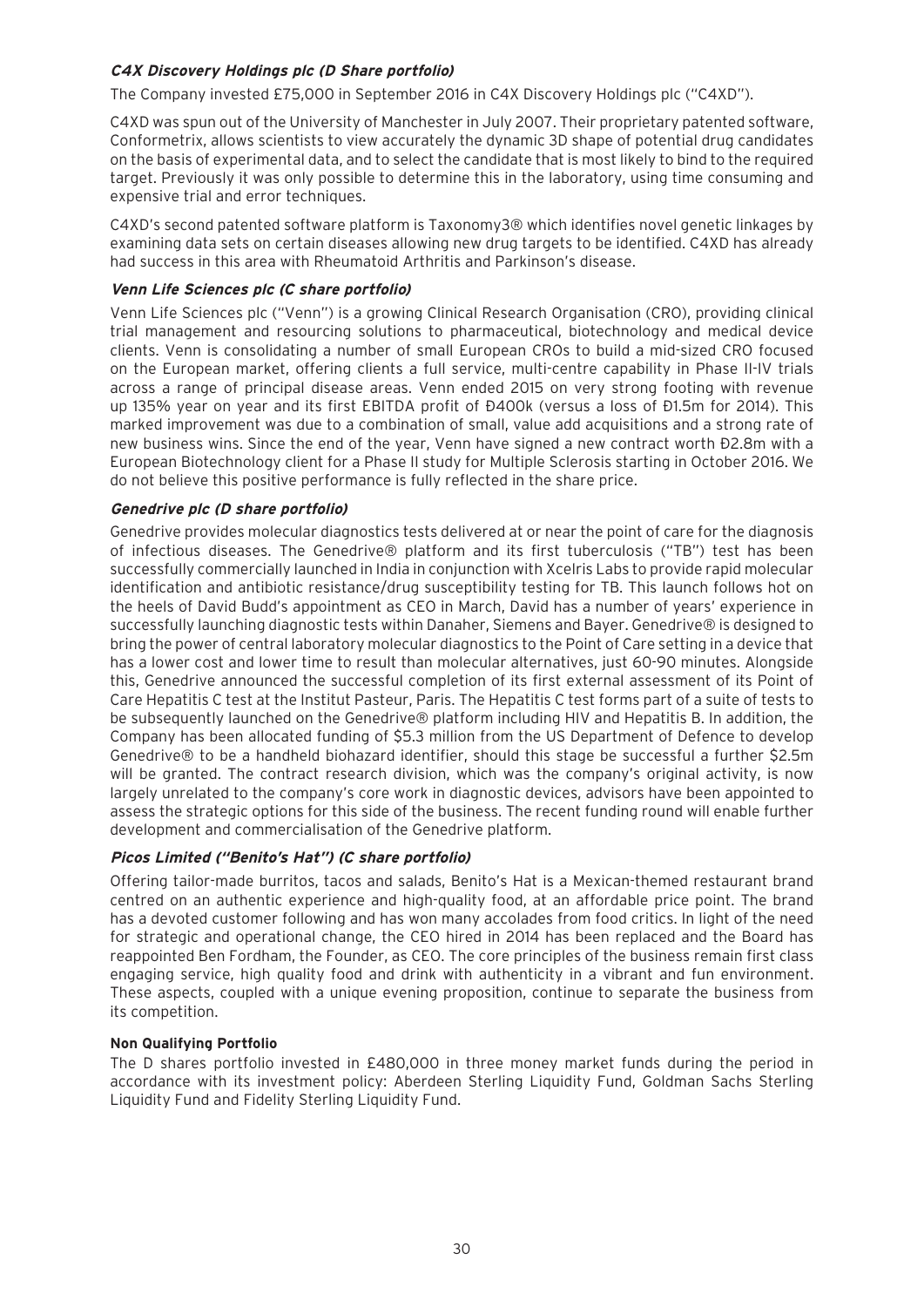#### **Structured Products**

| <b>Issuer</b>        | <b>Strike Date</b> | <b>FTSE 100</b><br>Initial Index<br>Level | Notional<br>Investment | <b>Purchase</b><br><b>Price</b> | Price at<br>31 August<br>2016 | <b>Maturity</b><br><b>Date</b> | Return/<br><b>Capital at Risk</b><br>(''CAR'')                                       |
|----------------------|--------------------|-------------------------------------------|------------------------|---------------------------------|-------------------------------|--------------------------------|--------------------------------------------------------------------------------------|
| Investec<br>Bank plc | 05/08/2011         | 5,246.99                                  | £328,000               | £1.00                           | £1.802730                     |                                | 182% if FTSE<br>100 higher*;<br>10/03/2017 CAR if FTSE 100<br>falls more than<br>50% |

\* The Final Index Level is calculated using 'averaging', meaning that the average of the closing levels of the FTSE 100 is taken on each Business Day over the last 2-6 months of the Structured Product plan term (the length of the averaging period differs for each plan). The use of averaging to calculate the return can reduce adverse effects of a falling market or sudden market falls shortly before maturity. Equally, it can reduce the benefits of an increasing market or sudden market rises shortly before maturity.

#### **Recent Exits**

The Company's aim is to exit companies within the VCT portfolio after a holding period of 3-5 years. Common exit routes include trade sale, sale to a larger private equity house or flotation. It is intended that profits made on the disposal of investments will enable the Company to pay future dividends, and to support this further, the Company may invest by way of loan stock and/or redeemable preference shares as well as ordinary shares. An overview of the three recent exits from the VCT portfolio is detailed below.

#### **Human Race Group Limited (Ordinary and C share portfolios)**

Human Race owns and operates over 60 mass participation sports events for over 90,000 participants of all abilities and ages, making it the largest owner and deliverer of such events in the UK. The portfolio includes the London Winter Run (which on launch in 2015 was the largest inaugural 10k run ever in the UK with 14,000 entries in year one), Dragon Ride, Tour de Yorkshire Ride and the Windsor Triathlon.

In late September, Human Race was sold to Amaury Sports Organisation (ASO), the owner of the Tour de France and leading European mass participation sports event organiser. Whilst the terms of this transaction have not been disclosed, the total return to the Calculus VCT on the £370,500 equity and loan investment was 32% after a 4½ year investment period.

#### **Metropolitan Safe Custody Limited (Ordinary and C share portfolios)**

Metropolitan runs two safe custody sites, one in Knightsbridge, the other in St. Johns Wood. These profitable, stable businesses serve several thousand customers, providing access to the vaults seven days a week. The investment was made in 2012 and Metropolitan has performed well and paid steady dividends. The shares were subscribed for at 6.319p per share and were sold at 11p per share in September 2016, giving a total investment return of 81%.

#### **Horizon Discovery Group plc (C share portfolio)**

Horizon is one of the leading life sciences companies in Europe, supplying research tools and services that power genomics research and the development of personalised medicines. In September 2015 shares in Horizon were sold through the AIM market, realising a 1.8x return on cash invested.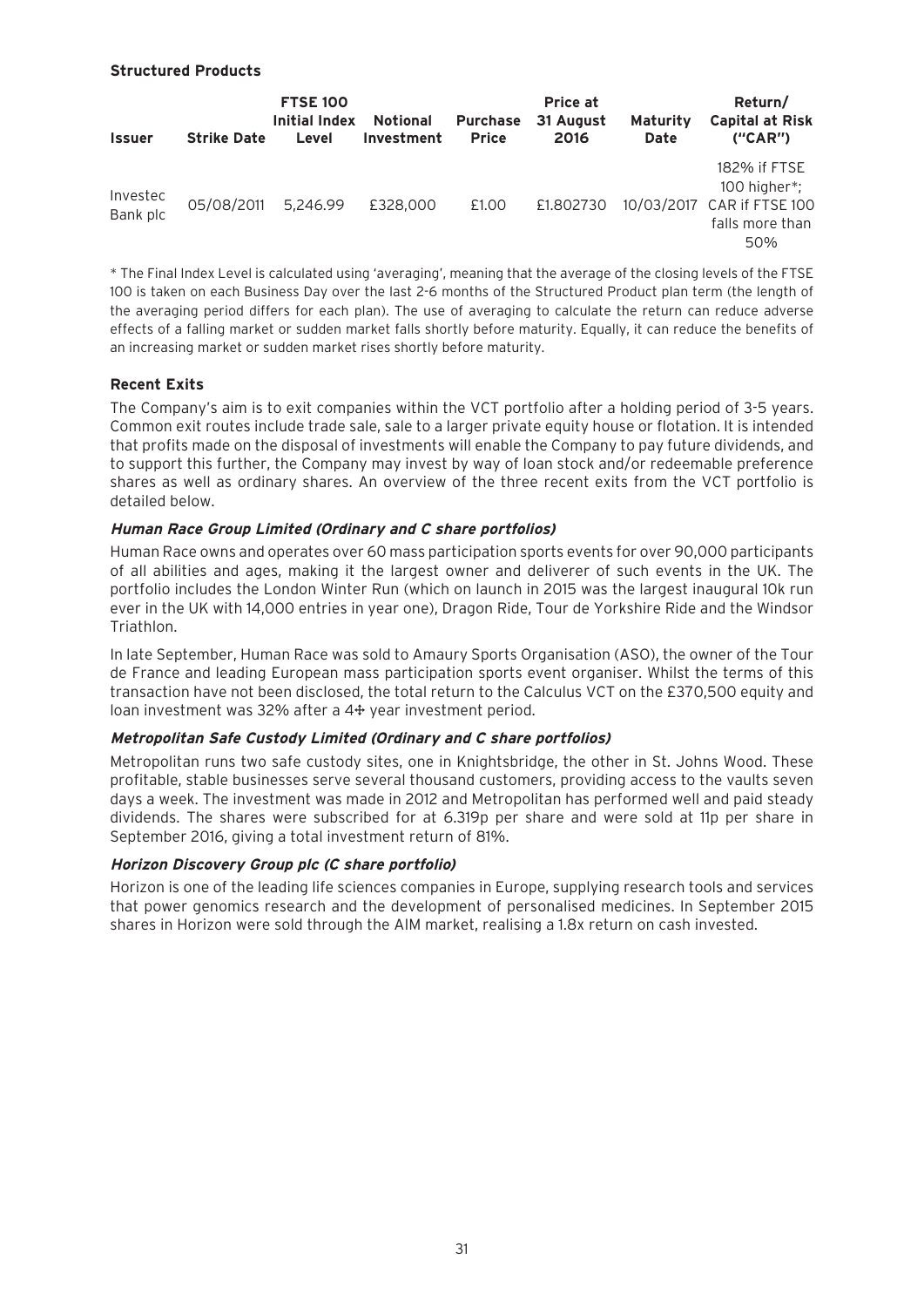# **PART 3: MEMORANDUM AND ARTICLES OF ASSOCIATION**

#### **Memorandum of Association**

The objects of the Company are not limited by any provisions of the Memorandum or the Articles of the Company.

#### **Articles**

The Company's Articles currently contain provisions, inter alia, to the following effect:

#### *1. Specific rights attaching to the Ordinary Shares, C Shares and D Shares*

(a) Definitions

"**C Share Surplus**" means the net assets of the Company attributable to the C Shares (including, for the avoidance of doubt, any income and/or revenue arising from or relating to such assets) less such proportion of the Company's liabilities, including the fees and expenses of liquidation or return of capital (as the case may be) as the Directors or the liquidator (as the case may be) shall reasonably allocate to the assets of the Company attributable to the C Shareholders.

"**D Share Surplus**" means the net assets of the Company attributable to the D Shares (including, for the avoidance of doubt, any income and/or revenue arising from or relating to such assets) less such proportion of the Company's liabilities, including the fees and expenses of liquidation or return of capital (as the case may be), as the Directors or the liquidator (as the case may be) shall reasonably allocate to the assets of the Company attributable to the D Shareholders.

"**Ordinary Share Surplus**" means the net assets of the Company (including, for the avoidance of doubt, any income and/or revenue arising from or relating to such assets) less (i) such proportion of the Company's liabilities (including the fees and expenses of liquidation or return of capital (as the case may be) as the Directors or the liquidator (as the case may be) shall reasonably allocate to the assets of the Company attributable to the Ordinary Shareholders and (ii) the C Share Surplus and the D Share Surplus.

"**Statutes**" means the CA 2006 as amended and supplemented, and every other statute for the time being in force concerning companies affecting the Company.

#### (b) Undertaking

Without prejudice to its obligations under the Statutes, the Company shall, without prejudice to its obligations under the Statutes (i) procure that the Company's records and bank accounts shall be operated so that the assets attributable to the Ordinary Shareholders, C Shareholders and D Shareholders can, at all times, be separately identified and, in particular but without prejudice to the generality of the foregoing, the Company shall procure that a separate income and expenditure account (or, if applicable, profit and loss account) balance sheet and cash flow account and such other separate accounts as may, in the opinion of the Board, be desirable to ensure compliance by the Company with the provisions of section 259 of ITA 2007 as amended, shall be created and maintained in the books of the Company for the assets attributable to the Ordinary Shareholders, C Shareholders and D Shareholders, (ii) allocate to the assets attributable to the Ordinary Shareholders, C Shareholders and D Shareholders such proportion of the expenses and liabilities of the Company incurred or accrued as the Directors fairly consider to be allocable to the Ordinary Shares, C Shares and D Shares and (iii) give appropriate instructions to the Company's investment managers and advisers to manage the Company's assets so that such undertakings can be complied with by the Company.

#### (c) Voting Rights

Subject to paragraph (f) below and subject to any special terms as to voting on which any shares may be issued, on a show of hands, every member present in person or by proxy (or being a corporation, represented by an authorised representative) shall have one vote and on a poll every member who is present in person or by proxy shall have one vote for every share of which he is the holder. The Ordinary Shares, C Shares and the D Shares shall rank pari passu as to rights to attend and vote at any general meeting of the Company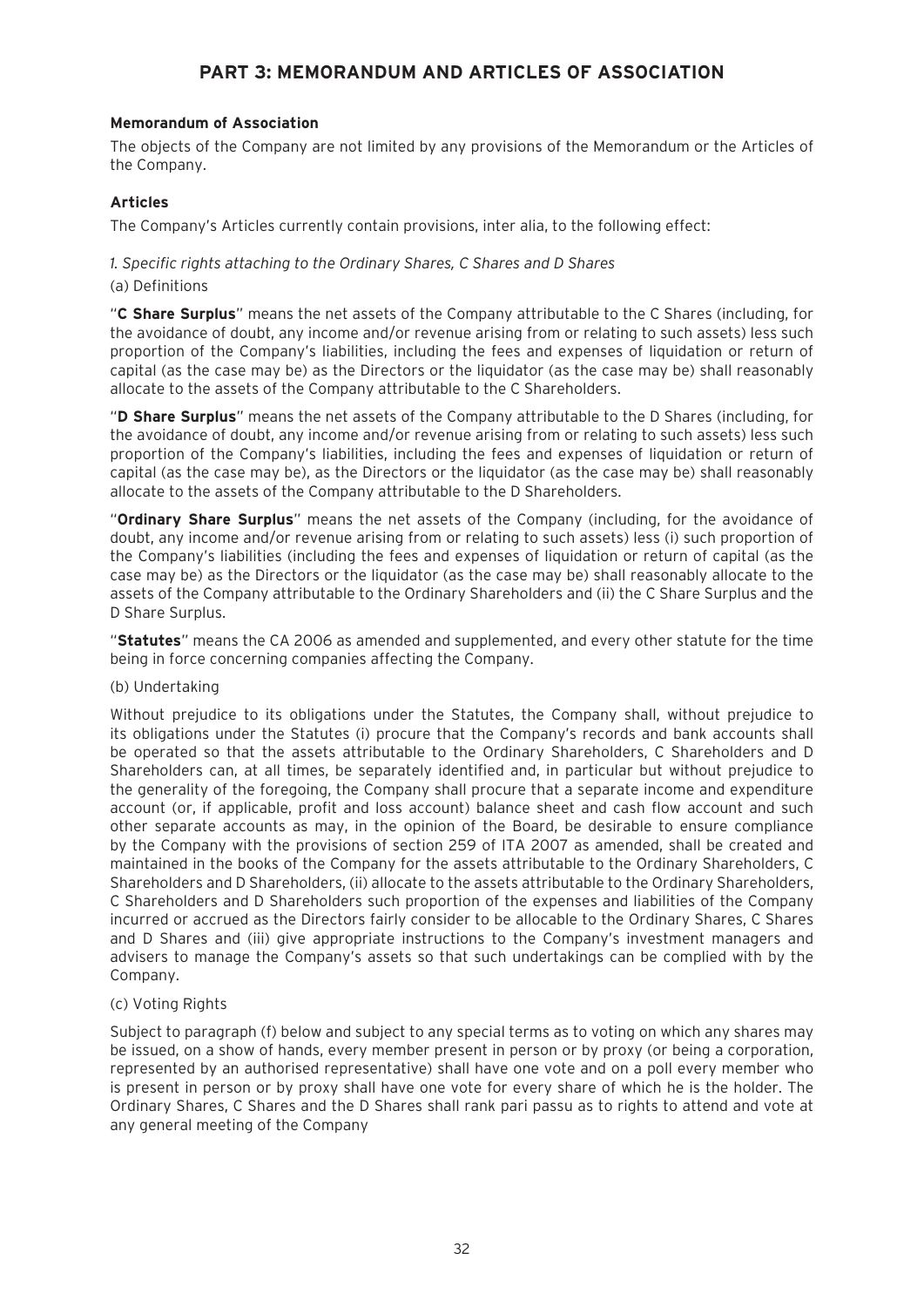#### (d) Dividends

The rights of members to receive dividends are as follows:

- (i) the Ordinary Shareholders shall be entitled to receive, in that capacity, any dividends paid out of the net income derived from the assets attributable to the Ordinary Shares;
- (ii) the C Shareholders shall be entitled to receive in that capacity, any dividends paid out of the net income derived from the assets attributable to the C Shares;
- (iii) the D Shareholders shall be entitled to receive in that capacity, any dividends paid out of the net income derived from the assets attributable to the D Shares.

At the discretion of the Board, acting in the interests of the Company as a whole, Shareholders of any class (the "**Recipient Class**") may additionally receive dividends paid from the net income derived from the assets attributable to one or more other share classes (the "**Paying Class(es)**") (or from the capital of such class(es) including amounts representing cancelled share premium), subject to the requirement that the Recipient Class account to the Paying Class(es) for any amount so distributed no later than four years from the end of the accounting period in which the last allotment of shares of the Recipient Class took place. Until the relevant amount is accounted for, the Paying Class shall have first call on the revenue and capital profits (after expenses) of the Recipient Class.

#### (e) Distribution of Assets on Liquidation

The capital and assets of the Company shall on a winding up or on a return of capital be applied as follows:

- (i) the Ordinary Share Surplus shall be divided amongst the holders of the Ordinary Shares pro rata according to their holdings of Ordinary Shares;
- (ii) the C Share Surplus shall be divided amongst the holders of C Shares pro rata according to their holdings of C Shares; and
- (iii) the D Share Surplus shall be divided amongst the holders of D Shares pro rata according to their holdings of D Shares.
- (f) Class Consents and Variation Rights

The holders of Ordinary Shares as a class, the holders of C Shares as a class and the holders of the D Shares as a class shall be required to approve and, accordingly, without such approval, the special rights attached to the Ordinary Shares, C Shares and the D Shares shall be deemed to be varied, inter alia, by:

- (i) any alteration to the memorandum of association or the Articles; or
- (ii) any consolidation, division, sub-division, cancellation, reduction or purchase by the Company of any issued or authorised share capital of the Company; or
- (iii) any allotment or issue of any security convertible into or carrying a right to subscribe for any share capital of the Company or any other right to subscribe or acquire share capital of the Company other than pursuant to the exercise of subscription rights in accordance with the terms of the share options granted or to be granted in relation to performance related incentive fees to the investment manager(s) of the Company from time to time; or
- (iv) the selection of any accounting reference date other than 28 February.

#### *2. Share Capital*

The Company may issue shares which are liable to be redeemed on such terms and conditions as the Board may determine.

Shareholders shall have the right to receive notice of, attend and vote at all general meetings.

If any shareholder, or any other person appearing to the Directors to be interested in any shares in the capital of the Company held by such shareholder, has been duly served with a notice under section 793 of the CA 2006 and is in default for a period of 14 days from the date of service of the notice in supplying to the Company the information thereby required, then the Company may (at the absolute discretion of the Directors) at any time thereafter by notice (a ''restriction notice'') to such shareholder direct that, in respect of the shares in relation to which the default occurred and any other shares held at the date of the restriction notice by the shareholder, or such of them as the Directors may determine from time to time (the ''restricted shares'' which expression shall include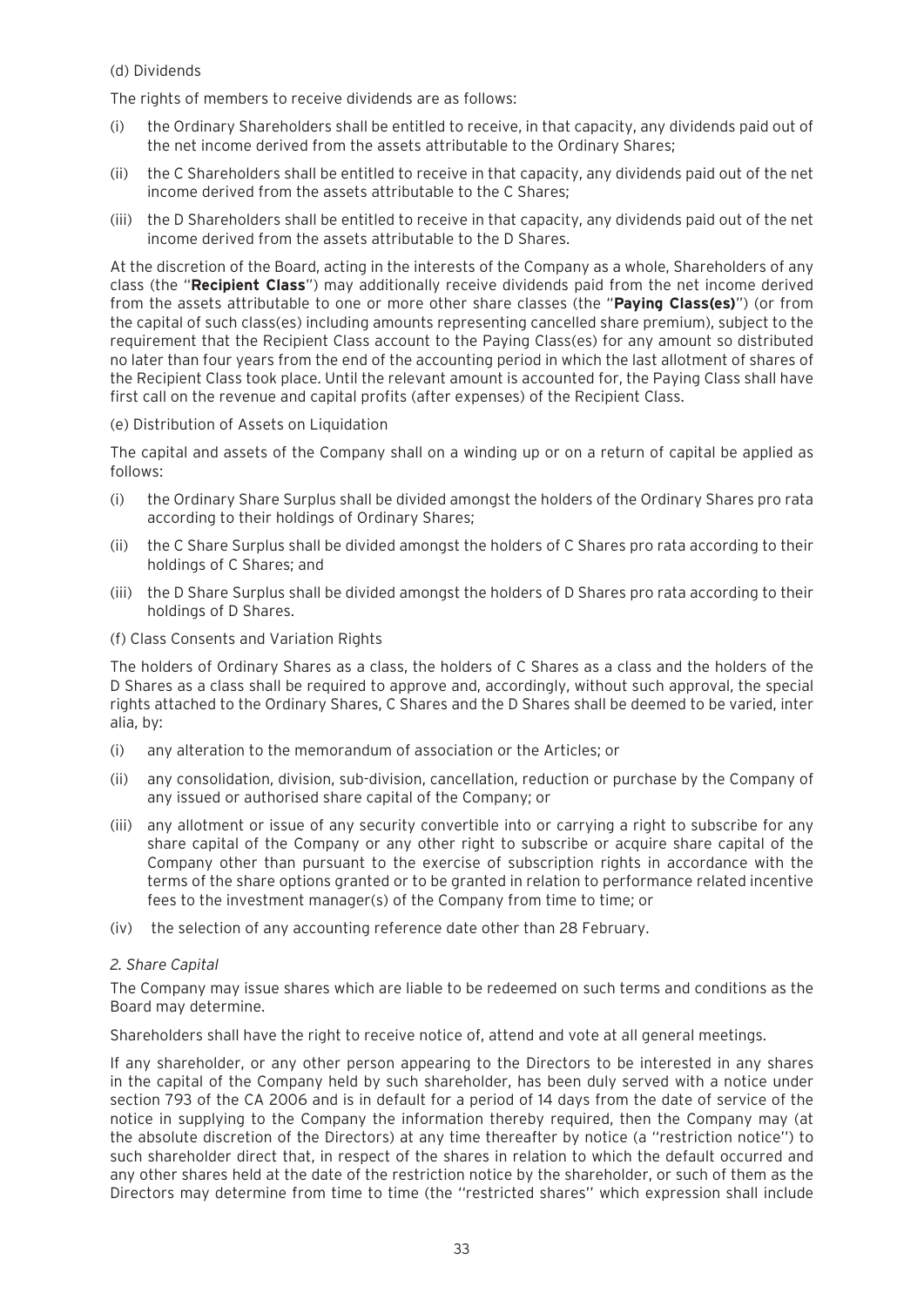any further shares which are issued in respect of any restricted shares), the shareholder shall not, nor shall any transferee to which any of such shares are transferred other than pursuant to a permitted transfer, be entitled to be present or to vote on any question, either in person or by proxy, at any general meeting of the Company or separate general meeting of the holders of any class of shares of the Company, or to be reckoned in a quorum.

Where the restricted shares represent at least 0.25% in nominal value of the issued shares of the same class as the restricted shares (excluding any shares of that class held as treasury shares) the restriction notice may in addition direct, inter alia, that any dividend or other money which would otherwise be payable on the restricted shares shall be retained by the Company without liability to pay interest; any election by such member to receive shares instead of cash in respect of any dividends on such restricted shares will not be effective; and no transfer of any of the shares held by the shareholder shall be registered unless the shareholder is not himself in default in supplying the information requested and the transfer is part only of the member's holding and is accompanied by a certificate given by the member in a form satisfactory to the Directors to the effect that after due and careful enquiry the member is satisfied that none of the shares which are the subject of the transfer are restricted shares.

The Board shall be entitled to make calls for the sums, if any, remaining unpaid on any shares, subject to the terms of allotment of such shares. If any call remains unpaid then the Board may, after giving not less than 14 clear days' notice, forfeit such share and sell or transfer such forfeited shares on such terms as the Board may determine.

#### *3. General Meetings*

#### **Convening of General Meetings**

The Board shall convene annual general meetings and may convene other general meetings whenever it thinks fit. A general meeting shall also be convened on such requisition or in default may be convened by such requisitionists as provided by the CA 2006. At any meeting convened on such requisition or by such requisitionists no business shall be transacted except that stated by the requisition or proposed by the Board. If there are not within the UK sufficient members of the Board to convene a general meeting, any Director may call a general meeting. The Board may make arrangements to ensure the orderly conduct of general meetings and to preserve the security of attendees.

#### **Notice of General Meeting**

General meetings shall be convened by the minimum period of notice required by the CA 2006. Every notice convening a general meeting shall specify:

- (a) whether the meeting is an annual general meeting or an extraordinary general meeting;
- (b) the place, the day and the time of the meeting;
- (c) in the case of special business the general nature of that business;
- (d) if the meeting is convened to consider a special resolution the text of the resolution and the intention to propose the resolution as such; and
- (e) with reasonable prominence that a member entitled to attend and vote is entitled to appoint one or more proxies to attend and, on a poll, vote instead of him and that a proxy need not also be a member.

#### **Omission to Send Notice**

The accidental omission to send a notice of meeting or, in cases where it is intended that it be sent out with the notice, an instrument of proxy or any other document, to, or the non-receipt of either by, any person entitled to receive the same shall not invalidate the proceedings at that meeting.

#### **Quorum at General Meetings**

No business shall be transacted at any general meeting unless a quorum is present when the meeting proceeds to business but the absence of a quorum shall not preclude the choice or appointment of a chairman which shall not be treated as part of the business of the Meeting. Two persons entitled to attend and to vote on the business to be transacted, each being a member present in person or a proxy for a member or a duly authorised representative of a corporation which is a member, shall be a quorum.

If within 15 minutes (or such longer interval as the Chairman in his absolute discretion thinks fit) from the time appointed for the holding of a general meeting a quorum is not present, or if during a meeting such a quorum ceases to be present, the meeting, if convened on the requisition of members, shall be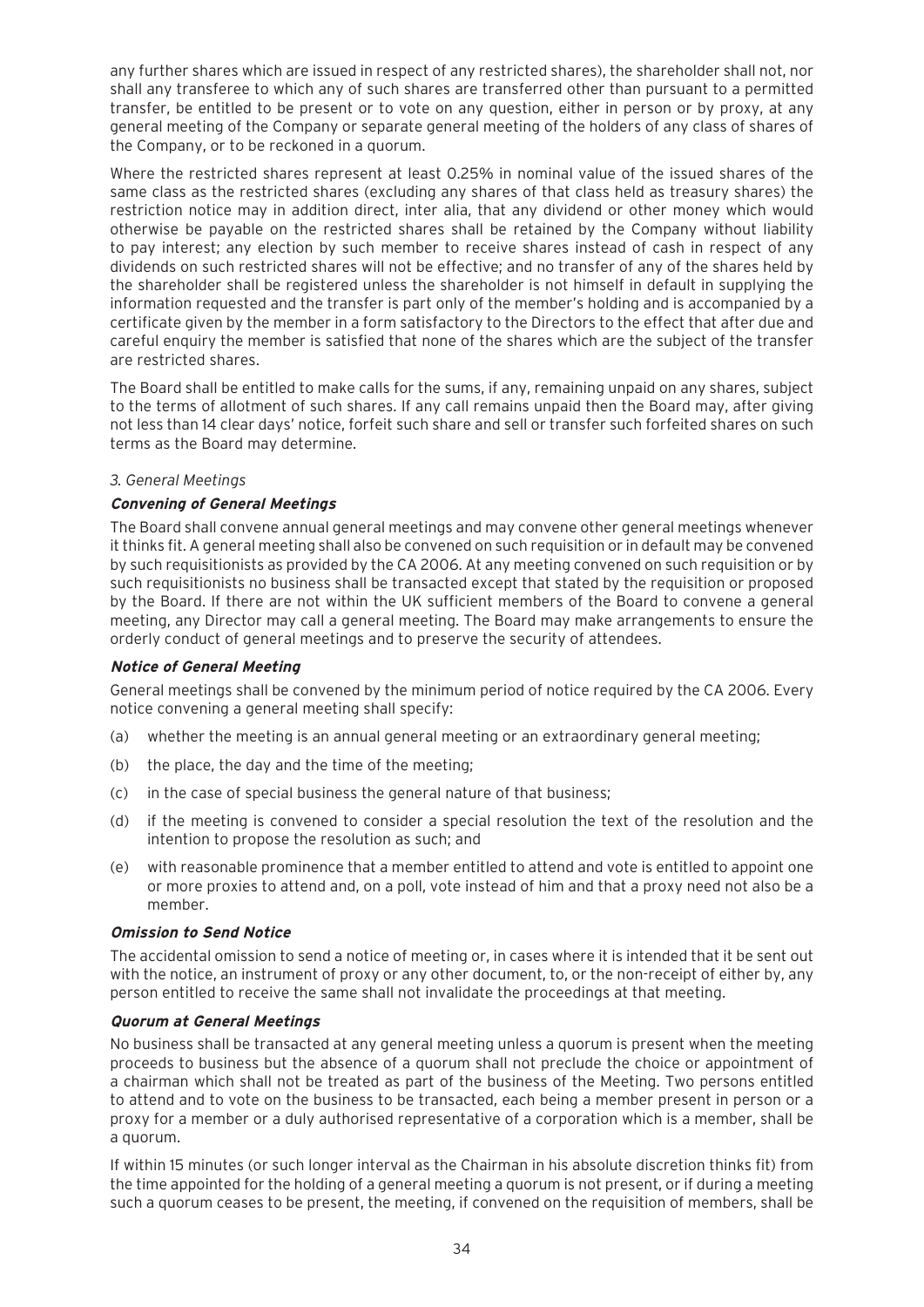dissolved. In any other case, the meeting shall stand adjourned to the same day in the next week at the same time and place, or to such other day and at such time and place as the Chairman (or, in default, the Board) may determine, being not less than 10 clear days thereafter. lf at such adjourned meeting a quorum is not present within 15 minutes from the time appointed for holding the meeting one member present in person or by proxy or (being a corporation) by a duly authorised representative shall be a quorum. If no such quorum is present or if during the adjourned meeting a quorum ceases to be present, the adjourned meeting shall be dissolved.

#### **Method of Voting**

At any general meeting a resolution put to a vote of the meeting shall be decided on a show of hands unless (before or immediately after the declaration of the result of the show of hands or on the withdrawal of any other demand for a poll) a poll is duly demanded. Subject to the provisions of the CA 2006, a poll may be demanded by:

- (a) the chairman of the meeting; or
- (b) at least 5 members present in person or by proxy having the right to vote at the meeting; or
- (c) a member or members present in person or by proxy representing not less than one tenth of the voting rights of all the members having the right to vote at the meeting; or
- (d) a member or members present in person or by proxy holding shares conferring a right to vote at the meeting being shares on which an aggregate sum has been paid up equal to not less than one tenth of the total sum paid up on all the shares conferring that right.

#### **Votes of Members**

Subject to the provisions of the CA 2006 and to any special terms as to voting on which any shares may have been issued or may for the time being be held and to any suspension or abrogation of voting rights pursuant to the Articles, at any general meeting every member who (being an individual) is present in person or by proxy or (being a corporation) is present by a duly authorised representative, not being himself a member entitled to vote, shall on a show of hands have one vote and on a poll shall have one vote for each share of which he is the holder.

#### **Variation of Class Rights**

Subject to the provisions of the CA 2006, if at any time the share capital of the Company is divided into shares of different classes any of the rights for the time being attached to any share or class of shares in the Company (and notwithstanding that the Company may be or be about to be in liquidation) may (unless otherwise provided by the terms of issue of the shares of that class) be varied or abrogated in such manner (if any) as may be provided by such rights or, in the absence of any such provision, either with the consent in writing of the holders of not less than three quarters in nominal value of the issued shares of the class or with the sanction of a special resolution passed at a separate general meeting of the holders of shares of the class duly convened and held as provided in these Articles (but not otherwise).

All the provisions in the Articles as to general meetings shall mutatis mutandis apply to every meeting of the holders of any class of shares save that the quorum at every such meeting shall be not less than 2 persons holding or representing by proxy at least one-third of the nominal amount paid up on the issued shares of the class; every holder of shares of the class present in person or by proxy may demand a poll; each such holder shall on a poll be entitled to one vote for every share of the class held by him; and if at any adjourned meeting of such holders, such quorum as aforesaid is not present, not less than one person holding shares of the class who is present in person or by proxy shall be a quorum.

#### **Consolidation and Subdivision**

The Company in general meeting may from time to time by ordinary resolution:

- (a) consolidate and divide all or any of its share capital into shares of larger nominal amount than its existing shares; and
- (b) subject to the provisions of the CA 2006, sub-divide its shares or any of them into shares of smaller nominal value and may by such resolution determine that, as between the shares resulting from such sub-division, one or more of the shares may, as compared with the others, have any such preferred, deferred or other special rights or be subject to any such restrictions as the Company has power to attach to unissued or new shares but so that the proportion between the amount paid up and the amount (if any) not paid up on each reduced share shall be the same as it was in the case of the share from which the reduced share is derived.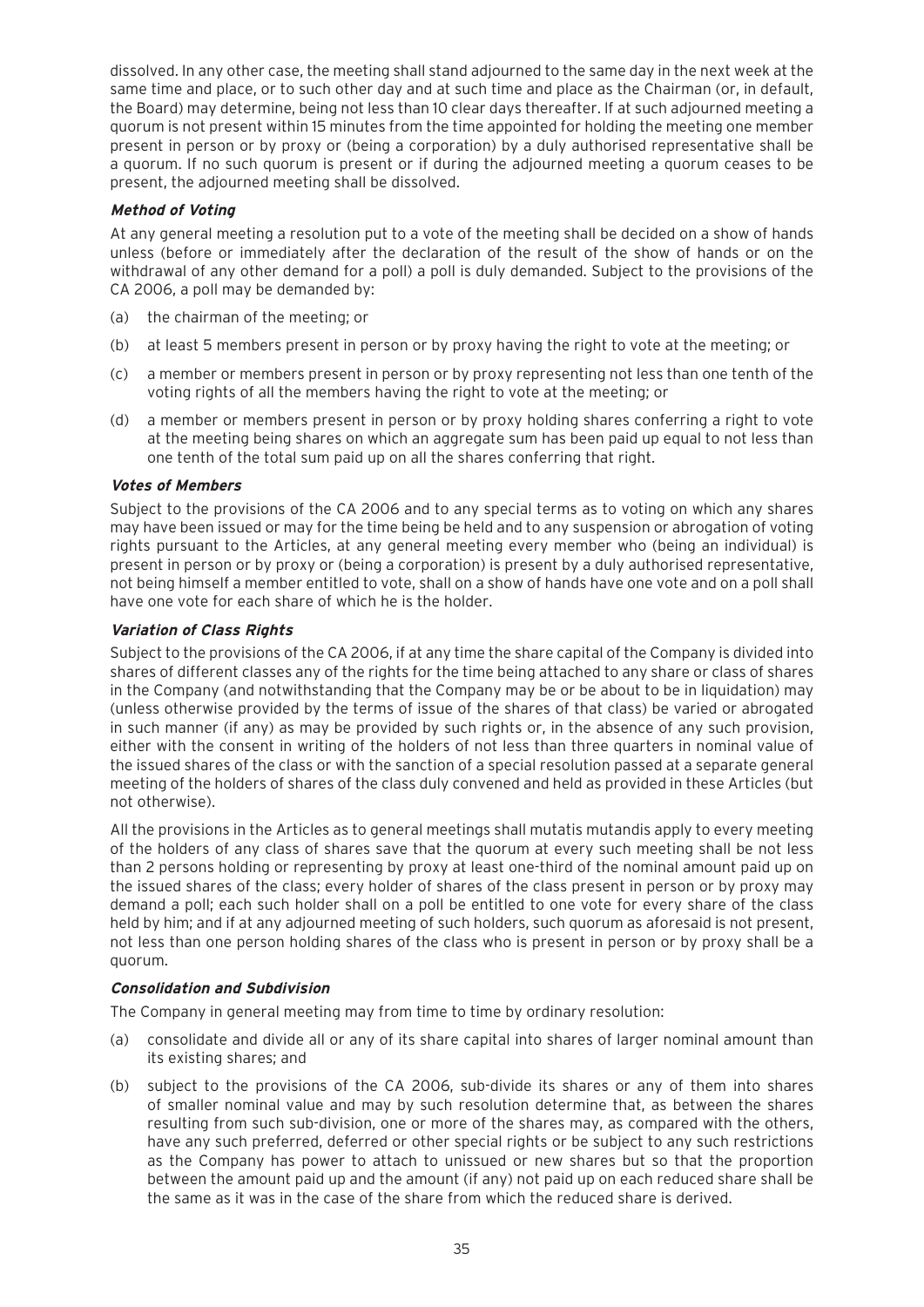#### *4. Transfer of Shares*

#### **Form of Transfer**

Except as may be provided by any procedures implemented for shares held in uncertificated form, each member may transfer all or any of his shares by instrument of transfer in writing in any usual form or in any form approved by the Board. Such instrument shall be executed by or on behalf of the transferor and (in the case of a transfer of a share which is not fully paid up) by or on behalf of the transferee. The transferor shall be deemed to remain the holder of such share until the name of the transferee is entered in the Register in respect of it.

#### Right to Refuse Registration

The Board may in its absolute discretion refuse to register any share transfer (as to which it shall provide reasons) unless:

- (a) it is in respect of a share which is fully paid up;
- (b) it is in respect of only one class of shares;
- (c) it is in favour of a single transferee or not more than four joint transferees;
- (d) it is duly stamped (if so required); and
- (e) it is delivered for registration to the registered office of the Company, or such other place as the Board may from time to time determine, accompanied (except in the case of a transfer by a recognised person where a certificate has not been issued) by the certificate for the shares to which it relates and such other evidence as the Board may reasonably require to prove the title of the transferor and the due execution by him of the transfer or if the transfer is executed by some other person on his behalf, the authority of that person to do so, provided that such discretion may not be exercised in such a way as to prevent dealings in shares admitted to the Official List from taking place on an open and proper basis.

#### *5. Dividends and Other Payments*

#### **Declaration of Dividends**

Subject to the provisions of the CA 2006 and of the Articles, the Company may by ordinary resolution declare that, out of profits available for distribution, dividends be paid to members according to their respective rights and interests in the profits of the Company available for distribution. However, no dividend shall exceed the amount recommended by the Board.

#### **Entitlement to Dividends**

Except as otherwise provided by the rights attached to shares, all dividends shall be declared and paid according to the amounts paid up (otherwise than in advance of calls) on the shares on which the dividend is paid. Subject as aforesaid, all dividends shall be apportioned and paid pro rata according to the amounts paid up or credited as paid up on the shares during any portion or portions of the period in respect of which the dividend is paid but if any share is issued on terms providing that it shall rank for dividend as from a particular date or be entitled to dividends declared after a particular date it shall rank for or be entitled to dividends accordingly.

All dividends and interest shall be paid (subject to any lien of the Company) to those members whose names shall be on the register at the date at which such dividend shall be declared or at the date at which such interest shall be payable respectively, or at such other date as the Company by ordinary resolution or the Board may determine, notwithstanding any subsequent transfer or transmission of shares.

The Board may pay the dividends or interest payable on shares in respect of which any person is by transmission entitled to be registered as holder to such person upon production of such certificate and evidence as would be required if such person desired to be registered as a member in respect of such shares.

#### *6. Borrowing Powers*

Subject as provided in the Articles, the Board may exercise all the powers of the Company to borrow money and to mortgage or charge all or any part of the undertaking, property and assets (present or future) and uncalled capital of the Company and, subject to the provisions of the CA 2006, to issue debentures and other securities whether outright or as collateral security for any debt, liability or obligation of the Company or of any third party.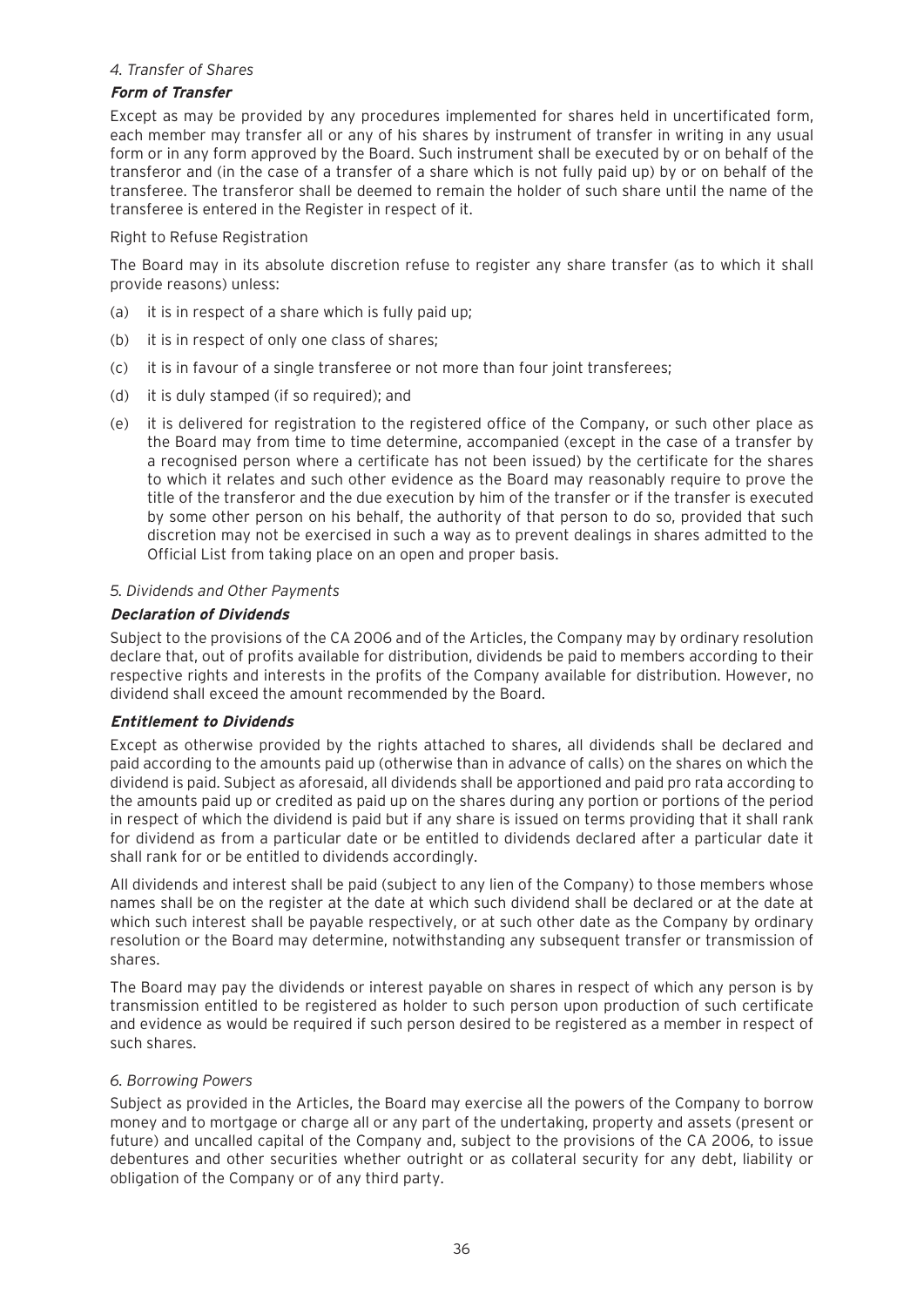The Board shall restrict the borrowings of the Company and exercise all voting and other rights and powers of control exercisable by the Company in respect of its subsidiaries so as to procure (as regards its subsidiaries in so far as it can procure by such exercise) that the aggregate principal amount at any one time outstanding in respect of net moneys borrowed by the Group (exclusive of moneys borrowed by one Group (being the Company and its subsidiaries from time to time) company from another and after deducting cash deposited) shall not at any time without the previous sanction of an ordinary resolution of the Company exceed an amount equal to 25% of the value of the gross assets of the Company.

For these purposes only:

- (a) in calculating the value of the gross assets of the Company, the value of securities listed or dealt on a reputable stock exchange shall be based on the closing mid market price and the value of other securities shall be determined by the Board on the basis of valuation principles recommended by the auditors of the Company for the time being.
- (b) moneys borrowed include also the following except in so far as otherwise taken into account:
	- (i) the nominal amount of any issued and paid up share capital and the principal amount of any debenture or borrowings of any person together with any fixed or minimum premium payable on redemption, the beneficial interest in which or right to repayment to which is not for the time being owned by a Group company but the payment or repayment of which is the subject of a guarantee or indemnity by a Group company or is secured on the assets of a Group company;
	- (ii) the principal amount raised by any Group company by acceptances or under any acceptance credit opened on its behalf by any bank or acceptance house (not being a Group company);
	- (iii) the principal amount of any debenture (whether secured or unsecured) of any Group company beneficially owned otherwise than by a Group company;
	- (iv) the principal amount of any preference share capital of any subsidiary beneficially owned otherwise than by a Group company;
	- (v) any fixed or minimum premium payable on final repayment of any borrowing or deemed borrowing; and
	- (vi) any amount in respect of a finance lease which would be shown at the material time as an obligation in a balance sheet of any member of the Group prepared in accordance with the accounting principles used in the preparation of the relevant balance sheet;

but do not include:

- (vii) moneys borrowed by any Group company for the purpose of repaying within 6 months of being first borrowed the whole or any part of any moneys borrowed and then outstanding (including any premium payable on final repayment) of that or any other Group company pending their application for such purpose within that period;
- (viii) there shall be credited against the amount of any moneys borrowed any cash deposited and the value of any money market instruments (valued as referred to in paragraph (a));
- (ix) where under the terms of any borrowing the amount of money which would be required to discharge the principal amount of moneys borrowed in full if it fell to be repaid (whether at the option of the company borrowing the same or by reason of default) at such material time is less than the amount which would otherwise be taken into account in respect of such moneys borrowed for the purposes of the Articles, the amount of such moneys borrowed to be taken into account shall be such lesser amount;
- (c) the value of borrowings or assets denominated in a currency other than sterling shall be translated into sterling at the rate used in the last relevant balance sheet or if not used in such balance sheet then at the then prevailing exchange rate selected by the Board.

A report or certificate of the auditors of the Company as to the amount of gross assets of the Company or the amount of moneys borrowed falling to be taken into account for the purposes of this article or to the effect that the limit imposed by this article has not been or will not be exceeded at any particular time or times or as a result of any particular transaction or transactions shall be conclusive evidence of the amount or of that fact the Directors may at any time act in reliance on a bona fide estimate of the amount of the gross assets of the Company and if in consequence the limit set out in the Articles is inadvertently exceeded, an amount borrowed equal to the excess may be disregarded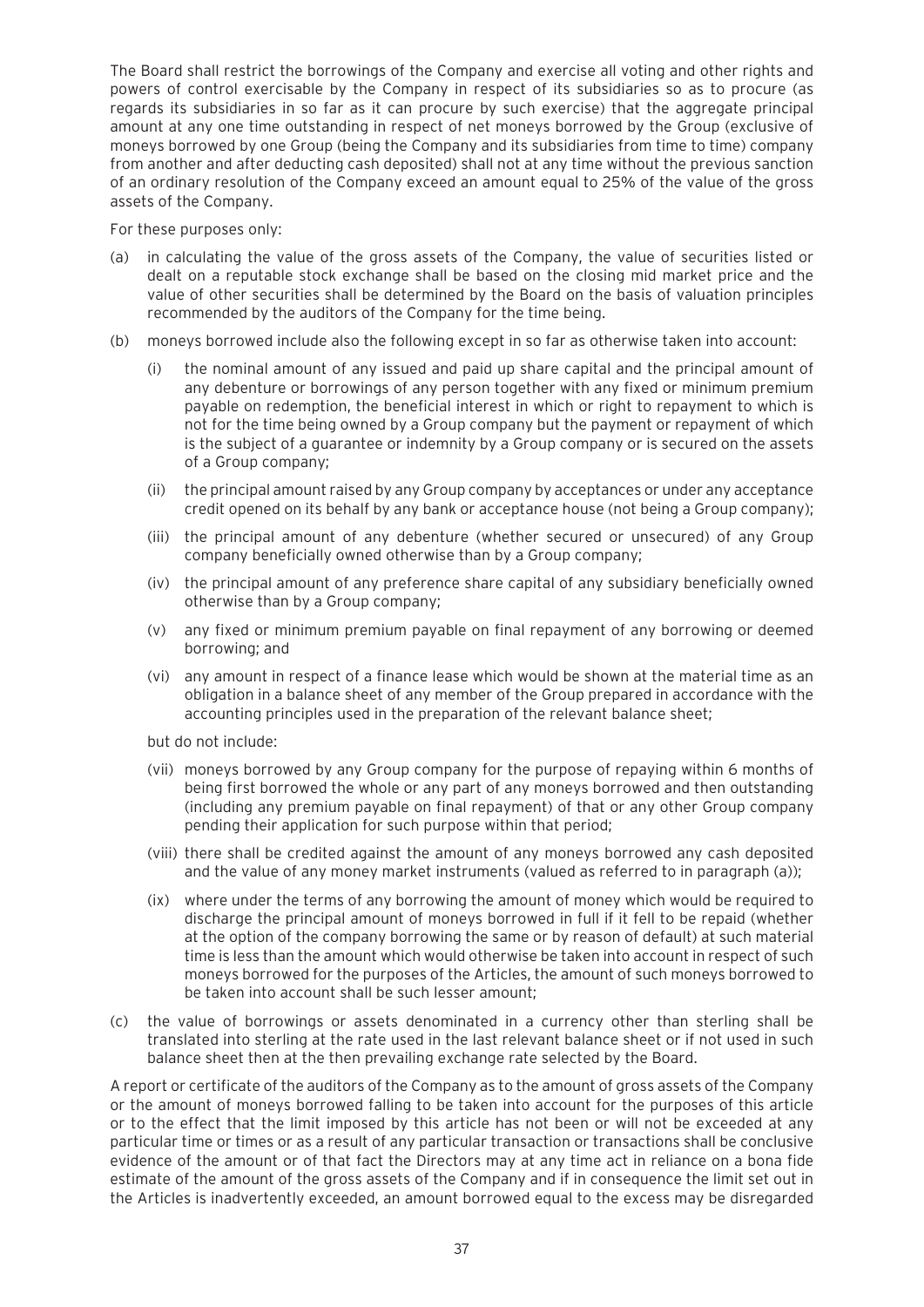until the expiration of 3 months after the date on which by reason of a determination of the auditors or otherwise the Directors become aware that such a situation has or may have arisen.

No debt incurred or security given in respect of moneys borrowed in excess of the limit imposed by the Articles shall be invalid or ineffectual except in the case of express notice to the lender or recipient of the security at the time when the debt was incurred or security given that the limit had been or would thereby be exceeded but no lender or other person dealing with the Company shall be concerned to see or enquire whether such limit is observed.

#### *7. Directors*

Unless otherwise determined by the Company the maximum number of directors shall be 10 and the minimum shall be 2. The quorum for meetings of the Board shall be 2 and the Chairman shall have a second or casting vote on a tie.

The Directors shall be entitled to be paid fees for their services as Directors in such sums as the Board may determine from time to time but not exceeding £100,000 (or such larger amount as the Company may determine) per annum.

Each Director may appoint as an alternate Director either another Director or a person approved by the Board and to terminate such appointment.

At every annual general meeting, there shall retire from office any Director who shall have been a Director at each of the preceding two annual general meetings and who was not appointed or reappointed by the Company in general meeting at, or since, either such meeting. A retiring Director shall be eligible for re-appointment. A Director retiring at a meeting shall, if he is not re-appointed at such meeting, retain office until the meeting appoints someone in his place, or if it does not do so, until the conclusion of such meeting.

#### *8. Directors' Interests*

#### **Conflicts of Interest Requiring Board Authorisation**

The Board may, provided the quorum and voting requirements set out below are satisfied, authorise any matter that would otherwise involve a Director breaching his duty under CA 2006 to avoid conflicts of interest except that the Director concerned and any other Director with a similar interest:

- (a) shall not count towards the quorum at the meeting at which the conflict is considered; and
- (b) the resolution will only be valid if it would have been agreed to if his vote had not been counted.

Where the Board gives authority in relation to such a conflict:

- (a) the Board may (whether at the time of giving the authority or at any time or times subsequently) impose such terms upon the Director concerned and any other Director with a similar interest as it may determine, including, without limitation, the exclusion of that Director and any other Director with a similar interest from the receipt of information, or participation in discussion (whether at meetings of the Board or otherwise) related to the conflict;
- (b) the Director concerned and any other Director with a similar interest will be subject to any terms imposed by the Board from time to time in relation to the conflict;
- (c) any authority given by the Board in relation to a conflict may also provide that where the Director concerned and any other Director with a similar interest obtains information that is confidential to a third party, the Director will not be obliged to disclose that information to the Company, or to use the information in relation to the Company's affairs, where to do so would amount to a breach of that confidence; and
- (d) the Board may withdraw such authority at any time.

Directors are obliged to declare any material interest which they may have in any transaction or arrangement involving the Company. Such directors shall not vote or be counted in the quorum in relation to any resolution to any transaction or arrangement in which he is to his knowledge materially interested save that a Director shall (in the absence of some other material interest than is indicated below) be entitled to vote (and be counted in the quorum) in respect of any resolution concerning any of the following matters, namely:

(a) the giving of any guarantee, security or indemnity in respect of money lent or obligations incurred by him or by any other person at the request of or for the benefit of the Company or any of its subsidiary undertakings;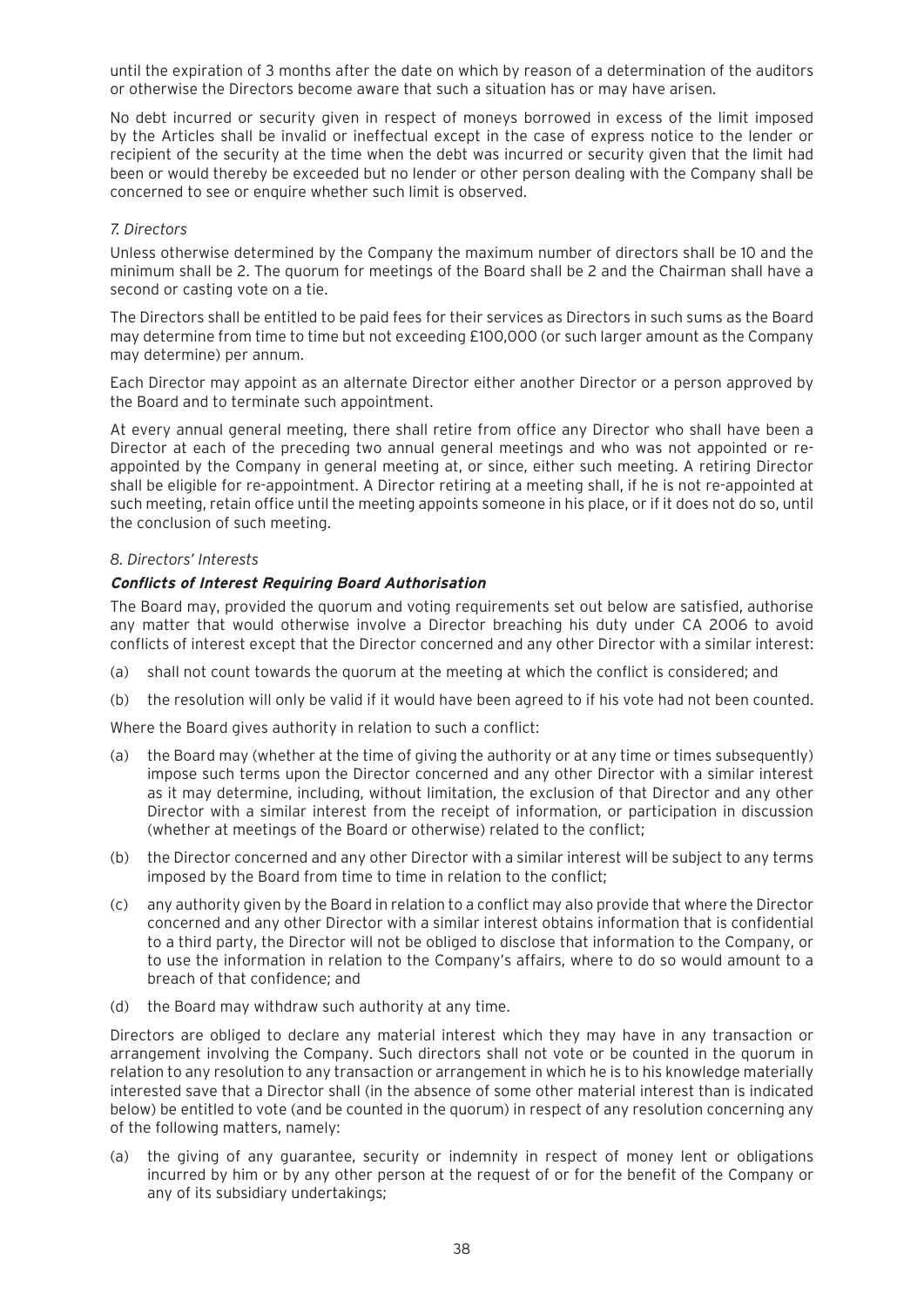- (b) the giving of any guarantee, security or indemnity in respect of a debt or obligation of the Company or any of its subsidiary undertakings for which he himself has assumed responsibility in whole or in part under a guarantee or indemnity or by the giving of security;
- (c) any proposal concerning an offer of securities of or by the Company or any of its subsidiary undertakings in which offer he is, or may be entitled to, participate as a holder of securities or in the underwriting or sub-underwriting of which he is to participate;
- (d) any contract, arrangement, transaction or other proposal concerning any other body corporate in which he, or any other person connected with him is interested, directly or indirectly and whether as an officer or shareholder or otherwise howsoever, provided that he or any person connected with him do not hold an interest in one per cent. or more of any class of the equity share capital of such body corporate or of the voting rights available to members of the relevant body corporate;
- (e) any contract, arrangement, transaction or other proposal for the benefit of employees of the Company which does not accord him any privilege or benefit not generally accorded to the employees to whom the scheme relates; and
- (f) any contract, arrangement or transaction concerning any insurance which the Company is to purchase and/or maintain for, or for the benefit of, any Directors or persons including Directors.

If any question shall arise at any meeting as to an interest or as to the entitlement of any Director to vote such question shall be referred to the chairman of the meeting and his ruling in relation to any Director other than himself shall be final and conclusive except in a case where the nature or extent of the interests of the Director concerned have not been fairly disclosed

#### **Director may have interests**

Subject to the provisions of CA 2006 and further provided that a Director declares his interest, a Director, notwithstanding his office:

- (a) may be a party to or otherwise be interested in any transaction or arrangement with the Company or in which the Company is otherwise interested, either in regard to his tenure of any office or place of profit or as vendor, purchaser or otherwise;
- (b) may hold any other office or place of profit under the Company (except that of auditor (being the auditor of the Company from time to time) or of auditor of a subsidiary of the Company) in conjunction with the office of Director and may act by itself or through his firm in a professional capacity for the Company and in any such case on such terms as to remuneration and otherwise as the remuneration committee may arrange either in addition to or in lieu of any remuneration provided for by any other article;
- (c) may be a member of or a director or other officer, or employed by, or a party to any transaction or arrangement with or otherwise interested in, any body corporate promoted by or promoting the Company or in which the company is otherwise interested or as regards which the Company has any powers of appointment; and
- (d) shall not, by reason of his office, be liable to account to the Company for any dividend, profit, remuneration, superannuation payment or other benefit which he derives from any such office, employment, contract, arrangement, transaction or proposal or from any interest in any such body corporate; and no such contract, arrangement, transaction or proposal shall be avoided on the grounds of any such interest or benefit.

#### *9. Untraced Members*

The Company shall be entitled to sell at the best price reasonably obtainable any share of a member or any share to which a person is entitled by transmission if and provided that:

- (a) during the period of 12 years prior to the date of the publication of the advertisements referred to below (or if published on different dates, the earlier or earliest of them) the Company has paid at least 3 dividends and no cheque, order or warrant has been cashed;
- (b) on or after expiry of the said period of 12 years the Company has given notice of its intention to sell such share by advertisements in both a national daily newspaper published in the UK and in a newspaper circulating in the area in which the last known address of such member or person appeared;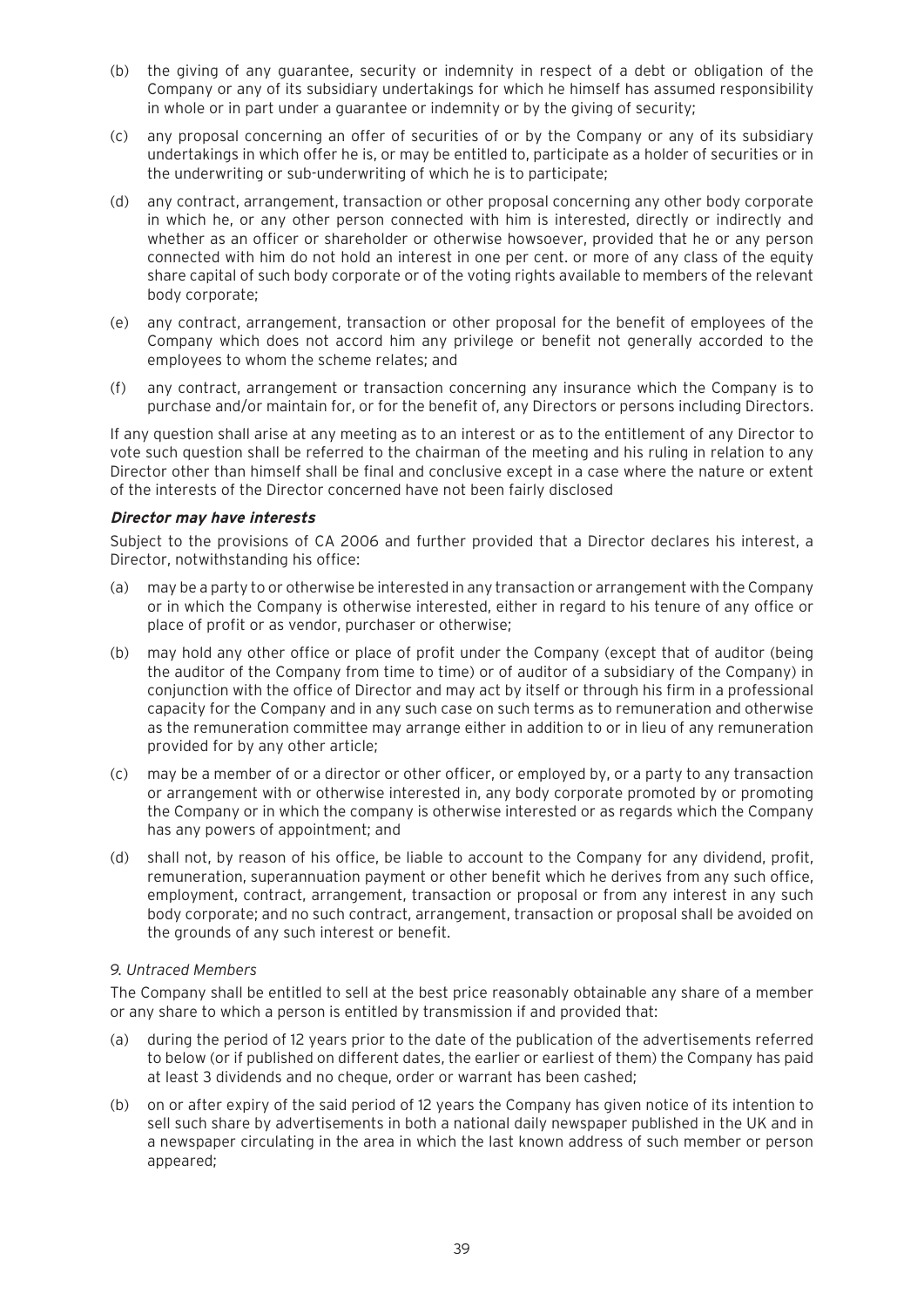- (c) the said advertisements, if not published on the same day, shall have been published within 30 days of each other; and
- (d) during the further period of 3 months following the date of publication of the said advertisements (or, if published on different dates the later or latest of them) and prior to the exercise of the power of sale the Company has not received any communication in respect of such share from the member or person entitled by transmission.

To give effect to any sale of shares pursuant to this article the Board may authorise some person to transfer the shares in question and may enter the name of the transferee in respect of the transferred shares in the register notwithstanding the absence of any share certificate being lodged in respect of it and may issue a new certificate to the transferee. An instrument of transfer executed by that person shall be as effective as if it had been executed by the holder of, or the person entitled by transmission to, the shares. The purchaser shall not be bound to see to the application of the purchase moneys nor shall his title to the shares be affected by any irregularity or invalidity in the proceedings relating to the sale.

#### *10. Distribution of Realised Capital Profits*

At any time when the Company has given notice in the prescribed form (which has not been revoked) to the registrar of companies of its intention to carry on business as an investment company (a ''Relevant Period'') distribution of the Company's capital profits (within the meaning of section 833 of the CA 2006) shall be prohibited. The Board shall establish a reserve to be called the capital reserve. During a Relevant Period all surpluses arising from the realisation or revaluation of investments and all other monies realisation on or derived from the realisation, payment off of or 32 other dealing with any capital asset in excess of the book value thereof and all other monies which are considered by the Board to be in the nature of accretion to capital shall be credited to the capital reserve.

Subject to the CA 2006, the Board may determine whether any amount received by the Company is to be dealt with as income or capital or partly one way and partly the other. During a Relevant Period, any loss realisation on the realisation or payment off of or other dealing with any investments or other capital assets and, subject to the CA 2006, any expenses, loss or liability (or provision thereof) which the Board considers to relate to a capital item or which the Board otherwise considers appropriate to be debited to the capital reserve shall be carried to the debit of the capital reserve. During a Relevant Period, all sums carried and standing to the credit of the capital reserve may be applied for any of the purposes for which sums standing to any revenue reserve are applicable except and provided that notwithstanding any other provision of the Articles during a Relevant Period no part of the capital reserve or any other money in the nature of accretion to capital shall be transferred to the revenue reserves of the Company or be regarded or treated as profits of the Company available for distribution or be applied in paying dividends on any shares in the Company. In periods other than a Relevant Period any amount standing to the credit of the capital reserve may be transferred to the revenue reserves of the Company or be regarded or treated as profits of the Company available for distribution or be applied in paying dividends on any shares in the Company.

#### *11. Transfer or Sale under Section 110, Insolvency Act 1986*

A special resolution sanctioning a transfer or sale to another company duly passed pursuant to section 110, Insolvency Act 1986 may in the like manner authorise the distribution of any shares or other consideration receivable by the liquidator among the members otherwise than in accordance with their existing rights and any such determination shall be binding on all the members, subject to the right of dissent and consequential rights conferred by the said section.

#### *12. Duration of the Company*

In order for the future of the Company to be considered by the members, the Board shall at the annual general meeting of the Company falling after the tenth anniversary of the last allotment of shares in the Company and thereafter at five yearly intervals, invite the members to consider whether the Company should continue as a venture capital trust and if such resolution is not carried the Board shall within 9 months of that meeting convene a general meeting to propose:

- (a) a special resolution for the reorganisation or reconstruction of the Company; and
- (b) to wind up the Company voluntarily, provided that if the special resolution referred to at paragraph (a) is not passed the shareholders voting in favour of this resolution shall be deemed to have such number of additional votes as are required to pass such resolution to wind up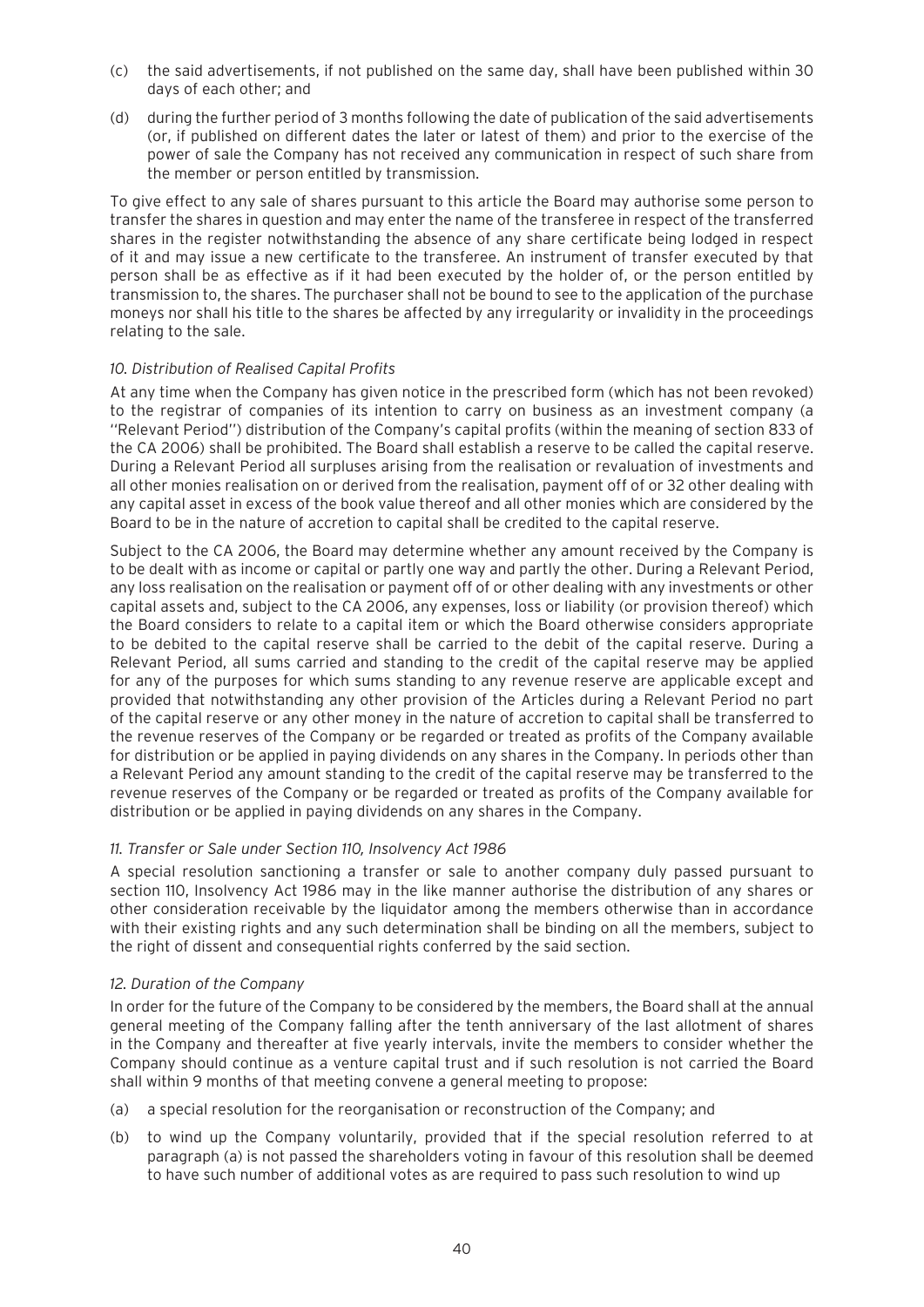#### *13. Uncertificated Shares*

The Board may make such arrangements as it sees fit, subject to the CA 2006, to deal with the transfer, allotment and holding of shares in uncertificated form and related issues.

#### *14. Indemnity and Insurance*

The Company shall indemnify the directors to the extent permitted by law and may take out and will maintain insurance for the benefit of the directors.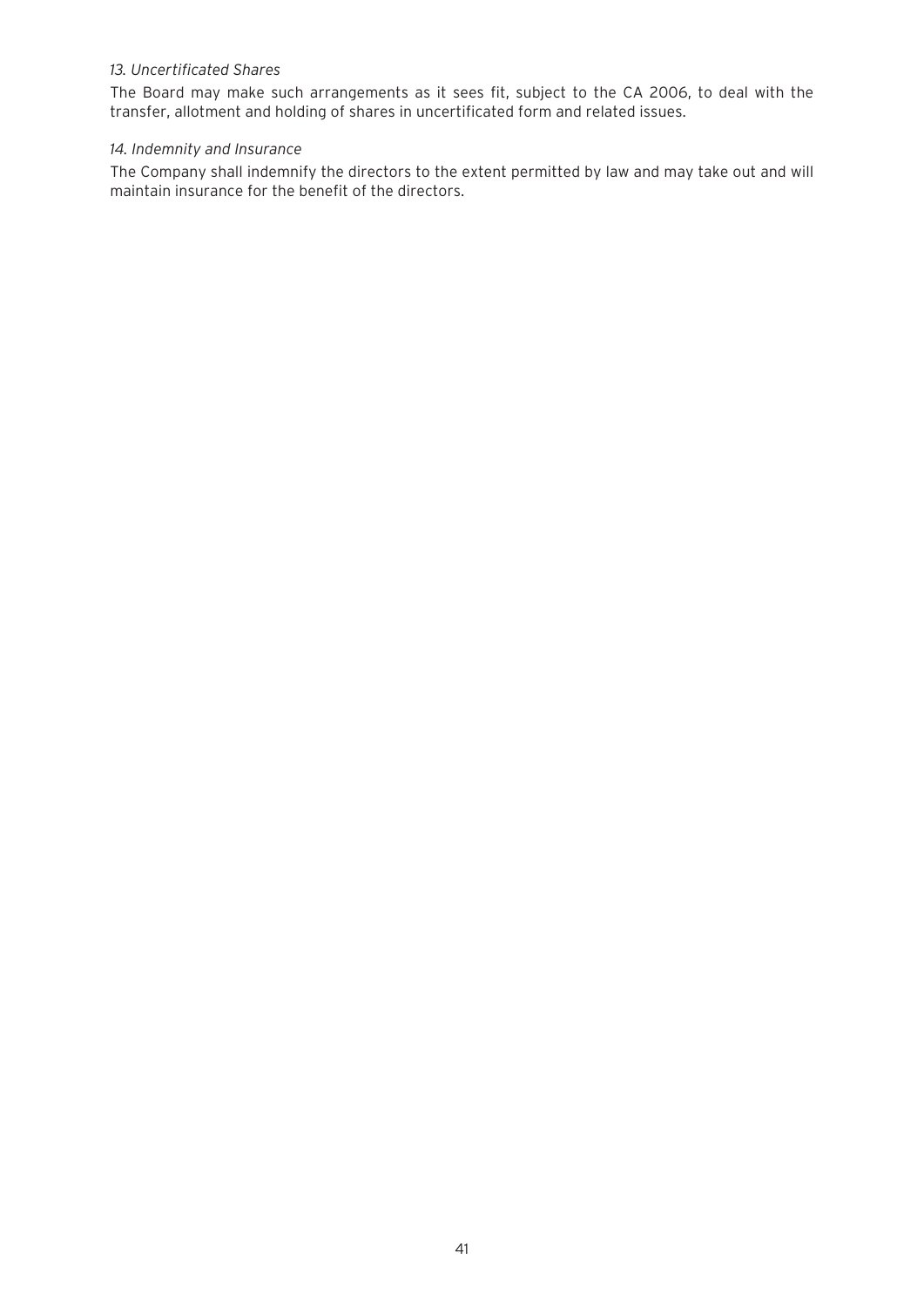# **PART 4: TAXATION**

#### **Tax Considerations for Investors**

Individuals who subscribe for D Shares must be aged 18 or over to qualify for the tax reliefs outlined below.

#### **Relief from Income Tax**

An investor subscribing up to £200,000 in the 2016/17 and/or 2017/18 tax years for qualifying shares in a VCT will be entitled to claim income tax relief, at the rate of 30%, although this relief will be withdrawn if either the shares are sold within five years or the investor takes out a loan which would not have been made, or would not have been made on the same terms, save for the acquisition of such shares. If an Investor has sold, or if they sell, any shares in Calculus VCT plc within six months either side of the subscription for the D shares, then for the purposes of calculating income tax relief on the D Shares the subscribed amount must be reduced by the amount received from the sale. Relief is also restricted to the amount which reduces the Investor's income tax liability to nil.

#### **Dividend Relief**

An investor who subscribes for or acquires qualifying shares in a VCT (up to a maximum of £200,000 in each of the 2016/17 and 2017/18 tax years) will not be liable for UK income tax on dividends paid by the VCT. The income received by the VCT will usually constitute either interest (on which the VCT may be subject to tax) or a dividend from a UK company (on which the VCT would not be subject to tax). The VCT's income, reduced by the payment of tax (if applicable), can then be distributed tax-free to investors who benefit from this dividend relief. There is no withholding tax on dividends paid by a UK company and, consequently, the Company does not assume responsibility for the withholding of tax at source.

#### **Capital Gains Tax Relief**

A disposal by an individual investor of his/her shares in a VCT will neither give rise to a chargeable gain nor an allowable loss for the purposes of UK capital gains tax. This relief is also limited to disposals of shares acquired within the £200,000 annual limit described above.

#### **Loss of Tax Reliefs**

- (i) If a company which has been granted approval or provisional approval as a VCT subsequently fails to comply with the conditions for approval, VCT status may be withdrawn or treated as never having been given. The exemptions from corporation tax on capital gains will not apply to any gain realised after VCT status is lost (and on any gain realised by the VCT if approval is deemed never to have been given).
- (ii) For investors, the withdrawal of VCT status may (depending upon the timing of such withdrawal) result in:
	- repayment of the 30% income tax relief on subscription for new VCT shares;
	- income tax becoming payable on subsequent payments of dividends by the VCT; and
	- a liability to tax on capital gains being suffered in the normal way on the disposal of shares in the company, except that any part of the gain attributable to the period for which the VCT was approved would be exempt.
- (iii) The consequences for investors in a company which never obtains full unconditional approval as a VCT are as follows:
	- repayment of the 30% income tax relief on subscriptions for new VCT shares and interest on overdue tax may arise;
	- income tax becoming payable on all payments of dividends by the company; and

• any gain arising on a disposal of the shares would be liable to capital gains tax and losses on the shares would be allowable losses for capital gains tax purposes.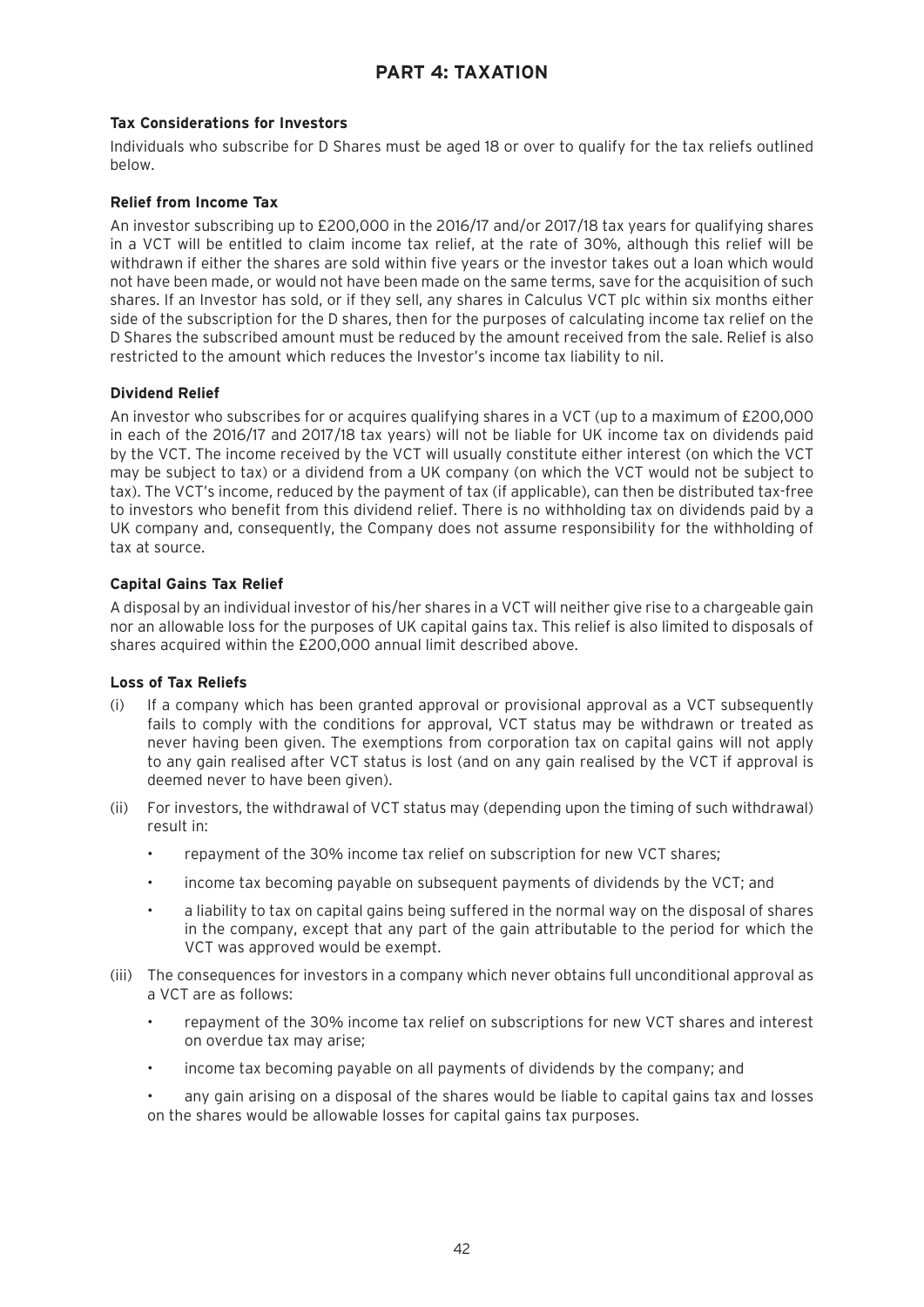#### **Consequences of an investor dying or a transfer of shares between spouses**

(i) Initial income tax

If an investor dies at any time after making an investment in a VCT, the transfer of shares on death is not treated as a disposal and, therefore, the initial income tax relief is not withdrawn. However, the shares will become part of the deceased's estate for inheritance tax purposes.

(ii) Tax implications for the beneficiary

Provided a number of conditions are met, the beneficiary of any VCT shares will be entitled to taxfree dividends and will not pay capital gains tax on any disposal, but will not be entitled to any initial income tax relief.

(iii) Transfer of shares between spouses

Transfers of shares in a VCT between spouses is not deemed to be a disposal and, therefore, all tax reliefs will be retained.

#### **Tax Position of the Company**

VCTs are exempt from corporation tax on chargeable gains. There is no restriction on the distribution of realised capital gains by a VCT, subject to the requirements of company law. The Company will be subject to corporation tax on its income (excluding dividends received from UK companies) after deduction of attributable expenses.

#### **Qualification as a VCT**

To qualify as a VCT, a company must be approved as such by HMRC. To obtain such approval it must:

- (a) not be a close company;
- (b) have each class of its ordinary share capital listed on a regulated market;
- (c) derive its income wholly or mainly from shares or securities;
- (d) have at least 70% by VCT Value of its investments in shares or securities in Venture Capital Investments, of which 70% by VCT Value must be in eligible shares;
- (e) have at least 10% by VCT Value of each Venture Capital Investment in eligible shares;
- (f) not have more than 15% by VCT Value of its investments in a single company or group (other than a VCT or a company which would, if its shares were listed, qualify as a VCT); and
- (g) not retain more than 15% of its income derived from shares and securities in any accounting period; and
- (h) not repay capital to shareholders, derived from relevant shares issued after 5 April 2014, until a period of three years beginning at the end of the accounting period of the VCT in which the relevant shares were issued has elapsed;
- (i) not make an investment in a company over seven years old (10 years for 'knowledge intensive' companies) unless certain exemptions apply;
- (j) not make an investment in a company which causes the company to have received more than £5 million of State aid risk finance in any 12 month period, or £12 million over that company's lifetime (£20 million for 'knowledge intensive' companies); nd
- (k) not make an investment in a company where the money is used to acquire another business.

#### **Venture Capital Investments**

A Venture Capital Investment consists of shares or securities first issued to the VCT (and held by it ever since) by a company satisfying the conditions set out in Chapter 3 and 4 of Part 6 of the ITA 2007.

The conditions are detailed but include that the company must be a Qualifying Company, have gross assets not exceeding £15 million immediately before and £16 million immediately after the investment, apply the money raised for the purposes of a qualifying trade within certain time periods and not be controlled by another company. In certain circumstances, an investment in a company by a VCT can be split into a part which is a qualifying holding and a part which is a non-qualifying holding. In addition, to be qualifying holdings, VCT funds must invest in companies which have no more than 250 full time (equivalent) employees and do not obtain more than £5 million of investment from VCTs, companies under the corporate venturing scheme and individuals claiming relief under the Enterprise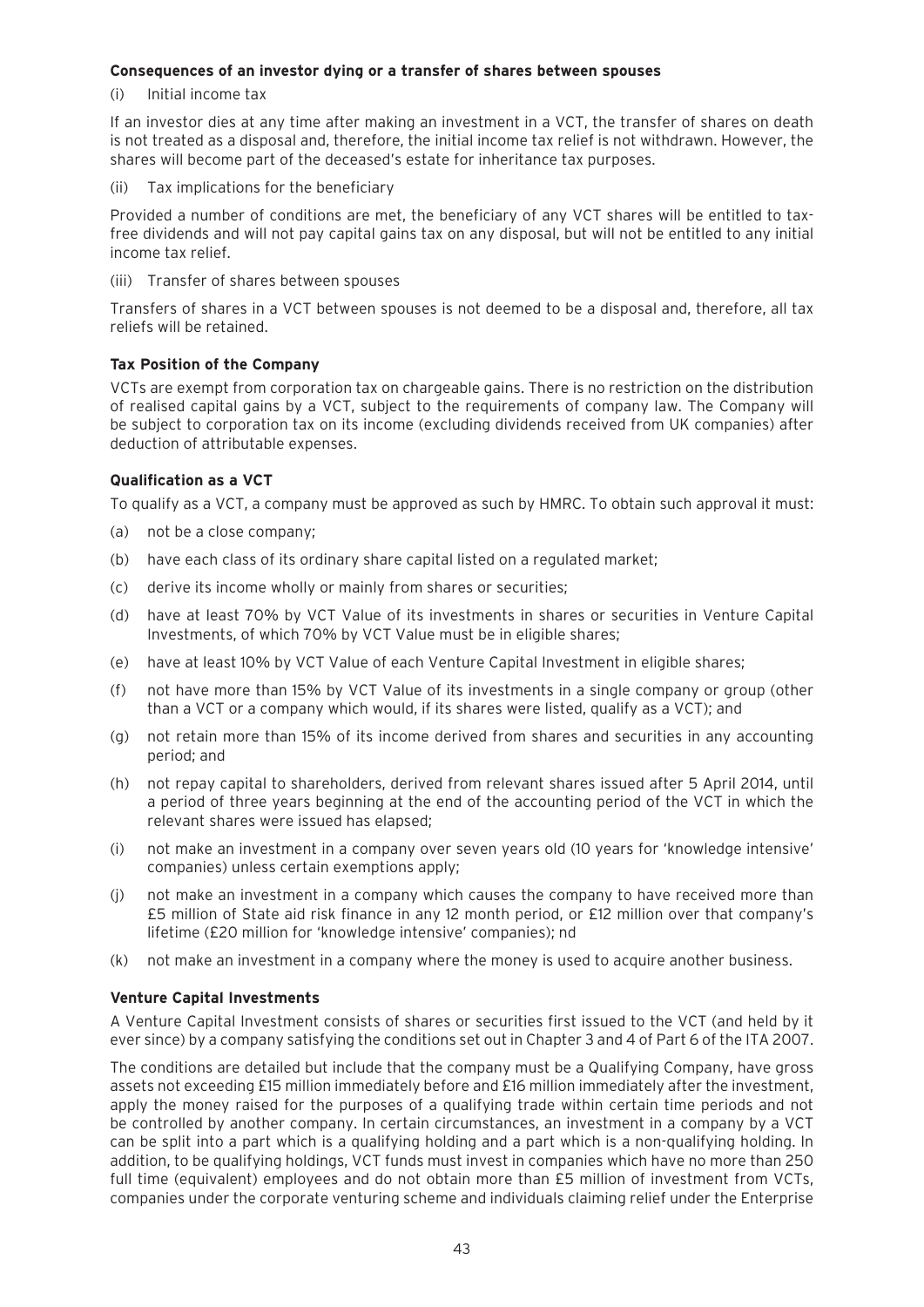Investment Scheme (EIS) in any rolling 12 month period. VCT investments in companies carrying on business in joint venture are limited to £1 million in any rolling 12 month period in aggregate across the companies which are party to the joint venture.

#### **Qualifying Companies**

A Qualifying Company must be unquoted (for VCT purposes this includes companies whose shares are traded on AIM or ISDX-listed) and must carry on a qualifying trade. For this purpose certain activities are excluded (such as dealing in land or shares or providing financial services). The qualifying trade must either be carried on by, or be intended to be carried on by, the Qualifying Company or by a qualifying subsidiary at the time of the issue of shares or securities to the VCT (and at all times thereafter). Qualifying Companies must have a permanent establishment in the UK but the company need not be UK resident. A company intending to carry on a qualifying trade must begin to trade within two years of the issue of shares or securities to the VCT and continue it thereafter.

A Qualifying Company may have no subsidiaries other than qualifying subsidiaries which must, in most cases, be at least 90% owned.

#### **Approval as a VCT**

A VCT must be approved at all times by HMRC. Approval has effect from the time specified in the approval.

A VCT cannot be approved unless the tests detailed above are met throughout the most recent complete accounting period of the VCT and HMRC is satisfied that they will be met in relation to the accounting period of the VCT which is current when the application is made. However, where a VCT raises further funds, grace periods to invest those funds before such funds need to meet such tests are given.

However, to aid the launch of a VCT, HMRC may give provisional approval if satisfied that conditions (b), (c), (f) and (g) in section 'Qualification as a VCT' above will be met throughout the current or subsequent accounting period and condition (d) in section 'Qualification as a VCT' above will be met in relation to an accounting period commencing no later than three years after the date of provisional approval.

The Company has received HMRC provisional approval as a VCT.

#### **Withdrawal of Approval**

Approval of a VCT (full or provisional) may be withdrawn by HMRC if the various tests set out above are not satisfied. The exemption from corporation tax on capital gains will not apply to any gain realised after the point at which VCT status is lost.

Withdrawal of full approval generally has effect from the time when notice is given to the VCT but, in relation to capital gains of the VCT only, can be backdated to not earlier than the first day of the accounting period commencing immediately after the last accounting period of the VCT in which all of the tests were satisfied.

Withdrawal of provisional approval has the effect as if provisional approval had never been given (including the requirement to pay corporation tax on prior gains).

Breaches of the age restriction, no business acquisition condition and the investment limit condition mentioned above can each have the effect that VCT approval is withdrawn.

#### **General**

#### **Investors who are not resident in the UK**

Non resident investors, or investors who may become non resident, should seek their own professional advice as to the consequences of making an investment in a VCT, because they may be subject to tax in other jurisdictions.

#### **Stamp duty and stamp duty reserve tax**

No stamp duty or (unless shares in a VCT are issued to a nominee for a clearing system or a provider of depository receipts) stamp duty reserve tax will be payable on the issue of VCT shares. The transfer on the sale of shares would normally be subject to ad valorem stamp duty or (if an unconditional agreement to transfer such shares is not completed by a duly stamped transfer within two months) stamp duty reserve tax generally, in each case at the rate of 50p for every £100 or part of £100 of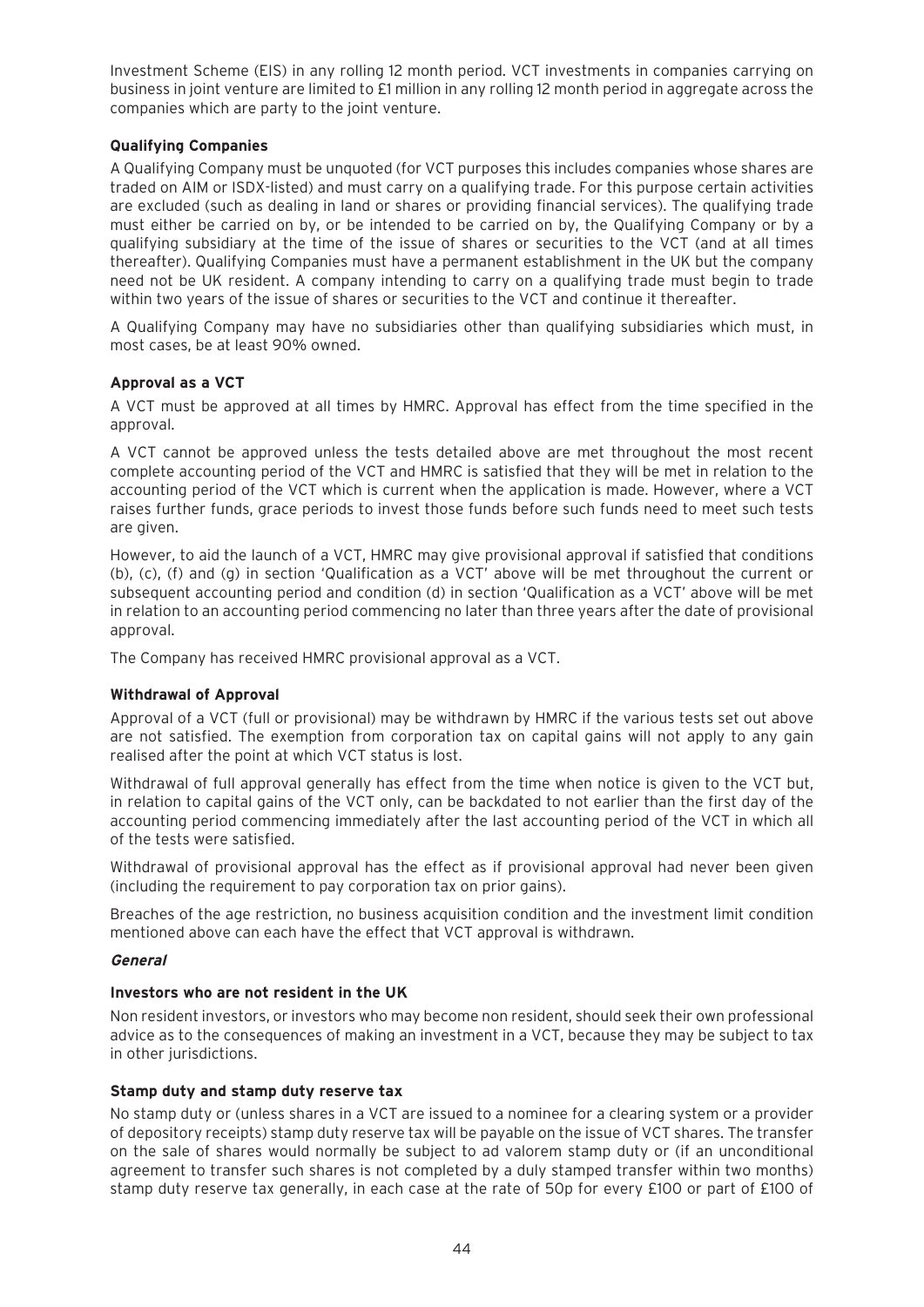the consideration paid where the total consideration exceeds £1,000 or if it forms part of a series of transactions where the total consideration exceeds £1,000. Such duties would be payable by a person who purchases such shares from the original subscriber.

#### **Purchases in the market after listing**

Any subsequent purchaser of existing VCT shares, as opposed to a subscriber for new VCT shares, will not qualify for income tax relief on investment but may benefit from dividend relief and from capital gains tax relief on the disposal of his/her VCT shares.

#### **The VCT Regulations 2004**

Under the VCT Regulations, monies raised by any further issue of shares by an existing VCT are subject to a grace period of three years before they must be applied in making investments which meet the VCT qualifying thresholds. However, to the extent any of the money raised (save for an insignificant amount in the context of the whole issued ordinary share capital of the VCT) is used by the VCT to purchase its own shares then this grace period shall not apply.

**The above is only a summary of the tax position of individual investors in VCTs and is based on the Company's understanding of current law and practice. Investors are recommended to consult a professional adviser as to the taxation consequences of their investing in a VCT. All tax reliefs referred to in this document are UK tax reliefs and are dependent on the Company maintaining its VCT qualifying status.**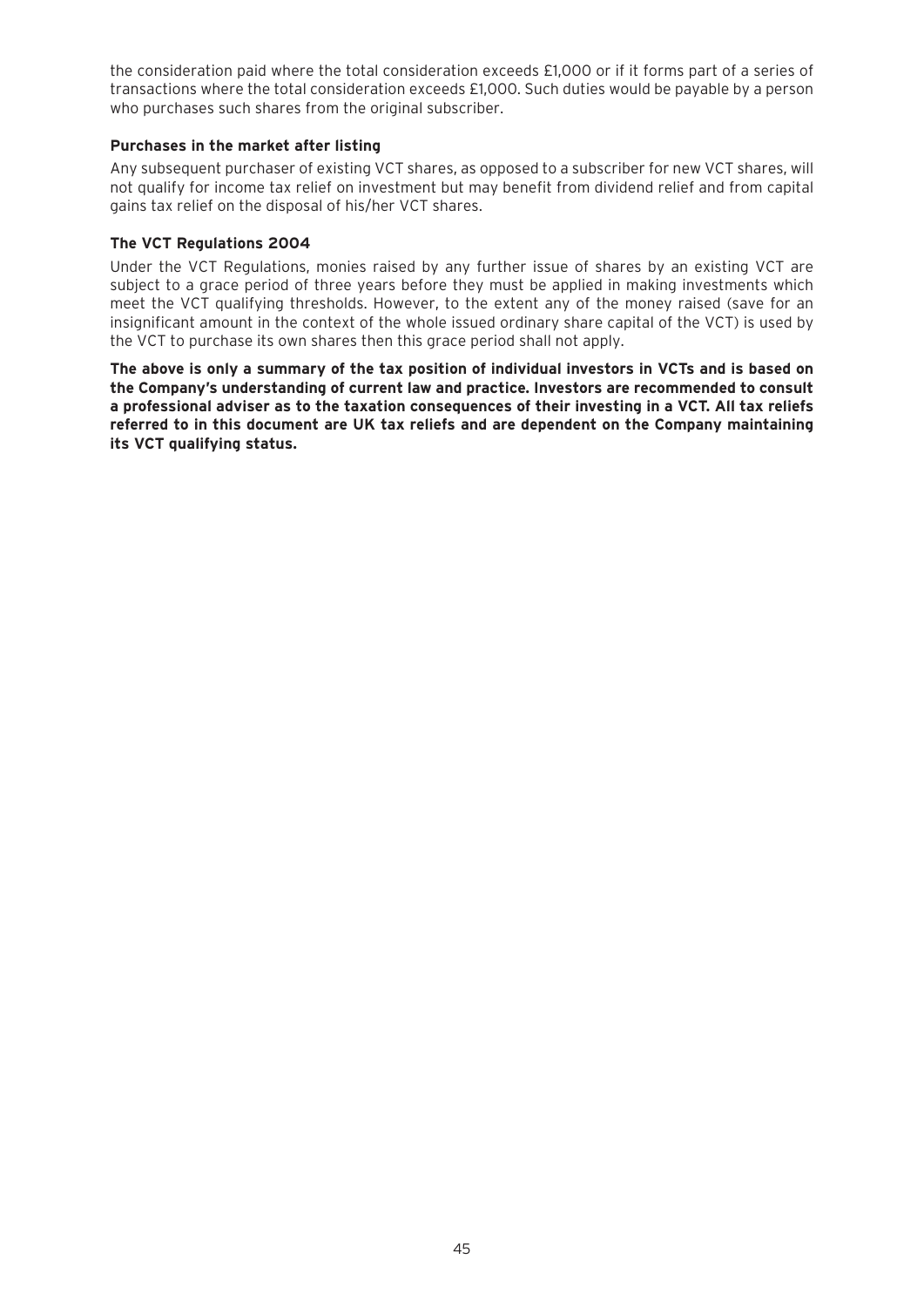# **PART 5: FINANCIAL INFORMATION ON THE COMPANY**

#### **Financial Information**

Audited financial information on the Company is published in its annual reports for the last three financial years as set out below. The auditors, Grant Thornton UK LLP, made unqualified reports under section 495 of the 2006 Act for each of these financial years, and such reports did not contain any statements under section 498(2) or (3) of the 2006 Act.

The annual reports referred to above were all prepared in accordance with UK generally accepted accounting practice (GAAP) and in accordance with the Statement of Recommended Practice "Financial Statements of Investment Trust Companies and Venture Capital Trusts" November 2014 (SORP). The Company confirms that the annual financial statements of the Company for the years ended 28 February 2014 and 28 February 2015, which were prepared under UK GAAP, were presented and prepared in a form which is consistent with that adopted in the annual financial statements for the year ended 29 February 2016, which were prepared under FRS 102, having regard to accounting standards, policies and legislation applicable to such annual financial statements, in so far as there are no material differences between the financial statements for this year prepared under these two accounting frameworks.

The annual reports contain a description of the Company's financial condition, changes in financial condition and results of operations for each relevant year and those sections of the annual reports and half-yearly reports detailed below, which are incorporated by reference into this document, can be accessed at the Calculus website (www.calculuscapital.com) and are available for inspection through the national storage mechanism, which can be accessed at www.morningstar.co.uk/uk/NSM. Where these documents make reference to other documents, such other documents are not incorporated into and do not form part of this Prospectus. Those parts of the annual statutory accounts referred to above which are not being incorporated into this document by reference are either not relevant for investors or are covered elsewhere in this Prospectus.

| <b>Description</b>                                            | 2016<br><b>Unaudited</b><br>Interim Report | 2016<br><b>Annual Report</b> | 2015<br><b>Unaudited</b><br>Interim Report | 2015<br><b>Annual Report</b> | 2014<br><b>Annual Report</b> |
|---------------------------------------------------------------|--------------------------------------------|------------------------------|--------------------------------------------|------------------------------|------------------------------|
| Balance sheet                                                 | pages 22-25                                | page 41                      | pages 20-23                                | page 46                      | page 49-51                   |
| Income statement<br>(or equivalent)                           | pages 14-17                                | page 35-36                   | pages 13-15                                | page 42                      | page 45-46                   |
| Statement showing all<br>changes in equity<br>(or equivalent) | pages 18-21                                | page 37-38                   | pages 16-19                                | pages 44-45                  | pages 47-48                  |
| Cash flow statement                                           | pages 26-29                                | page 42-43                   | pages 24-27                                | page 49-50                   | page 52-53                   |
| Accounting policies<br>and notes                              | pages 30-36                                | pages 44-66                  | pages 28-34                                | pages 51-71                  | pages 54-74                  |
| Auditors' report                                              | N/A                                        | Pages 31-34                  | N/A                                        | page 39-41                   | page 42-44                   |

This information has been prepared in a form consistent with that which will be adopted in the Company's next published annual financial statements having regard to accounting standards and policies and legislation applicable to those financial statements.

A description of the changes in the performance of the Company, both capital and revenue, and changes to the Company's portfolio of investments is set out in the sections headed "Chairman's Statement", "Manager's Report" and "Portfolio Summary" in the published audited statutory accounts of the Company for the periods stated.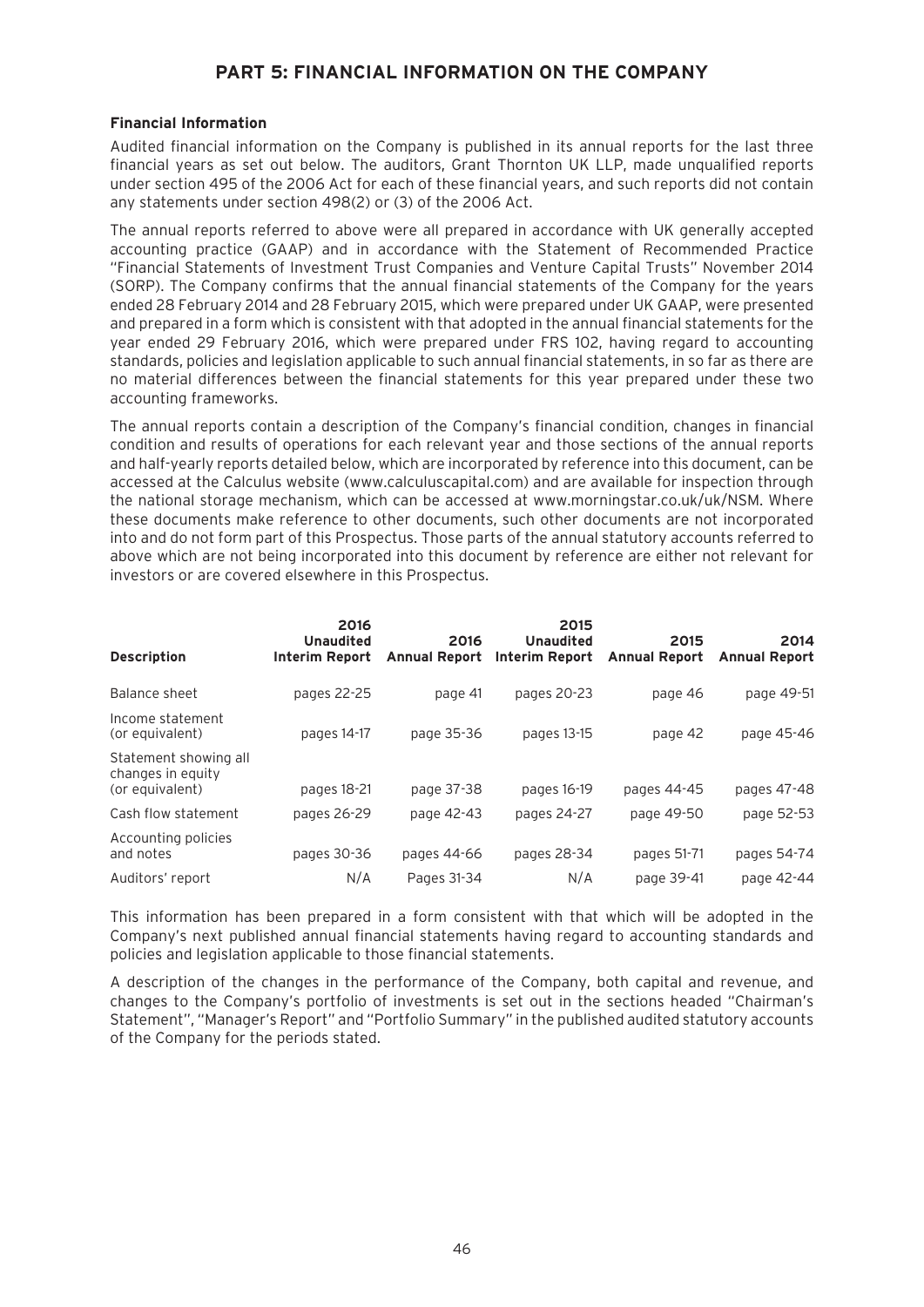The reports also include operating/financial reviews as follows:

| <b>Description</b>                     | 2016<br><b>Unaudited</b> | 2016                  | 2015<br><b>Unaudited</b><br>Interim Report Annual Report Interim Report Annual Report Annual Report | 2015                  | 2014                  |
|----------------------------------------|--------------------------|-----------------------|-----------------------------------------------------------------------------------------------------|-----------------------|-----------------------|
| Objectives                             | page 1                   | Inside<br>front cover | page 1                                                                                              | Inside<br>front cover | Inside<br>front cover |
| Financial highlights                   | page 1-2                 | page 1                | page 1-2                                                                                            | page 1                | page 1                |
| Chairman's statement                   | N/A                      | pages 1-2             | N/A                                                                                                 | pages 2-3             | pages 2-3             |
| Manager's report                       | pages 4-9                | pages 3-14            | pages 2-5                                                                                           | pages 4-18            | pages 4-17            |
| Portfolio summary<br>(Ordinary Shares) | page 10                  | page 15               | page 6-7                                                                                            | page 18               | page 19               |
| Portfolio summary<br>(C Shares)        | page 11                  | page 16               | page 7-8                                                                                            | page 19               | page 20               |
| Portfolio summary<br>(D Shares)        | page 12                  | N/A                   | N/A                                                                                                 | N/A                   | N/A                   |
| Investment policy                      | N/A                      | Page 17               | N/A                                                                                                 | pages 20-22           | pages 21-23           |

#### **Working Capital**

In the opinion of the Company the working capital is sufficient for the Company's present requirements, being at least 12 months from the date of this document.

#### **Net Assets**

The Offer will have a positive impact on the net assets of the Company by increasing its net assets by the same amount as the net funds raised and is expected to have a positive impact on earnings.

#### **Capitalisation and Indebtedness**

As at 31 August 2016, being the date of most recent unaudited half yearly results of the Company, the Company has incurred no indebtedness, whether guaranteed, unguaranteed, secured, unsecured, indirect or contingent. The Company has the power to borrow, details of which are set out on pages 36 — 37, although the Directors have no present intention of utilising this.

The capitalisation of the Company as at 31 August 2016 was as follows:

| Shareholders'<br><b>Equity</b>  | Ordinary<br><b>Share Fund</b> | <b>C</b> Share Fund      | <b>D</b> Share Fund | <b>Total</b> |
|---------------------------------|-------------------------------|--------------------------|---------------------|--------------|
|                                 | £'000                         | £'000                    | £'000               | £'000        |
| Called-up share<br>capital      | 47                            | 19                       | 18                  | 84           |
| Share premium                   |                               | $\overline{\phantom{a}}$ | 1,785               | 1,785        |
| Special reserve                 | 1,160                         | 1,368                    |                     | 2,528        |
| Capital reserve -<br>realised   | 648                           | (42)                     | (9)                 | 597          |
| Capital reserve -<br>unrealised | (90)                          | 277                      | (3)                 | 184          |
| Revenue reserve                 | (420)                         | (171)                    | (22)                | (613)        |
| Total                           | 1,345                         | 1,451                    | 1,769               | 4,565        |

There has been no material change to the Company's capitalisation or indebtedness since 31 August 2016.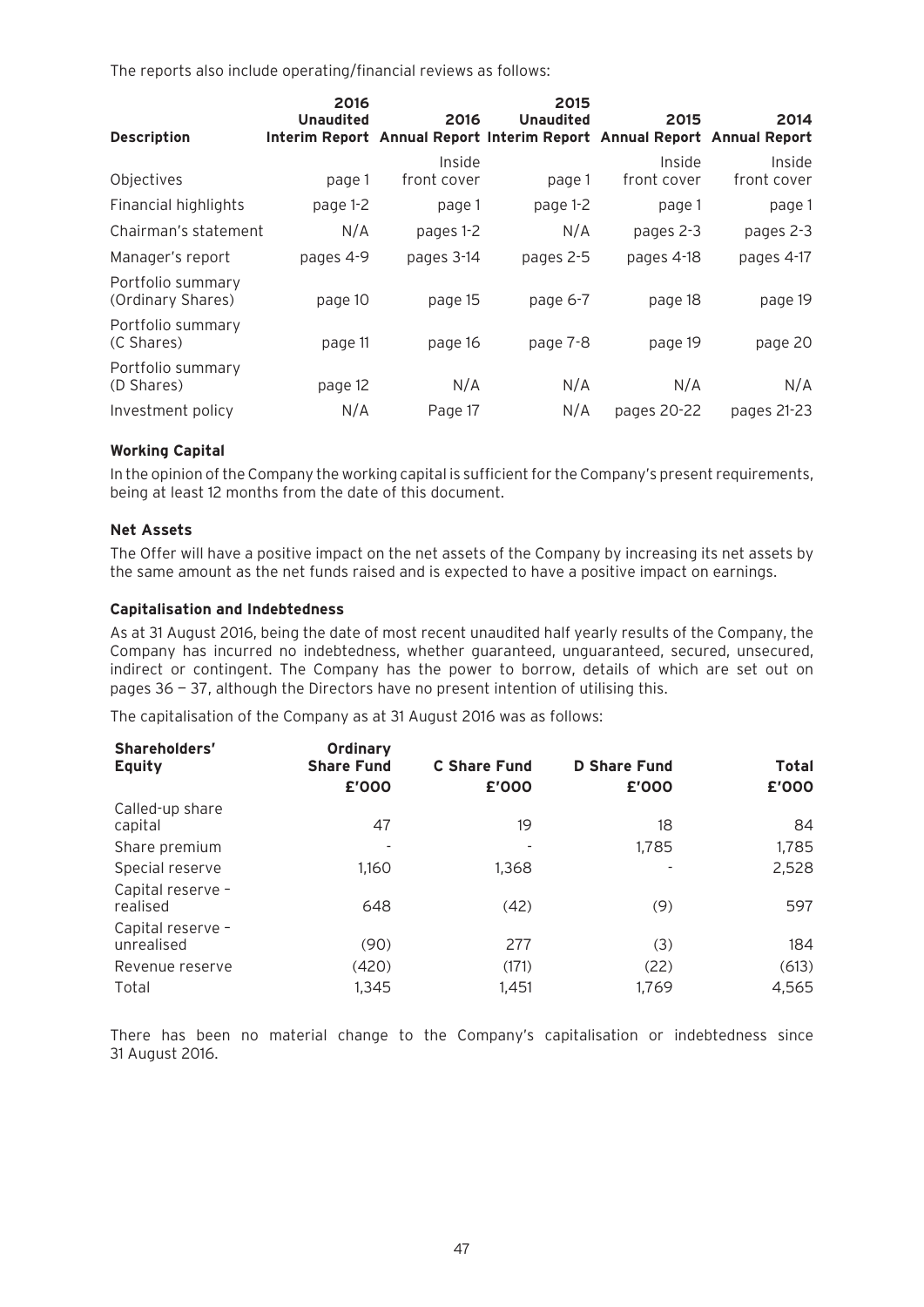# **PART 6: ADDITIONAL INFORMATION**

#### **Incorporation and Registered Office**

- 1.1 The legal and commercial name of the Company is Calculus VCT plc.
- 1.2 The Company was incorporated and registered in England and Wales as a public company with limited liability on 1 February 2010 with registered number 07142153. The Company was issued with a trading certificate under section 761 of CA 2006 on 18 February 2010.
- 1.3 The principal legislation under which the Company operates is the CA 2006 and regulations made thereunder. The Company operates in conformity with its articles of assoication, key provisions of which are set out on pages  $32 - 41$ .
- 1.4 The Company's registered office and principal place of business is at 104 Park Street, London W1K 6NF. The Company is domiciled in England. The Company does not have, nor has it had since incorporation, any subsidiaries or employees nor is it a member of a group of companies.
- 1.5 The Company received provisional approval from HM Revenue & Customs as a VCT under section 259 of the ITA 2007. The business of the Company has been, and it is intended will be, carried on so as to continue to comply with that section to maintain full VCT approval. The Company's capital resources are restricted insofar as they may be used only in putting into effect the investment policy described on pages  $17 - 19$ .
- 1.6 In order for the future of the Company to be considered by the members, the Directors shall procure that a resolution will be proposed at the tenth annual general meeting after the last allotment of shares (and thereafter at five yearly intervals) to the effect that the Company shall continue as a venture capital trust. If, at such meeting, the resolution is not passed, the Directors shall, within nine months of the meeting, convene a general meeting to propose a special resolution for the re-organisation or reconstruction of the Company and a resolution to wind up the Company voluntarily. If the resolution to wind up the Company is not passed the Company shall continue as a venture capital trust.
- 1.7 The Company is not authorised and/or regulated by the FCA or an equivalent overseas regulator. The Company is subject to the requirements for VCTs and, as an entity listed on the main market of the London Stock Exchange, will be subject to the rules and regulations issued by the UK Listing Authority from time to time. The Company is not otherwise regulated.
- 1.8 The Company's existing Ordinary Shares, C Shares and D Shares are listed on the Official List of the UK Listing Authority and traded on the London Stock Exchange's main market for listed securities with ISINs of GB00B631ZQ22, GB00B3RNDW55 and GB00BYQPF348 respectively.
- 1.9 An application will be made to the UK Listing Authority for the Offer Shares to be admitted to the Official List and to the London Stock Exchange plc for such Offer Shares to be admitted to trading on its main market for listed securities. It is expected that admission to the Official List will become effective and that dealings in the new D Shares will commence three Business Days following allotment.

#### **Share Capital**

- 2.1 The issued share capital of the Company on incorporation was twenty Ordinary Shares, nil paid to the subscribers to its Memorandum. These shares have subsequently been paid up in full in cash.
- 2.2 To enable the Company to register as a public limited company and to obtain a certificate under section 761 of CA 2006, on 10 February 2010, 5,000,000 redeemable shares were allotted by the Company at par for cash, paid up as to one quarter of their nominal value. On 29 June 2010 such redeemable shares were paid up in full and redeemed out of the proceeds of the original offer on launch of the Company and then were automatically cancelled as issued and the Articles were amended by the deletion of all references to the redeemable shares and the rights attaching to them.
- 2.3 As at 1 March 2013, the date from which the financial information set out in Part 2 Section C has been prepared, 4,738,463 Ordinary Shares and 1,931,095 C Shares were in issue. At 31 August 2016, 4,738,463 Ordinary Shares, 1,931,095 C Shares and 1,812,084 D Shares were in issue.
- 2.4 The Company has issued no further Ordinary Shares or C Shares since 31 August 2016, nor has it undertaken any buy-backs. On 24 October 2016, the Company issued 2,001,471 D Shares at an average subscription price of £1.0241 per share.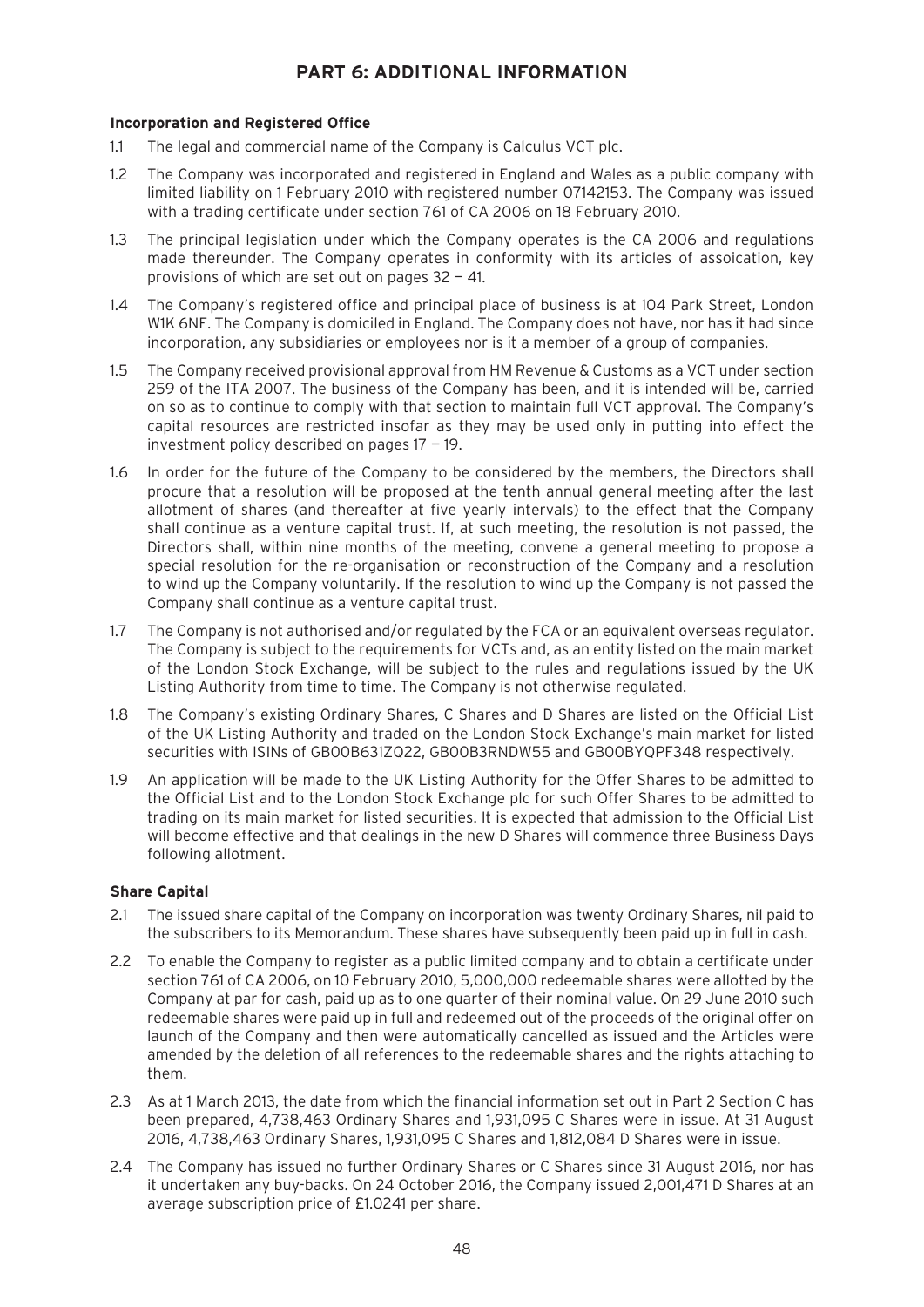- 2.5 The following resolutions, inter alia, are to be proposed at a General Meeting of the Company to be held on 19 January 2017:
	- 2.5.1 That:
		- 2.5.1.1 the directors of the Company be authorised in accordance with section 551 of the CA 2006 to exercise all the powers of the Company to allot D ordinary shares of 1p each in the Company (''D Shares'') and to grant rights to subscribe for or to convert any security into D Shares in the Company ("D Share Rights'') up to an aggregate nominal amount of £150,000, provided that, the authority conferred shall expire on the fifth anniversary of the date of the passing of this resolution (unless renewed, varied or revoked by the Company in a general meeting) but so that this authority shall allow the Company to make before the expiry of this authority offers or agreements which would or might require D Shares to be allotted or D Share Rights to be granted after such expiry; and
		- 2.5.1.2 in substitution for existing authorities, the directors were empowered pursuant to sections 570 and 573 of CA 2006 to allot or make offers or agreements to allot equity securities (which expression shall have the meaning as described to it in section 560(1) of CA 2006) for cash pursuant to the authority detailed in paragraph 2.5.1.1 or by way of a sale of treasury shares, as if section 561(1) of CA 2006 did not apply to such allotment, provided that the power provided by this paragraph shall expire on the conclusion of the annual general meeting of the Company to be held in 2016 and provided further that this power shall be limited to:
			- (a) the allotment and issue of D Shares with an aggregate nominal value representing up to £150,000 in connection with an offer for subscription for D Shares made pursuant to a prospectus published by the Company on 25 November 2016 ("D Share Offer"); and
			- (b) the allotment and issue of D Shares with an aggregate nominal value representing up to 10 per cent. of the issued D Share capital of the Company immediately following close of the D Share Offer, where the proceeds may in whole or part be used to purchase D Shares.
- 2.6 The Company will be subject to the continuing obligations of the Listing Rules with regard to the issue of securities for cash and the provisions of section 561(1) of CA 2006 (which confers on shareholders rights of pre-emption in respect of the allotment of equity securities which are, or are to be, paid up in cash) will apply to the unissued share capital of the Company which is not subject to the disapplication referred to in paragraph 2.5 above.
- 2.7 Following the issue of the D Shares pursuant to the Offer (assuming full subscription and ignoring costs) the issued share capital of the Company is expected to be approximately:

| <b>Shares Issued</b> |               |                        |  |
|----------------------|---------------|------------------------|--|
| <b>Class</b>         | <b>Number</b> | <b>Nominal Value £</b> |  |
| Ordinary             | 4,738,463     | 47.384.63              |  |
| C Shares             | 1,931,095     | 19,310.95              |  |
| D Shares             | 7,713,555     | 77,135.55              |  |

- 2.8 Subject to any special rights or restrictions attaching to any shares or any class of shares issued by the Company in the future, the holders of fully paid Ordinary Shares, C Shares and D Shares will be entitled pari passu amongst themselves in proportion to the number of Ordinary Shares, C Shares or D Shares held by them to share in the whole of the profits of the Company attributable to the Ordinary Shares, C Shares or D Shares (as the case may be) which are paid out as dividends and in the whole of any surplus attributable to the Ordinary Shares, C Shares or D Shares (as the case may be) in the event of a liquidation of the Company.
- 2.9 The D Shares to be issued pursuant to the Offer will be in registered form and no temporary documents of title will be issued. The Company is registered with CREST, a paperless settlement system and those Shareholders who wish to hold their D Shares in electronic form may do so.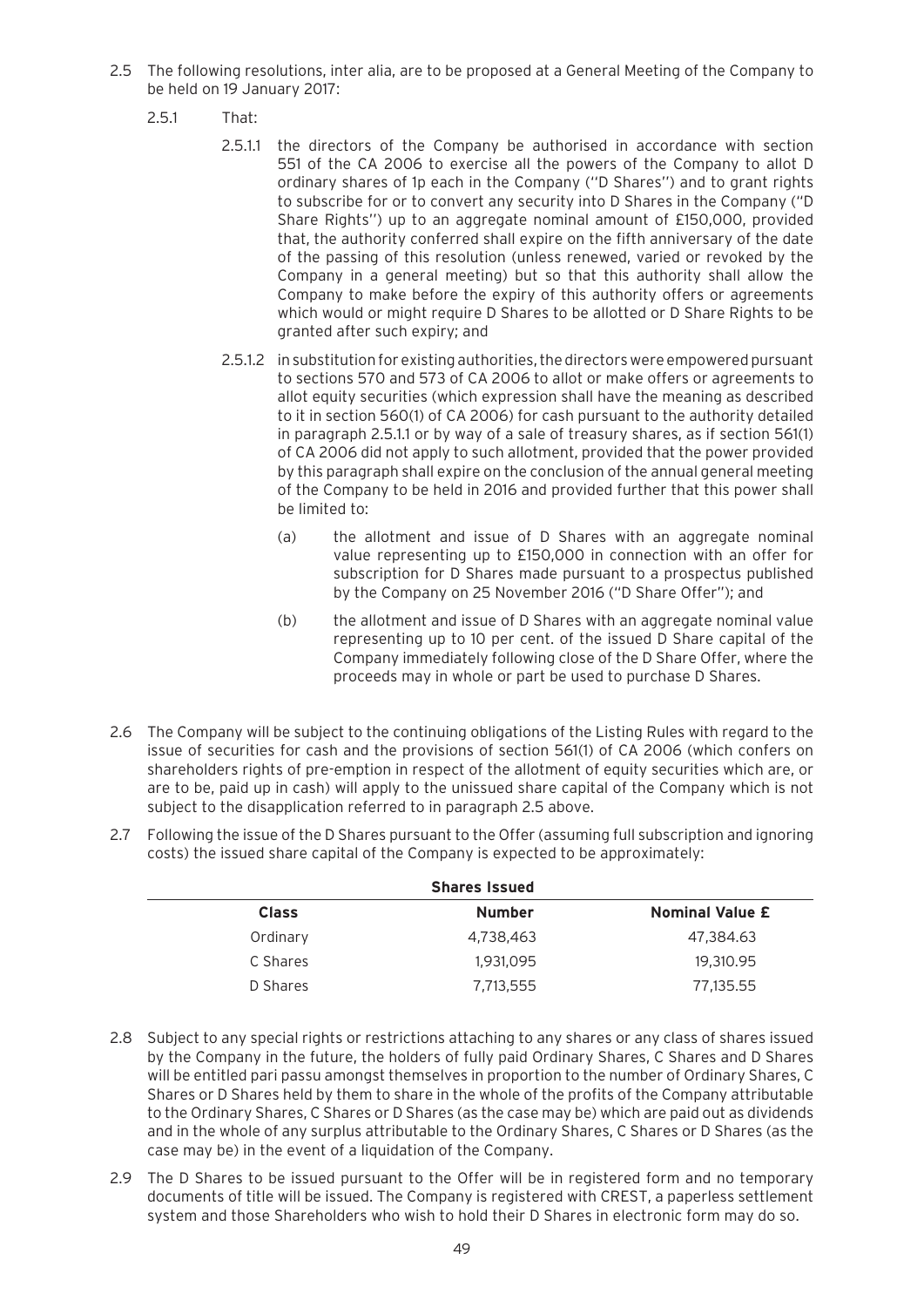2.10 Except as disclosed in this paragraph 2 above (including pursuant to the Offer), and except for commission payable to authorised financial intermediaries in connection with the Offer, no share or loan capital of the Company has been issued for cash or for a consideration other than cash, no such share or loan capital is proposed to be issued, no commission, discount, brokerage or other special terms have been granted by the Company in connection with the issue or sale of any share or loan capital and no share or loan capital of the Company is under option or is agreed conditionally or unconditionally to be put under option. No shares of the Company represent anything other than capital, there are no convertible securities, exchangeable securities or securities with warrants attached to them currently in issue by the Company.

#### **Management and Administration**

- 3.1 The Directors are responsible for the determination of the Company's investment policy and have overall responsibility for its affairs. The Directors also retain responsibility for approving both the valuations of the portfolio and the net asset value of the Company. Calculus Capital and Investec Structured Products have been appointed as discretionary investment managers on the terms set out below. However, as noted above, Investec Structured Products has served notice that it will cease to act as investment manager of the Company.
- 3.2 Calculus Capital and Investec Structured Products have and will have sufficient and satisfactory relevant experience in advising on investments of the size and type in which the Company proposes to make. The Directors will also ensure that the Board and any additional or replacement investment advisers have and will have sufficient and satisfactory experience in advising on such investments.
- 3.3 As is customary in the private equity industry, Calculus Capital will retain the right to charge arrangement and syndication fees to the private companies in which the Company invests. Such charges are in line with industry practice. The costs of all deals that do not proceed to completion will be borne by Calculus Capital and not by the Company. Calculus Capital may also receive ongoing directors' fees and monitoring fees from the investee companies as appropriate and in line with market practice. Investec Structured Products shall receive an arrangement fee of 0.75 per cent. of the amount invested in each Structured Product for as long as it is appointed as discretionary investment manager. This arrangement fee shall be paid to Investec Structured Products by the issuer of the relevant Structured Product. Further details regarding this arrangement fee are available upon request. No arrangement fee will be paid to Investec Structured Products in respect of any decision to invest in Investec Issued Structured Products. Investec Structured Products will not receive any annual management fees.
- 3.4 All unquoted investments will be valued in accordance with IPEV Guidelines under which investments are not normally re-valued above cost within twelve months of acquisition and thereafter are valued at fair value. Investment in AIM quoted or ISDX-listed companies and the Structured Products or other quoted investments will be valued at the bid price of the shares as derived from the Daily Official List of the London Stock Exchange, in accordance with general accepted accounting practice. The Company's net asset value will be calculated quarterly and published on an appropriate regulatory information service.
- 3.5 The Company has appointed its manager Calculus Capital to provide company secretarial services for an annual fee of £15,000. The services to be provided will include all necessary secretarial, bookkeeping and accounting services required in connection with the business and operation of the Company.
- 3.6 PricewaterhouseCoopers LLP will provide legal advice and assistance in relation to the maintenance of the VCT status of the Company and will receive usual hourly rates or fees as agreed with the Directors in connection with other VCT tax and legal advice and assistance. If requested by the Company, PricewaterhouseCoopers LLP will also review prospective investments to ensure that they are qualifying venture capital investments and carry out reviews of the investment portfolio of the Company to ensure continuing compliance.
- 3.7 While the Company is still invested in Structured Products, Investec Bank plc will act as custodian in relation to the Company's Structured Product assets (save for in relation to the unquoted assets and near cash investments which are held in the Company's own name or that of an appointed nominee), and in this capacity, is responsible for ensuring safe custody and dealing and settlement arrangements. Investec Bank plc also acts as custodian for the Company's AIM quoted qualifying investments. The Company otherwise has custody of its own assets.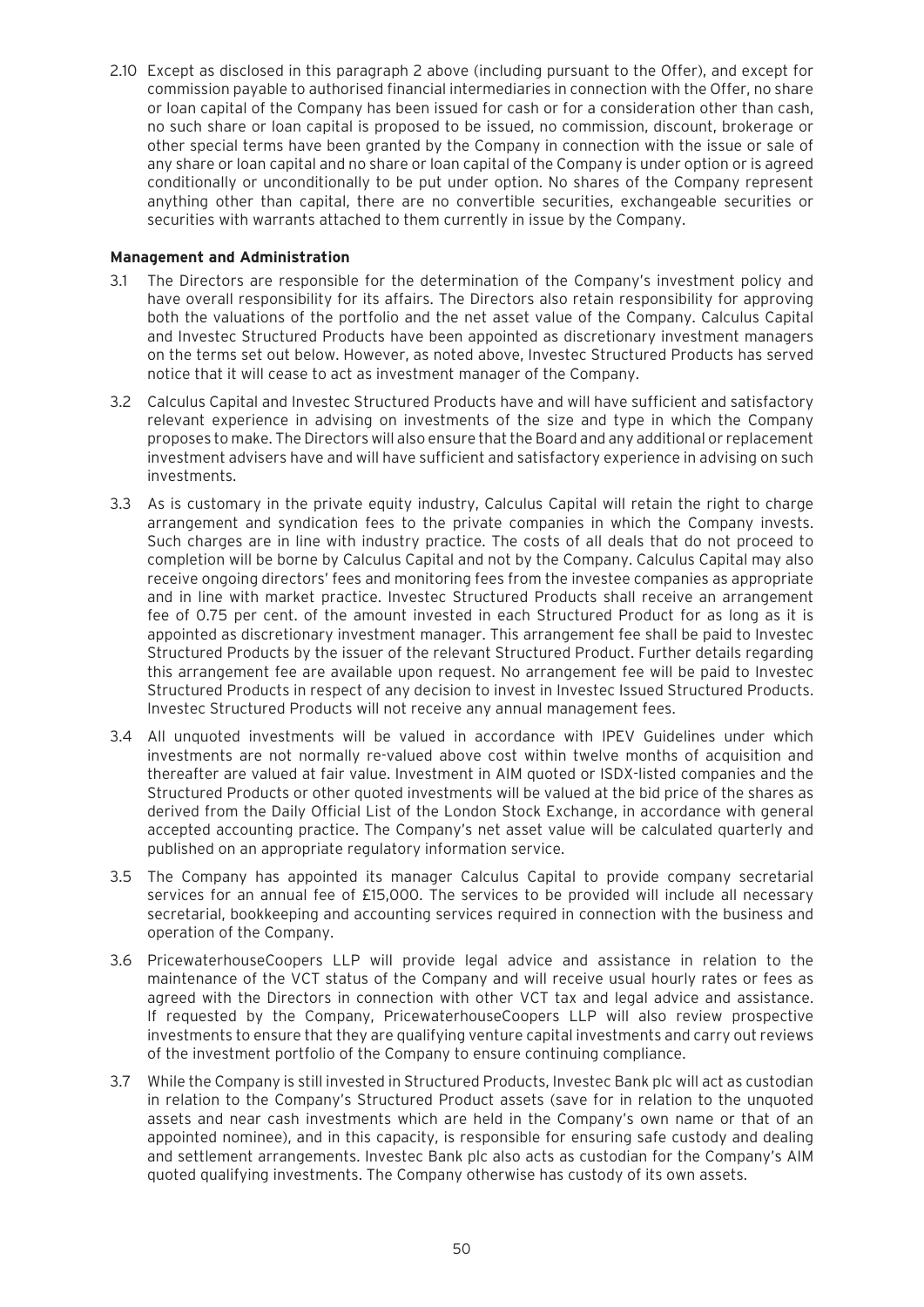- 3.8 A maximum of 75 per cent. of the Company's management expenses will be charged against capital with the balance to be met from income.
- 3.9 Annual expenses for the Company are subject to a cap of 3.0 per cent. of the gross amount raised under the Ordinary Share and C Share offers and 3.4 per cent. of the gross amount raised by D Share offers, excluding irrecoverable VAT, annual trail commission and performance incentive fees with any excess to be paid by Calculus Capital.

Annual running costs include, inter alia, Directors' fees, fund administration fees, fees for audit, taxation and legal advice, registrar's fees, costs of communicating with Shareholders and annual trail fbset out below). Assuming full subscription, the Board estimates that the annual running costs of the Company will be approximately 3.6 per cent. (excluding annual trail commission) of its net assets (excluding irrecoverable VAT) in the first accounting period (calculated on an annualised basis).

- 3.10 The members of the Board, other than John Glencross, also comprise the members of the audit committee of the Company, with Michael O'Higgins being the chairman. The audit committee members are considered to have sufficient recent and relevant financial experience to discharge the role, and will meet at least twice a year to consider, amongst other things, the following:
	- . monitoring the integrity of the financial statements of the Company;
	- . reviewing the Company's internal control and risk management systems;
	- . making recommendations to the Directors in relation to the appointment of the external auditor;
	- . reviewing and monitoring the external auditor's independence and objectivity; and
	- . implementing and reviewing the Company's policies on the engagement of the external auditor to supply non-audit services.
- 3.11 Given the structure of the Company and the Board, the Board does not believe it necessary to appoint a remuneration committee or a nomination committee. The roles and responsibilities of these committees will be reserved for consideration and decision by the Board. In particular, the following matters will be reviewed:
	- . the levels of remuneration of the Directors, specifically reflecting the time commitment and responsibilities of the role;
	- . comparisons and reviews to ensure that the levels of remuneration paid are broadly in-line with industry standards; and
	- . composition and balance of skills, knowledge and experience of the Directors and would make nominations to the Directors in the event of a vacancy (new Directors are required to resign at the annual general meeting following appointment and then thereafter every three years).
- 3.12 As at the date of this document the Company has adopted the provisions of the UK Corporate Governance Code (the "Code") issued by the Financial Reporting Council in September 2012. The Company will continue to comply with such provisions following close of the Offer save as set out above and as follows:
	- . Directors are not appointed for a specified term (in view of its non-executive nature and the requirements of the Articles that all Directors retire by rotation at the annual general meeting, the Board considers that it is not appropriate for the Directors to be appointed for a specific term as recommended by the Code); and
	- . in light of the responsibilities retained by the Board and the Audit Committee and of the responsibilities delegated to Calculus Capital, Investec Structured Products, Capita Registrars and PricewaterhouseCoopers, the Company has not appointed a chief executive officer, deputy chairman or a senior independent non-executive director and the provisions of the Code which relate to the division of responsibilities between a chairman and a chief executive officer are, accordingly, not applicable.
	- . Given the structure of the Company, and the Board, the Board does not believe it necessary to appoint separate remuneration or nomination committees and the roles and responsibilities normally reserved for these committees are resolved by the Board.
	- . The Company does not have an internal audit function as all of the Company's management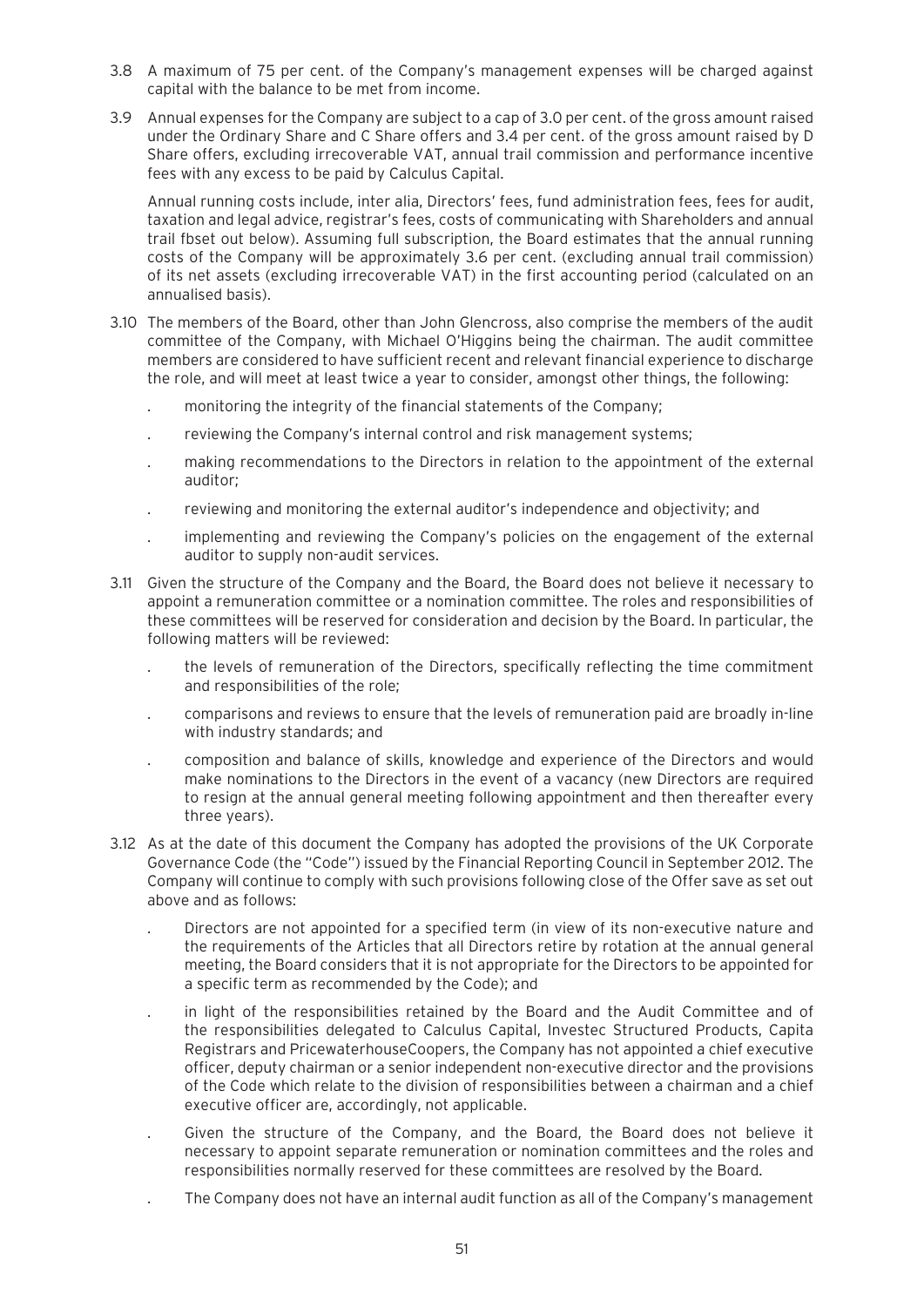functions are performed by third parties whose internal controls are renewed by the Board. The need for an internal audit function is renewed annually by the Board.

#### **Material Contracts**

Set out below is a summary of all contracts (not being contracts entered into in the ordinary course of business) entered into by the Company since incorporation that are material and all other contracts (not being contracts entered into in the ordinary course of business) that contain any provision under which the Company has an obligation or entitlement which is material to the Company as at the date of this document.

- 4.1 An investment management agreement dated 2 March 2010, between the Company (1) and Investec Structured Products (2) pursuant to which Investec Structured Products has agreed to act as discretionary investment manager to the Company in respect of the Structured Products portfolio. The agreement is for an initial period up to 14 December 2015 and the appointment may be terminated on 12 months' notice expiring on 14 December 2015 or at any time thereafter. The appointment of Investec Structured Products will automatically terminate on the date that the Company no longer has investments in Structured Products in the Ordinary Shares Fund. This appointment may also be terminated (inter alia) in circumstances of material breach by either party. Investec Structured Products has agreed not to receive a fee in relation to its appointment under this agreement. Investec Structured Products shall receive a commission of 0.75 per cent. of the amount invested in each Structured Product payable by the issuer of the relevant Structured Product (save for Structured Products issued by Investec Bank plc). Investec Structured Products agreed under this agreement to meet the annual expenses of the Company in excess of 3.0 per cent. of the gross amount raised pursuant to the original 2010 offer of Ordinary Shares for the first five financial years of the Company. The agreement contains normal provisions indemnifying Investec Structured Products in respect of loss and/or liability incurred in the provision of services pursuant to the agreement (save in circumstances of its wilful default, negligence or fraud). Pursuant to a letter to the Company dated 23 June 2015, Investec Structured Products' engagement as manager of the Ordinary Share Fund determined on 24 June 2016.
- 4.2 A supplemental investment management agreement dated 7 January 2011 between the Company (1) and Investec Structured Products (2) pursuant to which Investec Structured Products has agreed to act as discretionary investment manager to the C Shares Fund of the Company in respect of the Structured Products portfolio. The agreement is for an initial period up to the 14 March 2017, and the appointment may be terminated on 12 months' notice expiring on or after that date. The appointment of Investec Structured Products will automatically terminate on the date that the Company no longer has investments in Structured Products in the C Shares Fund. This appointment may also be terminated (inter alia) in circumstances of material breach by either party. Pursuant to this agreement the terms of the Ordinary Share Fund agreement set out at paragraph 4.1 above will apply, mutatis mutandis, to the C Shares Fund.

Pursuant to a letter to the Company dated 23 June 2015, Investec Structured Products' engagement as manager of the C Shares Fund will determine no later than 14 March 2017.

- 4.3 An investment management agreement dated 2 March 2010, between the Company (1) and Calculus Capital (2) pursuant to which Calculus Capital has agreed to act as discretionary investment manager to the Company in respect of the Venture Capital Investments portfolio and to advise in respect of the Company's investments in near cash assets. The agreement covered an initial period up to 14 December 2015 and the appointment may be terminated on 12 months' notice expiring on 14 December 2015 or at any time thereafter. This appointment may also be terminated (inter alia) in circumstances of material breach by either party. Calculus Capital receives an annual management fee of 1 per cent. of the net assets of the Company, calculated and payable quarterly in advance, together with any applicable VAT thereon. Calculus Capital may retain the right to charge arrangement and syndication fees to the private companies in which the Company invests and may also receive on-going directors' fees and monitoring fees from such investee companies. The agreement contains normal provisions indemnifying Calculus Capital in respect of loss and/or liability incurred in the provision of services pursuant to the agreement (save in circumstances of its wilful default, negligence or fraud).
- 4.4 A supplemental investment management agreement dated 7 January 2011 between the Company (1) and Calculus Capital (2) pursuant to which Calculus Capital has agreed to act as discretionary investment manager to the C Shares Fund of the Company in respect of the Venture Capital Investments portfolio and to advise in respect of the C Share Funds' investments in near cash assets. The agreement is for an initial period up to the 14 March 2017, and the appointment may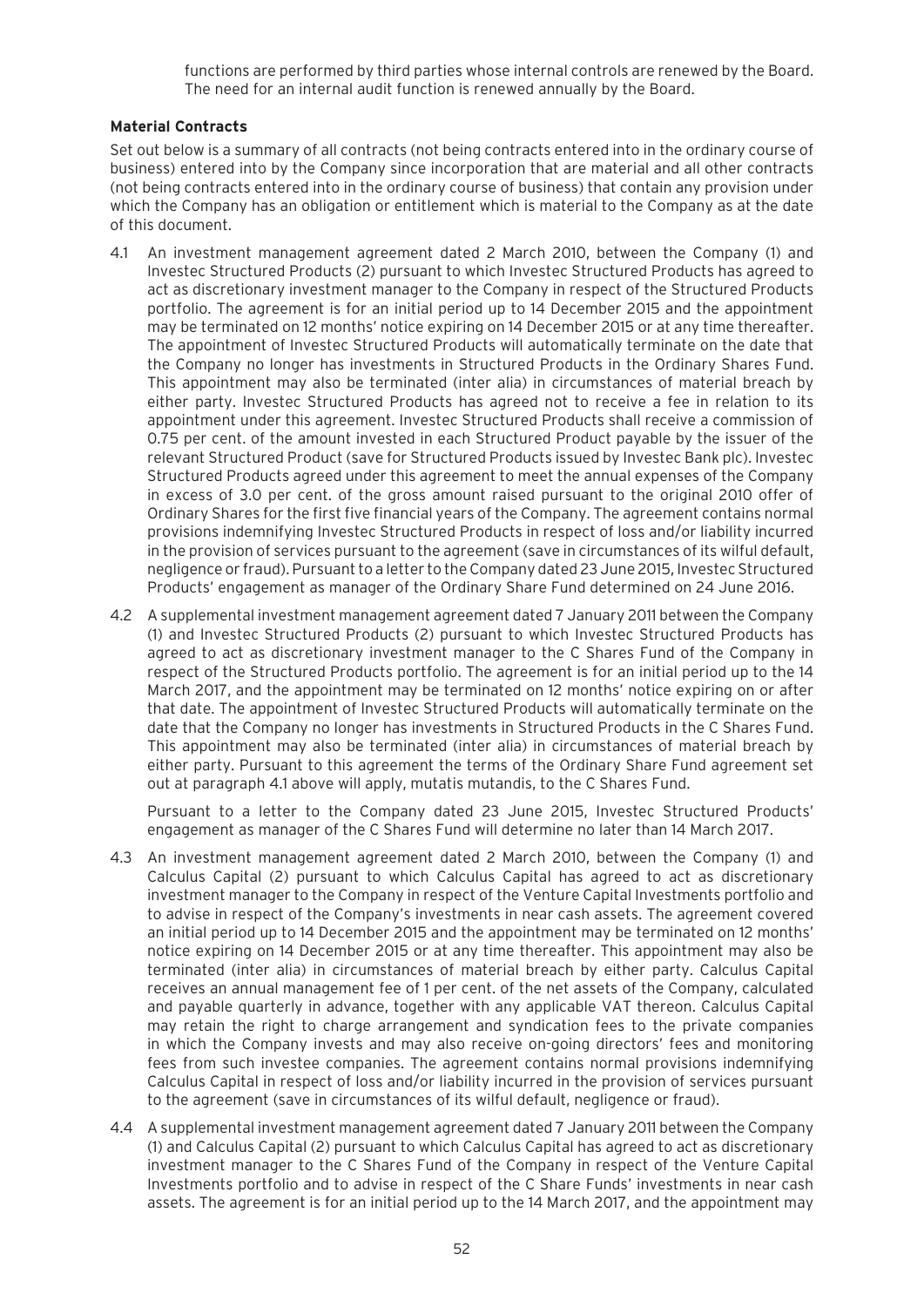be terminated on 12 months' notice expiring on or after that date. This appointment may also be terminated (inter alia) in circumstances of material breach by either party. Pursuant to this agreement the terms of the Ordinary Share Fund agreement set out at paragraph 4.3 above will apply, mutatis mutandis, to the C Shares Fund (pursuant to which, for the avoidance of doubt, Calculus Capital's entitlement to receive an annual management fee of 1 per cent. of the net assets of the Company is in respect of investment management services provided across both the Ordinary Shares Fund and the C Shares Fund).

- 4.5 A performance incentive agreement between the Company (1), Investec Structured Products (2) and Calculus Capital (3) dated 2 March 2010 pursuant to which Investec Structured Products and Calculus Capital will each be entitled to 10 per cent. of dividends paid to Ordinary Shareholders provided that the performance conditions set out below are achieved. Investec Structured Products and Calculus Capital will each receive a performance incentive fee payable in cash of an amount equal to 10 per cent. of dividends and distributions paid to Ordinary Shareholders following the payment of such dividends and distributions provided that Ordinary Shareholders have received or been offered an interim return of at least 70p per Ordinary Share on or before 14 December 2015 and aggregate distributions of at least 105p per Ordinary Share have been paid (including the relevant distribution being offered). Such performance incentive fees will be paid within ten business days of the payment of the relevant dividend or distribution. If the appointment of either of the Managers as investment manager to the Company is terminated by the Company as a result of a material breach by the Manager concerned of the provisions of the investment management agreement between it and the Company, no further performance incentive will be payable to the Manager concerned. If the appointment of Investec Structured Products is terminated for any other reason, it will continue to be entitled to the performance incentive. If the appointment of Calculus Capital is terminated for any other reason, it will be entitled to a performance incentive in respect of distributions paid during the period of five years after the date of termination, but the amount payable to it shall reduce pro rata during that period and no performance incentive will be payable in respect of distributions made thereafter.
- 4.6 A performance incentive agreement dated 7 January 2011 between the Company (1), Investec Structured Products (2) and Calculus Capital (3) pursuant to which Investec Structured Products and Calculus Capital will each be entitled to performance incentive fees as set out below:
	- 10 per cent. of C Shareholder proceeds in excess of 105p and up to and including 115p per C Share, such amount to be paid within ten business days of the date of payment of the relevant dividend or distribution pursuant to which a return of 115p per C Share is satisfied; and
	- thereafter, 10 per cent. of C Shareholder proceeds, such amounts to be paid within ten business days of the date of payment of the relevant dividend or distribution,

provided in each case that C Shareholders have received or been offered a C Shares Fund interim return of at least 70p per C Share on or before 14 March 2017 and at a least a further 45p per C Share having been received or offered for payment on or before 14 March 2019. In addition, performance incentive fees in respect of the C Shares Fund will only be payable in respect of dividends and distributions paid or offered on or before 14 March 2019. The terms of this agreement will otherwise be materially the same as those for the arrangements for the Ordinary Shares Fund and as is more particularly described in paragraph 4.5 above.

4.7 A supplemental investment management agreement dated 26 October 2015 between the Company (1) and Calculus Capital (2) pursuant to which Calculus Capital has agreed to act as discretionary investment manager to the D Shares Fund of the Company in respect of the Venture Capital Investments portfolio and to advise in respect of the D Share Funds' investments in near cash assets and which gives the Shareholders of all classes the benefit of annual running cost caps to be provided by Calculus Capital. The agreement is for an initial period of five years, and the appointment may be terminated on 12 months' notice expiring on or after that date. This appointment may also be terminated (inter alia) in circumstances of material breach by either party. Pursuant to this agreement the terms of the Ordinary Share Fund agreement set out at paragraph 4.3 above will apply, mutatis mutandis, to the D Shares Fund save that Calculus Capital shall be entitled to receive an annual management fee of 1.75 per cent. of the net assets of the Company is in respect of investment management services provided to the D Share Fund. This agreement provides that in the event that any of the share classes are merged, the terms attributable to the merged class shall be those currently attributable to the D Share class except that the new cost cap will be the aggregate of the cost caps applicable to the classes to be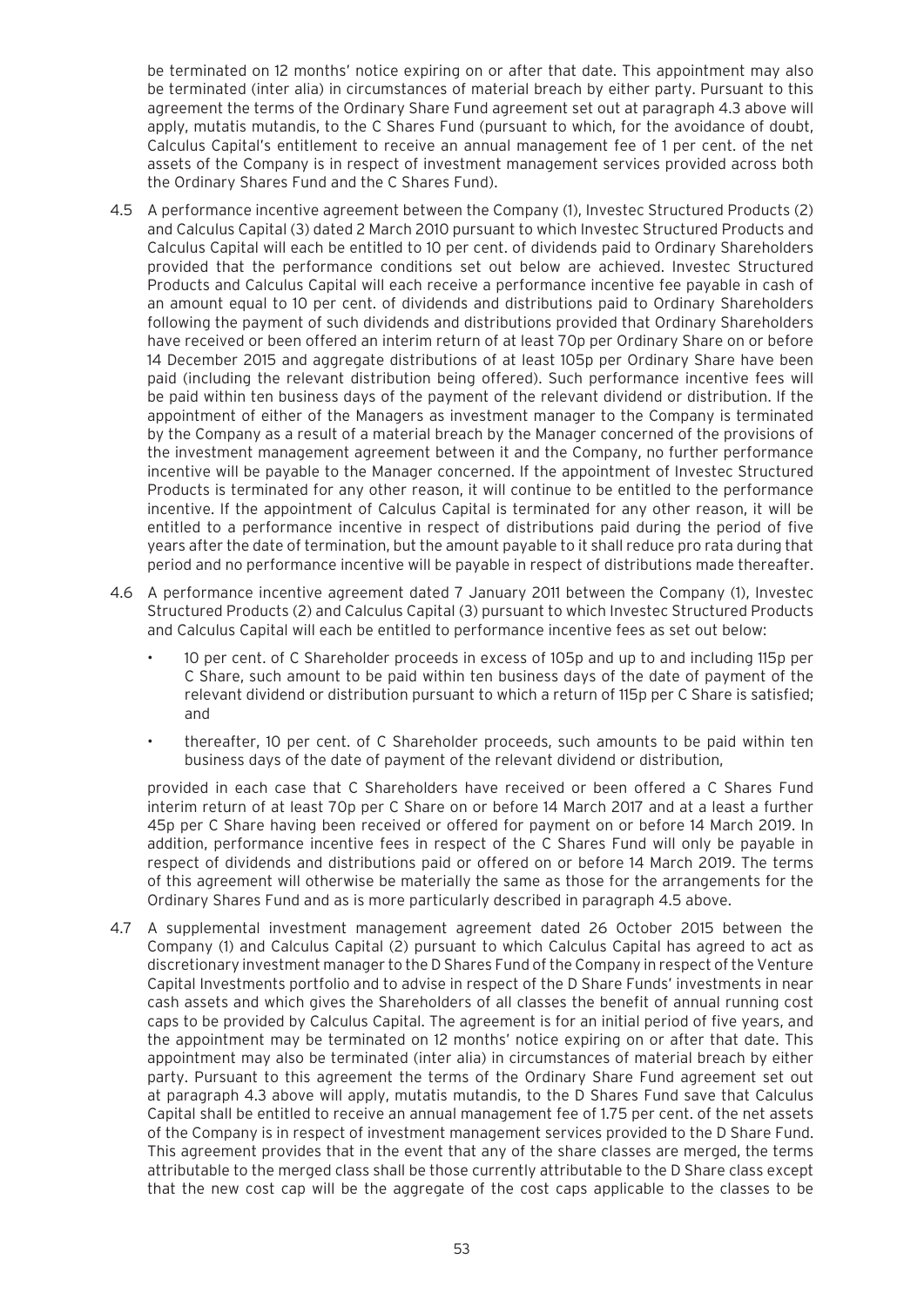merged classes. Furthermore, Calculus Capital provides company secretarial services as part of its investment management services to the Company, for an additional annual fee of £15,000, terminable on three months' notice, and the terms of this appointment are contained in the schedule to this agreement.

- 4.8 A performance incentive agreement dated 26 October 2015 between the Company (1) and Calculus Capital (2) pursuant to which Calculus Capital will be entitled to a performance incentive fee equal to 20 per cent. of D Shareholder proceeds in excess of 105p to be paid within ten business days of the date of payment of the relevant dividend or distribution pursuant to which a return of 105p per D Share is satisfied and otherwise on similar terms, mutatis mutandis, to the performance incentive agreement noted at 4.5 above.
- 4.9 A sponsor's agreement dated 5 September between the Company (1) and SPARK Advisory Partners Limited (2) whereby SPARK Advisory Partners Limited agreed to act as sponsor in relation to the Offer. The agreement contained warranties given by the Company and the Directors to SPARK. The Company will pay a fee to SPARK of £20,000 for sponsor services relating to the Offer.
- 4.10 A promoter's agreement dated 25 November 2016 between the Company (1), the Directors (2) Calculus Capital (3) whereby Calculus Capital agreed to act as promoter in connection with the Offer. The agreement contains warranties given by the Company and the Directors to Calculus Capital (as the promoter). The Company will pay to Calculus Capital a promoters fee of 3.0 per cent. (in respect of Investors through intermediaries) and 5.0 per cent. (in respect of direct investors) of the gross amount subscribed under the Offer out of which certain costs, charges and expenses of or incidental to the Offer will be paid. The Company will bear the costs of paying commission to the authorised intermediaries of investors under the Offer.

#### **Miscellaneous**

- 5.1 There has been no significant change in the financial or trading position of the Company which has occurred since 31 August 2016, being the date of the last financial period for which interim unaudited financial information has been published.
- 5.2 The Board believes that the Offer will result in a significant change to the Company, including an increase in its earnings and in the net assets of an amount equivalent to the net proceeds received under the Offer, expected to be approximately £3.8 million assuming full subscription.
- 5.3 There are no governmental, legal or arbitration proceedings (including any such proceedings which are or were pending or threatened of which the Company is aware) during the period from the incorporation of the Company which may have or had in the recent past significant effects on the Company's financial position or profitability.
- 5.4 The issue costs payable directly by the Company are limited to annual trail commission of 0.5% (subject to a cumulative maximum of 3.0%) in respect of applications from professional client Investors and Non Advised Investors and the professional fees of its advisers. Investors will bear the costs of the Promoter's Fee of 3.0% (or 5.0% depending on the category of Investor) and any up front commission or adviser charges payable through the application of the Pricing Formula.
- 5.5 The issue premium for the D Shares will be the difference between the issue price of the D Shares under the Offer and their nominal value of 1 penny. The Offer is not underwritten.
- 5.6 The Company has paid dividends amounting to 70.05p per Ordinary Share and 22.5p per C Share since incorporation to date.
- 5.7 The Company's capital resources are restricted insofar as they may be used only in putting into effect the investment policies described on pages 17 - 19 and in accordance with the VCT Rules.
- 5.8 The typical investor for whom investment in the Company is designed is a retail investor who is an individual higher rate tax payer aged 18 or over, with an investment range of £5,000 and £200,000, who is capable of understanding and is comfortable with the risks of VCT investment, and who is resident in the United Kingdom.
- 5.9 Calculus Capital is responsible for the determination and calculation of the Company's net asset value, which will be prepared quarterly for approval by the Directors in accordance with the International Private Equity and Venture Capital Association ("IPEVC") valuation guidelines. The net asset value of the Company will be communicated to investors through a Regulatory Information Service provider at the same frequency as the determinations. The calculation of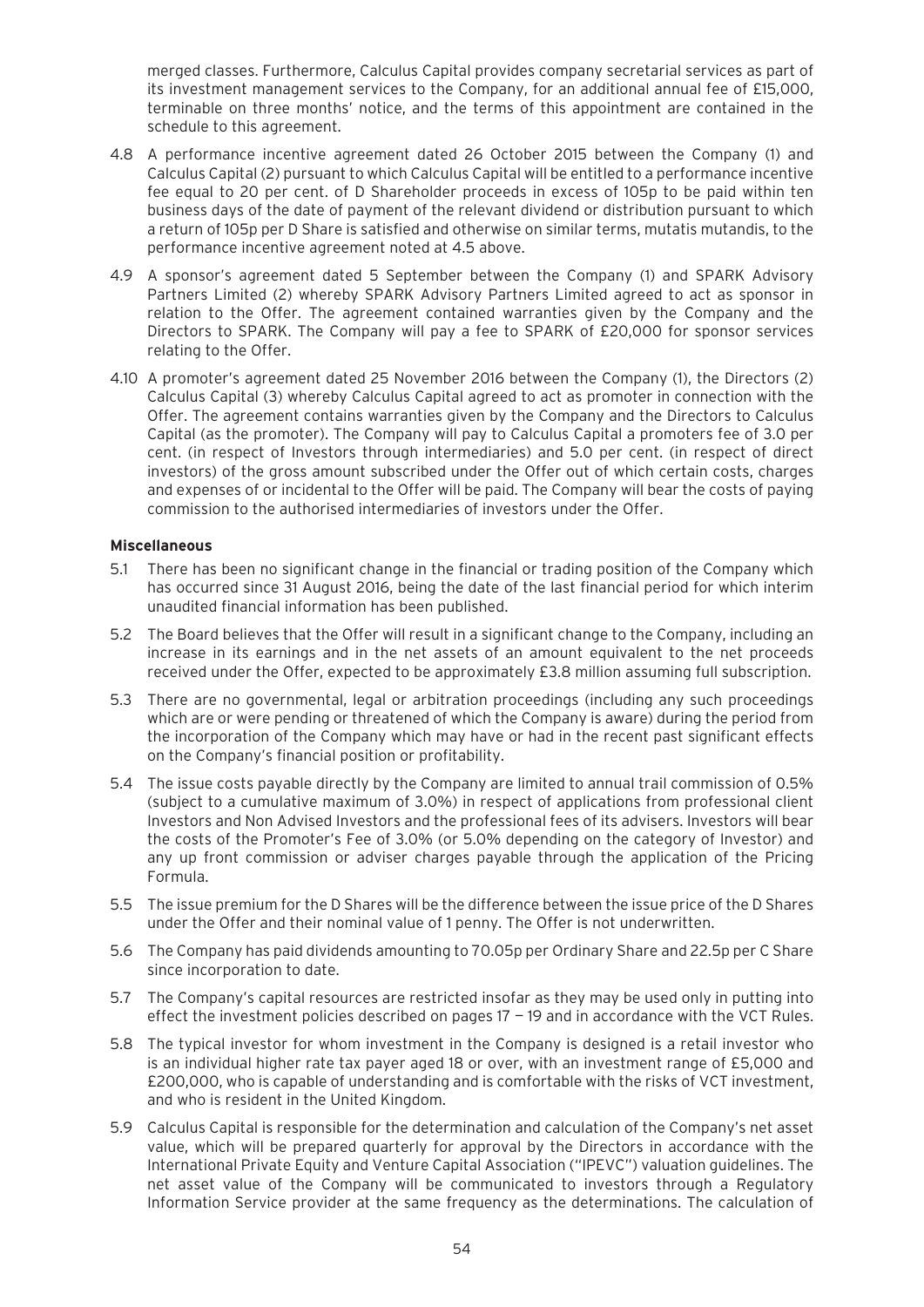the net asset value would only be suspended in circumstances where the underlying data necessary to value the investments of the Company could not readily, without undue expenditure, be obtained. In the event of a suspension, valuations are held at the suspended price and a view is taken with consideration to best market practice and information from advisers. Shareholders will be notified of any suspension by announcement through a Regulatory Information Service.

- 5.10 Calculus Capital may retain for its own benefit and without liability to account to the Company (subject to full disclosure having been made to the Board) any arrangement fees and directors' or monitoring fees which it receives in connection with any investments made by the Company. The Company will not be liable for legal, accounting and any other fees incurred on potential investments which do not proceed to completion.
- 5.11 Calculus Capital Limited has consented to the issue of the Prospectus with the inclusion of references to their name appearing in the form and context in which they appear.
- 5.12 Investec Structured Products has consented to the issue of the Prospectus with the inclusion of references to their name appearing in the form and context in which they appear.
- 5.13 SPARK Advisory Partners Limited has consented to the issue of the Prospectus with the inclusion of references to their name appearing in the form and context in which they appear.
- 5.14 The Company and the Directors consent to the use of the Prospectus by financial intermediaries in the UK, from the date of the Prospectus until the close of the Offer, for the purpose of subsequent resale or final placement of securities by financial intermediaries. The Offer is expected to close on 28 April 2017, subject to the Offer not having closed at an earlier date (if fully subscribed or otherwise at the Directors discretion) or unless previously extended by the Directors. There are no conditions attaching to this consent.
- 5.15 **Any financial intermediary using the Prospectus is required to state on its website that it uses the prospectus in accordance with the consent and the conditions attached thereto. In the event of an offer being made by a financial intermediary, financial intermediaries must give investors information on the terms and conditions of the Offer at the time they introduce the Offer to investors.**
- 5.16 Where information set out in this document has been sourced from third parties the source has been identified at the relevant place in the document and the Company confirms that this information has been accurately reproduced and, as far as the Company is aware and able to ascertain from information published, no facts have been omitted which would render the reproduced information inaccurate or misleading.

#### **Other Information**

#### **Shareholders**

As at 24 November 2016 (this being the latest practicable date prior to publication of this document), the Company is not aware of any person who, directly or indirectly, has an interest in the Company's capital or voting rights which is notifiable under UK law (under which, pursuant to CA 2006 and the Listing Rules and the Disclosure & Transparency Rules of the FCA, a holding of 3 per cent. or more must be notified to the Company). No shareholders have different voting rights. To the best of the knowledge and belief of the Directors, the Company is not directly controlled by any other party and at the date of the Prospectus, there are no arrangements in place that may, at a subsequent date, result in a change of control of the Company.

#### **Investor Communications**

**Reporting Dates**

The Directors recognise the importance of maintaining regular communications with Shareholders. Calculus Capital will accordingly publish information on new investments and the progress of companies within the Company's portfolio from time to time.

| Reporting Dates                                                            |             |
|----------------------------------------------------------------------------|-------------|
| Year end                                                                   | 28 February |
| Announcement and publication of annual report and accounts to shareholders | June        |
| Announcement and publication of interim results                            | October     |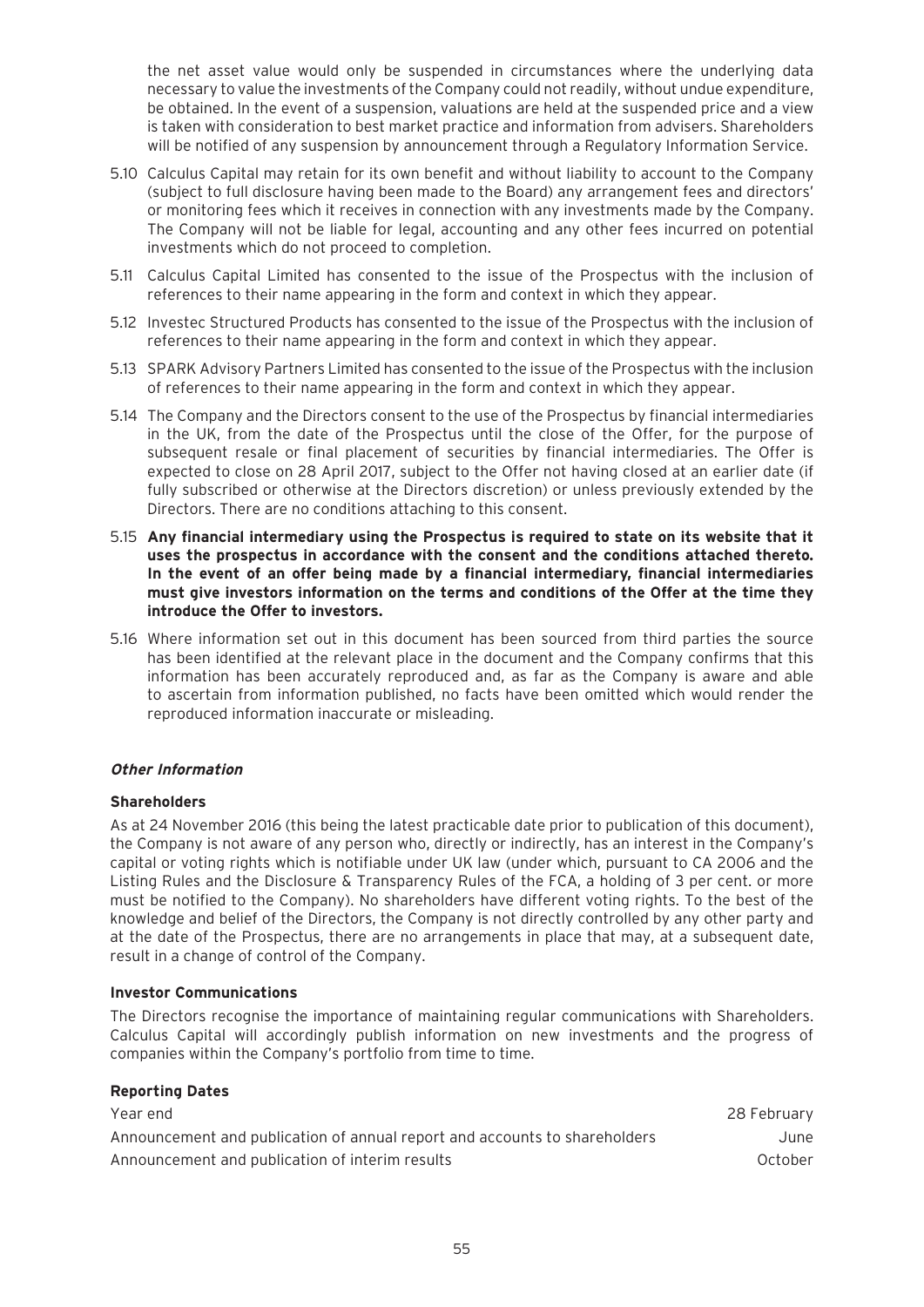#### **D Shares**

The securities being offered pursuant to the Offer are D ordinary shares of one penny each (ISIN: GB00BYQPF348). The D Shares will be allotted and issued pursuant to resolutions to be proposed at the General Meeting and under the Companies Act 2006. All Shareholders will have the same voting rights in respect of the existing share capital of the Company. No change may be made to the rights attaching to D Shares without the separate approval of the holders of D Shares.

The D Shares are a separate class from the Company's Ordinary Shares and C Shares. All investments and cash attributable to the Ordinary Share Fund and C Share Fund will be kept separate from the D Share Fund. Accordingly investors in the D Shares will have immediate exposure to investments in the D Shares Fund but will not have any immediate exposure to the investment gains and losses of the Ordinary Share Fund and C Share Fund, although the Company expects to merge the Company's three share classes by June 2017.

Generally, the holders of D Shares will have the exclusive right to distributions from the assets within the D Share Fund but not from the assets attributable to other shares and equally the holders of other shares will continue to have the exclusive right to distributions from assets attributable to such shares respectively but not from assets attributable to D Shares. However, the Articles do make provision for the assets or revenue of a particular class to be used to pay dividends in respect of a different class on an interim basis provided these are duly accounted for from the assets of the class in receipt of such a dividend and the Directors in their discretion considering such an arrangement to be for the benefit of the Company as a whole.

All Shareholders will share the benefit of spreading the Company's fixed administration costs over a wider asset base. D Shareholders will be entitled to receive certificates in respect of their D Shares and the D Shares will also be eligible for electronic settlement.

#### **General Meeting – Resolutions Relating to the Offer**

The Offer needs to be approved by Shareholders in order to proceed. Accordingly a general meeting of the Company has been convened for 19 January 2017 at the offices of Calculus Capital, 104 Park Street, London W1K 6NF. In summary Shareholders' approval is being sought for the Company to:

- authorise the Directors to allot D Shares pursuant to the Offer;
- dis-apply statutory pre-emption rights for these purposes; and
- authorise the Company to reduce its share premium account subject to confirmation by an order of the High Court.

#### **Documents available for Inspection**

Copies of the following documents will be available for inspection during usual business hours on weekdays at the Company's registered office and the offices of RW Blears LLP, 29 Lincoln's Inn Fields, London WC2A 3EG whilst the Offer is open:

- the Memorandum and Articles of the Company;
- the material contracts referred to in paragraph 4 of Part 6 of this document;
- the circular to shareholders dated 25 November 2016;
- the consent letters set out in paragraph 5.11 to 5.13 of Part 6 of this document; and
- this Prospectus.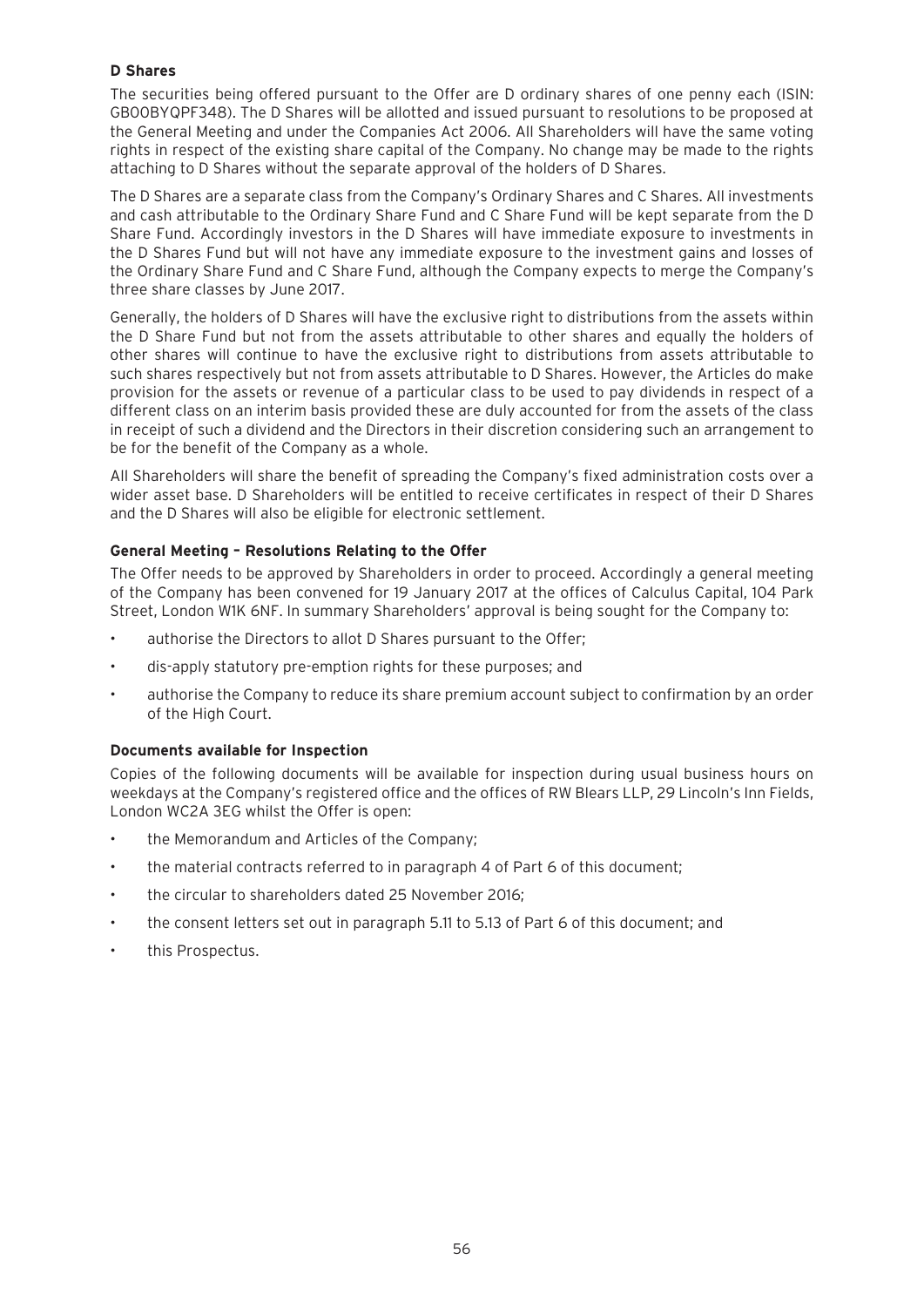# **DEFINITIONS**

| "Admission"            | the date on which the new D Shares are listed on the Official List<br>of the UKLA and admitted to trading on the LSE's main market for<br>listed securities;                 |
|------------------------|------------------------------------------------------------------------------------------------------------------------------------------------------------------------------|
| "Adviser Charge"       | fees agreed between a financial intermediary and a Retail Client<br>Investor for giving a personal recommendation to subscribe for<br><b>Offer Shares</b>                    |
| "AIM"                  | the Alternative Investment Market;                                                                                                                                           |
| "Application Form"     | the application form for use in respect of the Offer;                                                                                                                        |
| "Articles"             | the articles of association of the Company, as amended from time<br>to time;                                                                                                 |
| "Board" or "Directors" | the board of directors of the Company;                                                                                                                                       |
| "Business Day"         | any day (other than a Saturday or Sunday) on which clearing banks<br>are open for normal banking business in the City of London;                                             |
| "CA 1985"              | Companies Act 1985, as amended;                                                                                                                                              |
| "CA 2006"              | Companies Act 2006, as amended;                                                                                                                                              |
| "C Shareholders"       | holders of C Shares;                                                                                                                                                         |
| "C Shares"             | C ordinary shares of 1p each in the capital of the Company;                                                                                                                  |
| "C Shares Fund"        | the net assets of the Company attributable to the C Shares<br>(including, for the avoidance of doubt, any income and/or revenue<br>arising from or relating to such assets); |
| "Calculus Capital"     | Calculus Capital Limited, which is authorised and regulated by the<br>FCA;                                                                                                   |
| "Capita Registrars"    | a trading name of Capita Registrars Limited;                                                                                                                                 |
| "Company"              | Calculus VCT plc;                                                                                                                                                            |
| "CREST"                | the Certificateless Registry for Electronic Share Transfer, operated<br>by Euroclear;                                                                                        |
| "D Shareholders"       | holders of D Shares;                                                                                                                                                         |
| "D Shares"             | D ordinary shares of 1p each in the capital of the Company;                                                                                                                  |
| "D Shares Fund"        | the net assets of the Company attributable to the D Shares,<br>including, for the avoidance of doubt, any income and/or revenue<br>arising from or relating to such assets;  |
| "FCA"                  | the Financial Conduct Authority;                                                                                                                                             |
| "FSMA"                 | the Financial Services and Markets Act 2000, as amended;                                                                                                                     |
| "FTSE 100 Index"       | a capitalisation weighted index of the 100 most highly capitalised<br>companies traded on the London Stock Exchange;                                                         |
| "Group"                | the Company and its subsidiary undertakings (if any);                                                                                                                        |
| "General Meeting"      | the general meeting of the Company to be held on 19 January 2017;                                                                                                            |
| "HMRC"                 | HM Revenue & Customs;                                                                                                                                                        |
| "Interim Return Date"  | 14 December 2015 (in respect of the Ordinary Shares) and 14 March<br>2017 (in respect of the C Shares);                                                                      |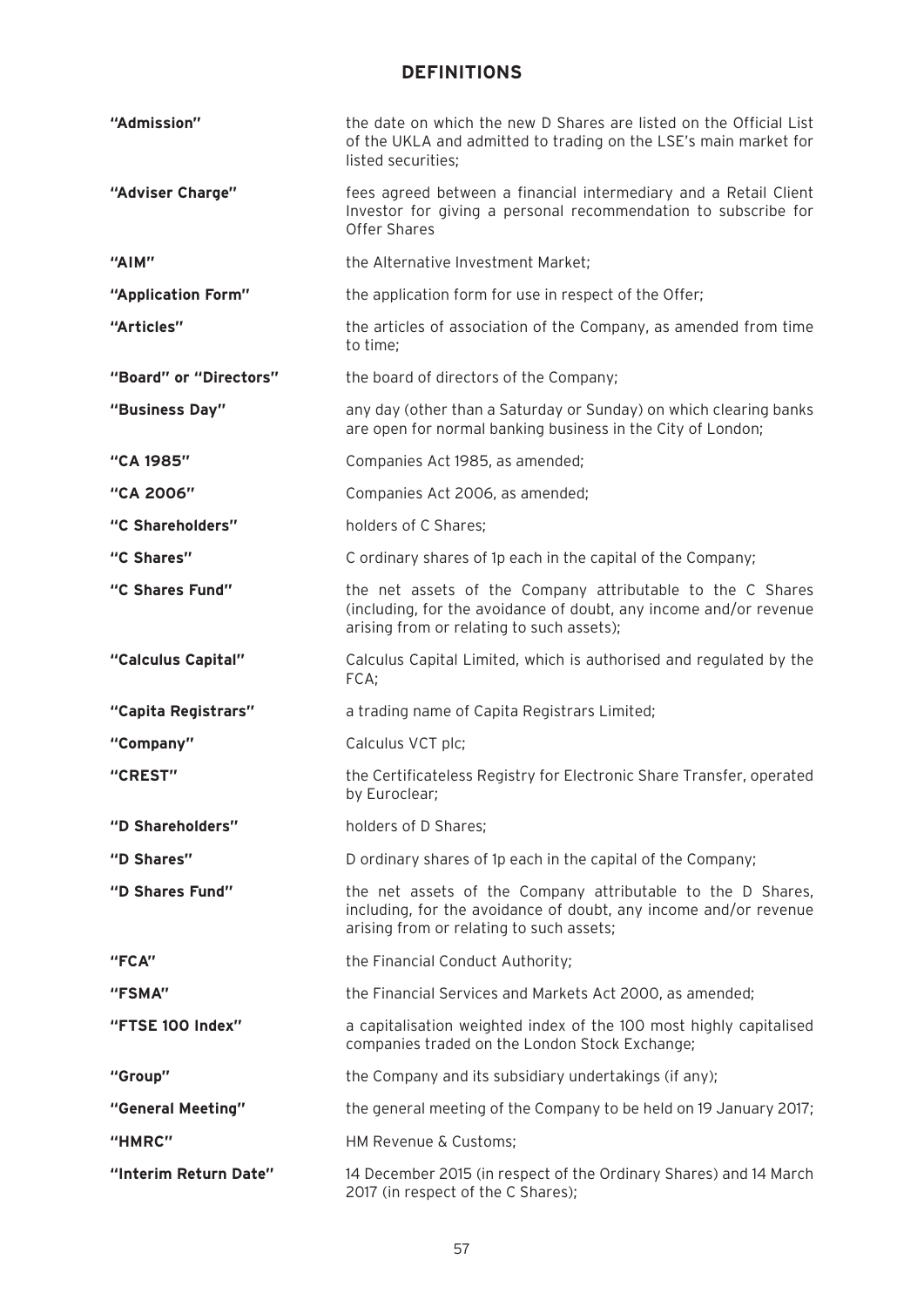| "Investec Bank plc"                 | Investec Bank plc, a wholly owned subsidiary of Investec plc, which<br>is part of an international banking group with operations in three<br>principal markets: the UK, Australia and South Africa;             |
|-------------------------------------|-----------------------------------------------------------------------------------------------------------------------------------------------------------------------------------------------------------------|
| "Investec Structured<br>Products"   | the Investec Structured Products team within Investec Bank plc and<br>a trading name of Investec Bank plc;                                                                                                      |
| "Investor"                          | a person who subscribes for D Shares pursuant to the Offer;                                                                                                                                                     |
| "ISDX-listed"                       | a company listed on the ICAP Securities and Derivatives Exchange,<br>ISDX Growth Market, a prescribed market for the purposes of<br>section 118 of Financial Services and Markets Act 2000 operated<br>by ICAP; |
| "ITA 2007"                          | Income Tax Act 2007, as amended;                                                                                                                                                                                |
| "Listing Rules"                     | listing rules issued by the FCA, acting as the UK Listing Authority,<br>pursuant to Part VI of the FSMA;                                                                                                        |
| "London Stock Exchange"<br>or "LSE" | London Stock Exchange plc;                                                                                                                                                                                      |
| "Managers"                          | Calculus Capital and Investec Structured Products (and each a<br>"Manager");                                                                                                                                    |
| "Memorandum"                        | the memorandum of association of the Company;                                                                                                                                                                   |
| "NAV" or "net asset value"          | the net asset value of a company calculated in accordance with that<br>company's normal accounting policies;                                                                                                    |
| "Non Advised Investor"              | an investor who applies under the Offer through a financial<br>intermediary where that intermediary does not make a personal<br>recommendation in respect of the investment ('execution only');                 |
| "Offer"                             | the offer for subscription of D Shares as described in the Prospectus;                                                                                                                                          |
| "Offer Shares"                      | those D Share being offered for subscription pursuant to the Offer;                                                                                                                                             |
| "Official List"                     | the official list of the UKLA;                                                                                                                                                                                  |
| "Ordinary Shareholders"             | holders of Ordinary Shares;                                                                                                                                                                                     |
| "Ordinary Shares"                   | ordinary shares of 1p each in the capital of the Company;                                                                                                                                                       |
| "Ordinary Shares Fund"              | the net assets of the Company attributable to the Ordinary Shares<br>(including, for the avoidance of doubt, any income and/or revenue<br>arising from or relating to such assets);                             |
| "Performance Incentive"             | the performance incentive arrangements with Calculus Capital<br>described in paragraph 4.8 of Part 6 of this document;                                                                                          |
| "Prospectus"                        | this document, being a prospectus published by the Company dated<br>25 November 2016;                                                                                                                           |
| "Prospectus Rules"                  | the prospectus rules of the UK Listing Authority;                                                                                                                                                               |
| "Qualifying Company"                | an unquoted company carrying on a qualifying trade wholly or<br>mainly in the UK and which satisfies certain other conditions as<br>defined in Chapter 4 Part 6 of the ITA 2007;                                |
| "Qualifying Investors"              | an individual aged 18 or over who subscribes for D Shares within the<br>investor's qualifying subscription limit of £200,000 per tax year;                                                                      |
| "Qualifying Investment"             | an investment of the Company which meets the requirements for<br>a qualifying investment under Chapter 4 of Part 6 of the ITA 2007;                                                                             |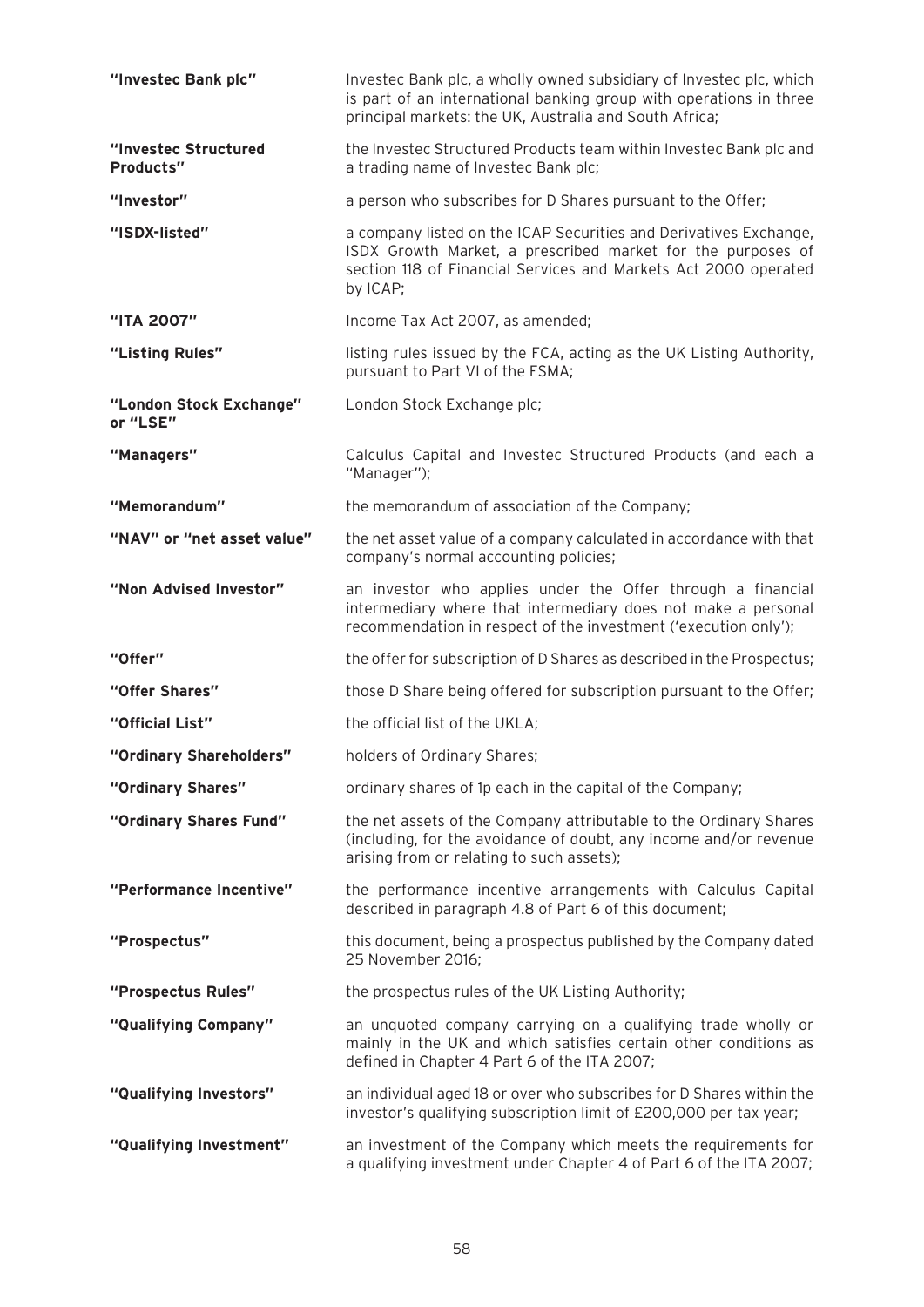| "Receiving Agent"                   | The City Partnership (UK) Limited, in its capacity as receiving agent<br>to the Offer;                                                                                                                                                                                                       |
|-------------------------------------|----------------------------------------------------------------------------------------------------------------------------------------------------------------------------------------------------------------------------------------------------------------------------------------------|
| "Registrar"                         | Capita Registrars, in its capacity as registrars to the Company;                                                                                                                                                                                                                             |
| "Shareholder"                       | a holder of Shares:                                                                                                                                                                                                                                                                          |
| "Shareholder Proceeds"              | amounts paid by way of dividends or other distributions, share buy-<br>backs, proceeds on a sale or liquidation of the Company and any<br>other proceeds or value received, or deemed to be received, by<br>Shareholders in the Company, excluding any income tax relief on<br>subscription; |
| "Shares"                            | shares in the capital of the Company;                                                                                                                                                                                                                                                        |
| "SPARK" or the "Sponsor"            | SPARK Advisory Partners Limited, the Company's sponsor;                                                                                                                                                                                                                                      |
| "Structured Product(s)"             | notes and/or deposits and/or securities whose cash flow<br>characteristics reflect the performance of an index or indices<br>(which may or may not be linked to a market);                                                                                                                   |
| "UK"                                | the United Kingdom;                                                                                                                                                                                                                                                                          |
| "UKLA" or "UK Listing<br>Authority" | the UK Listing Authority, being the Financial Conduct Authority<br>acting in its capacity as the competent authority for the purposes<br>of Part 6 of the Financial Services and Market Act 2000;                                                                                            |
|                                     | "Venture Capital Investments" shares in, or securities of, a Qualifying Company held by a venture<br>capital trust which meets the requirements described in Parts 6,<br>Chapters 3 and 4 to the ITA 2007;                                                                                   |
| "VCT" or "venture capital<br>trust" | a company satisfying the requirements of Chapter 3 of Part 6 of ITA<br>2007 for venture capital trusts; and                                                                                                                                                                                  |
| "VCT Rules"                         | the legislation, rules and HMRC interpretation and practice<br>regulating the establishment and operation of venture capital<br>trusts.                                                                                                                                                      |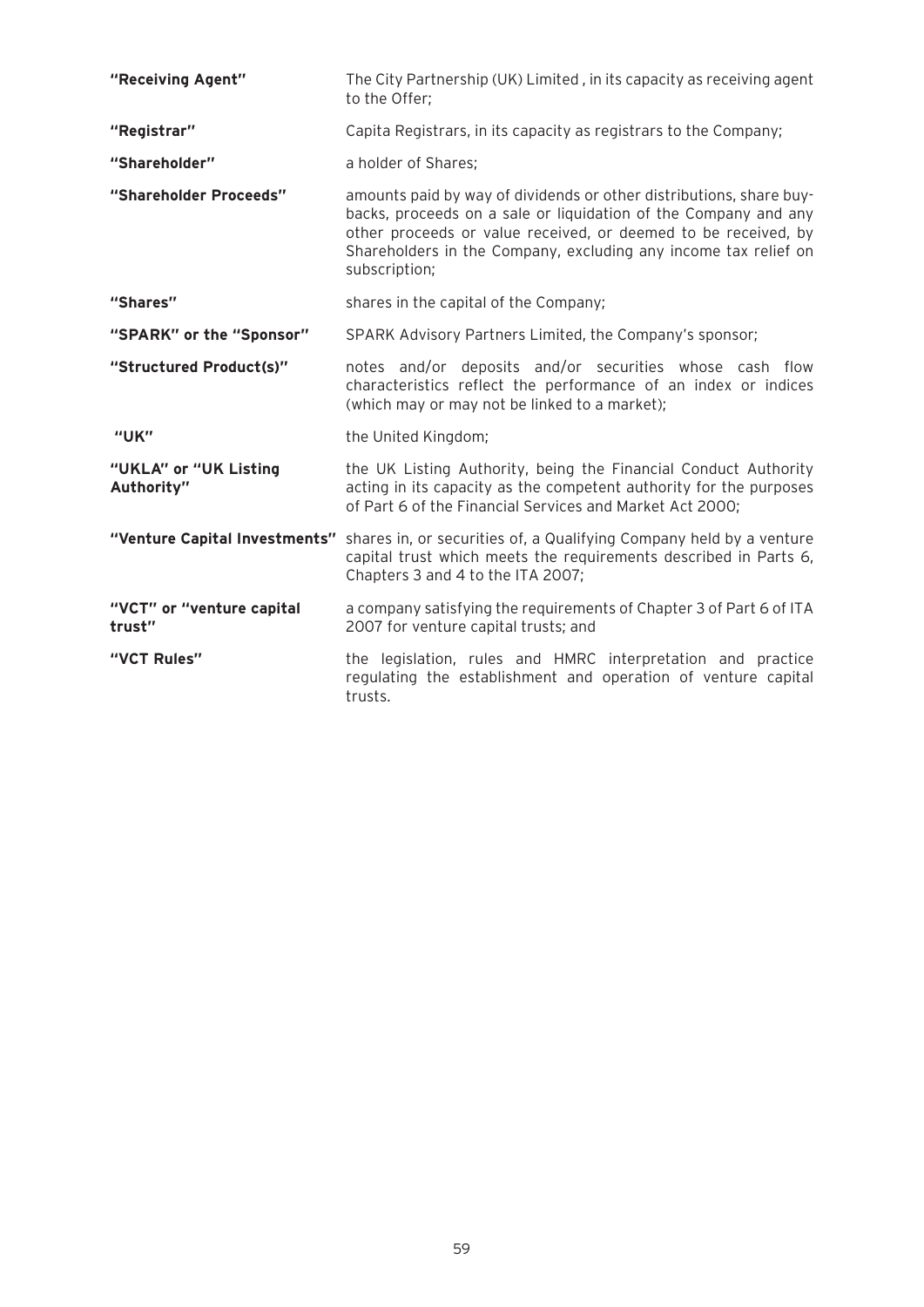#### **Terms and Conditions of Application**

**1.** The contract created by the acceptance of applications in the manner herein set out will be conditional upon the Admission of the Offer Shares to the Official List of the UK Listing Authority and to trading on the London Stock Exchange's main market for listed securities unless otherwise so resolved by the Board. D Shares will be issued conditional on the relevant Resolutions being passed at the General Meeting. If any application is not accepted or if any application is accepted for fewer Offer Shares than the number applied for, or if there is a surplus of funds from the application amount, the application monies or the balance of the amount paid on application will be returned without interest by post at the risk of the applicant. In the meantime application monies will be retained by the Company in a separate client account.

**2.** The Company reserves the right to present all cheques and banker's drafts for payment on receipt and to retain documents of title and surplus application monies pending clearance of the successful applicants' cheques and banker's drafts.

**3.** By completing and delivering an Application Form, you (as the applicant):

**(a)** irrevocably offer to subscribe for the amount of money specified in your Application Form which will be applied to purchase D Shares, subject to the provisions of (i) the Prospectus, (ii) these Terms and Conditions and (iii) the Memorandum and Articles; and (iv) any document mentioned in paragraph (h) below;

**(b)** authorise the Company's Registrars to send definitive documents of title for the number of D Shares for which your application is accepted and to procure that your name is placed on the registers of members of the Company in respect of such D Shares and authorise the Receiving Agent to send you a crossed cheque for any monies returnable, by post to your address as set out in your Application Form;

**(c)** agree, in consideration of the Company agreeing that it will not, prior to the closing date of the Offer, offer any D Shares to any persons other than by means of the procedures set out or referred to in the Prospectus, that your application may not be revoked until the closing date of the Offer, and that this paragraph constitutes a collateral contract between you and the Company which will become binding upon despatch by post or delivery by hand of your Application Form duly completed to the Receiving Agent;

**(d)** understand that your cheque or banker's draft will be presented for payment on receipt, and agree and warrant that it will be honoured on first presentation and agree that, if it is not so honoured, you will not be entitled to receive certificates for the D Shares applied for or to enjoy or receive any rights or distributions in respect of such D Shares unless and until you make payment in cleared funds for such D Shares and such payment is accepted by the Company (which acceptance shall be in its absolute discretion and may be on the basis that you indemnify it against all costs, damages, losses, expenses and liabilities arising out of or in connection with the failure of your remittance to be honoured on first presentation) and that at any time prior to unconditional acceptance by the Company of such late payment in respect of such D Shares, the Company may (without prejudice to their other rights) treat the agreement to allot such D Shares as void and may allot such D Shares to some other person in which case you will not be entitled to any refund or payment in respect of such D Shares (other than return of such late payment);

**(e)** agree that monies subscribed for D Shares will be held for the account of the Company pending allotment of D Shares (which may not take place until several weeks after cleared funds have been received) and that all interest thereon shall belong to the Company and further that any documents of title and any monies returnable to you may be retained pending clearance of your remittance and that such monies will not bear interest;

**(f)** agree that all applications, acceptances of applications and contracts resulting therefrom will be governed by, and construed in accordance with, English law and that you submit to the jurisdiction of the English courts and agree that nothing shall limit the right of either Company to bring any action, suit or proceeding arising out of or in connection with any such applications, acceptances of applications and contracts in any other manner permitted by law or in any court of competent jurisdiction;

**(g)** agree that, in respect of those D Shares for which your application has been received and processed and not refused, acceptance of your application shall be constituted by inclusion in an allotment of D Shares to you by the Receiving Agent;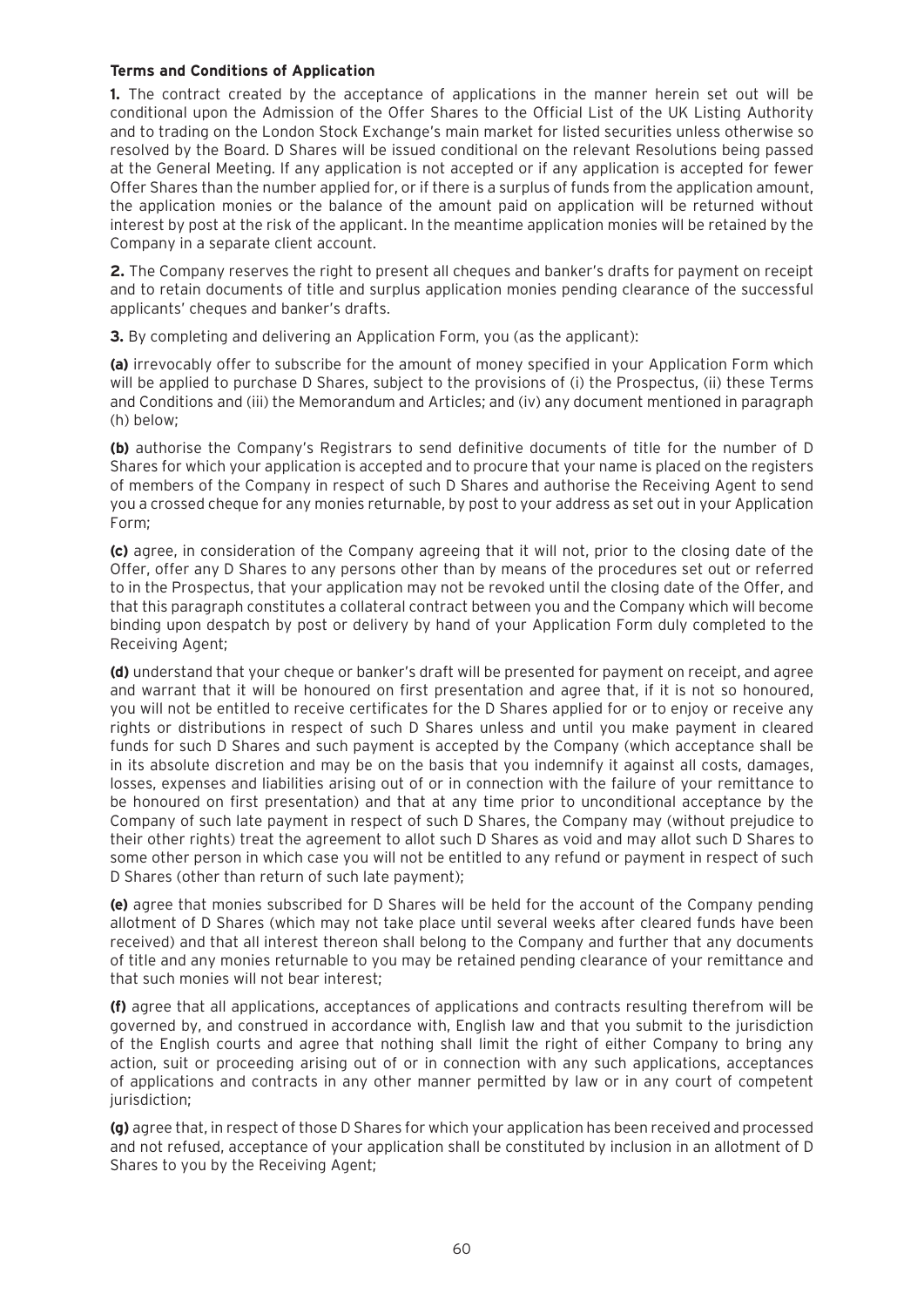**(h)** agree that, having had the opportunity to read the Prospectus and any supplementary prospectus issued by the Company and filed with the FCA, you shall be deemed to have had notice of all information and representations concerning the Company contained herein and in any supplementary prospectus issued by the Company and filed with the FCA and in any announcement made by the Company on an appropriate Regulatory Information Service (whether or not so read);

**(i)** agree that all documents in connection with the Offer and any returned monies will be sent at your risk and may be sent by post to you at your address as set out in the Application Form;

**(j)** confirm that in making such application you are not relying on any information or representation in relation to the Company other than those contained in the Prospectus and any supplementary prospectus filed with the FCA and you accordingly agree that no person responsible solely or jointly for the Prospectus and/or any supplementary prospectus or any part thereof or involved in the preparation thereof shall have any liability for any such information or representation;

**(k)** confirm that you have reviewed the restrictions contained in this paragraph 3 and paragraph 4 below and warrant as provided therein;

**(l)** warrant that you are not under the age of 18 years;

**(m)** agree that such Application Form is addressed to the Company, SPARK Advisory Partners Limited and the Receiving Agent;

**(n)** agree to provide the Company and/or the Receiving Agent with any information which either may request in connection with your application and/ or in order to comply with the Venture Capital Trust or other relevant legislation and/or the Money Laundering Regulations 2007 (as the same may be amended from time to time);

**(o)** warrant that, in connection with your application, you have observed the laws of all relevant territories, obtained any requisite governmental or other consents, complied with all requisite formalities and paid any issue, transfer or other taxes due in connection with your application in any territory and that you have not taken any action which will or may result in the Company, SPARK Advisory Partners Limited, the Receiving Agent or Calculus Capital acting in breach of the regulatory or legal requirements of any territory in connection with the Offer or your application;

**(p)** agree that neither SPARK Advisory Partners Limited nor Calculus Capital will regard you as its customer by virtue of you having made an application for D Shares or by virtue of such application being accepted; and

**(q)** declare that a loan has not been made to you or any associate, which would not have been made or not have been made on the same terms, but for you offering to subscribe for, or acquiring D Shares and that the D Shares are being acquired for bona fide commercial purposes and not as part of a scheme of arrangement the main purpose of which, or one of the main purposes of which, is the avoidance of tax.

**4.** No action has been or will be taken in any jurisdiction by, or on behalf of, the Company which would permit a public offer of D Shares in any jurisdiction where action for that purpose is required, other than the United Kingdom, nor has any such action been taken with respect to the possession or distribution of this document other than in the United Kingdom. No person receiving a copy of this document or any supplementary prospectus filed with the FCA or an Application Form in any territory other than the United Kingdom may treat the same as constituting an invitation or offer to him nor should he in any event use such Application Form unless, in the relevant territory, such an invitation or offer could lawfully be made to him or such Application Form could lawfully be used without contravention of any registration or other legal requirements. It is the responsibility of any person outside the United Kingdom wishing to make an application for D Shares to satisfy himself as to full observance of the laws of any relevant territory in connection therewith, including obtaining any requisite governmental or other consents, observing any other formalities required to be observed in such territory and paying any issue, transfer or other taxes required to be paid in such territory.

**5.** The basis of allocation will be determined by the Company (after consultation with SPARK Advisory Partners Limited) in its absolute discretion. It is intended that applications will be accepted in the order in which they are received. The Offer will be closed on 28 April 2017 or as soon as full subscription is reached (unless extended by the Directors or closed earlier at their discretion). The right is reserved, notwithstanding the basis so determined, to reject in whole or in part and/or scale down any application, in particular multiple and suspected multiple applications, which may otherwise be accepted. Application monies not accepted or if the Offer is withdrawn will be returned to the applicant in full by means of a cheque, posted at the applicant's risk. The right is also reserved to treat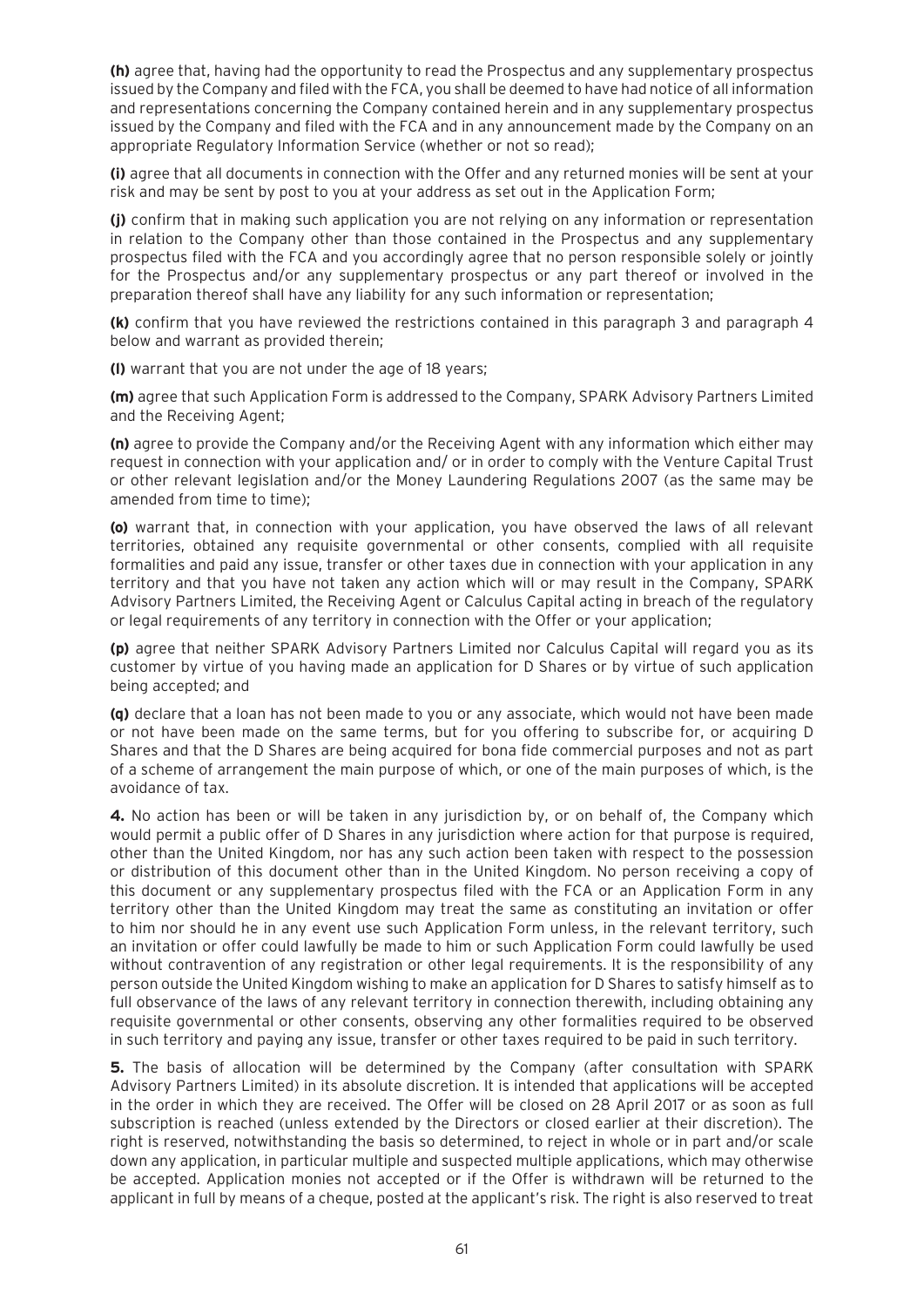as valid any application not complying fully with these terms and conditions of application or not in all respects complying with the application procedures contained in the Application Form. In particular, but without limitation, the Company (after consultation with SPARK Advisory Partners Limited) may accept applications made otherwise than by completion of an Application Form where the applicant has agreed in some other manner to apply in accordance with these terms and conditions. The Offer is not underwritten. The Offer will be suspended if at any time any of the Company is prohibited by statute or other regulations from issuing D Shares.

**6.** Save where the context requires otherwise, terms defined in the Prospectus and any supplementary prospectus filed with the FCA bear the same meaning when used in these terms and conditions of application and in the Application Form.

**7.** Authorised financial intermediaries who, acting on behalf of their clients where those client are Non Advised investors or have classified their clients as 'professional clients' under the FCA Rules, return valid Application Forms bearing their stamp and FCA number will normally be paid 2.0% commission on the amount payable in respect of the D Shares allocated for each such Application Form. In addition, provided they continue to act for their client and the client continues to hold such D Shares, such intermediaries will be paid an annual trail commission of 0.5% of the net asset base value for each such D Share. For this purpose, "net asset base value" means the net assets attributable to the D Share in question as determined from the audited annual accounts of the Company as at the end of the preceding financial year. It is expected that annual trail commission will be paid 5 months after the year end of the Company in each year. The administration of annual trail commission will be managed on behalf of the Promoter by Capita which will maintain a register of intermediaries entitled to trail commission. The Promoter shall be entitled to rely on a notification from a client that he has changed his adviser, in which case, the trail commission will cease to be payable to the original adviser and will be payable to the new adviser if one is appointed. No payment of trail commission shall be made to the extent that the cumulative trail commission would exceed 3.0% of the amount subscribed for each such D Share or in respect of any period commencing after the sixth anniversary of the closing date of the Offer. Financial intermediaries should keep a record of Application Forms submitted bearing their stamp to substantiate any claim for commission. The Receiving Agent will collate the Application Forms bearing the financial intermediaries' stamps and calculate the initial commission payable which will be paid within one month of the allotment.

**8.** Financial intermediaries may agree to waive initial commission in respect of your application. If this is the case then the amount of your application will be increased by an amount equivalent to the amount of commission waived through the mechanism of the Pricing Formula. Applications received before 5.00pm on 27 January 2017 will be entitled to a 0.5% early application discount. Existing Shareholders will be entitled to an additional 0.5% loyalty discount on applications received at any time prior to the closing of the Offer. All such early application and loyalty discounts will be applied through the mechanism of the Pricing Formula.

**9.** Where Application Forms are returned by you or on your behalf by an authorised financial intermediary who has given you a personal recommendation in respect of your application having first categorised you as a retail client under the FCA Rules, the Company will facilitate the payment of any Adviser Charge agreed between you and your intermediary, as validated by your completion of Box 3 on the Application Form. The amount of the agreed Adviser Charge will be facilitated by the Company making a payment equal to the Adviser Charge direct to the intermediary which will be taken into account when applying the Pricing Formula to your subscription, and will reduce, the number of D Shares which are issued to you on the basis set out on page 17.

**10.** There has been no material disparity in the past year (from the date of this document), nor shall there be under the Offer in the effective cash cost of D Shares to members of the public as compared with the effective cash cost of D Shares to members of the Company's management (including its administrative and supervisory bodies) or their affiliates.

**11.** Where Application Forms are returned on your behalf by an authorised financial intermediary, the Promoter at its sole discretion will determine the Promoter's Fee applicable to your application for D Shares, subject to a maximum of 5.0% of the initial Net Asset Value per D Share.

**12.** Non-material amendments to these terms or to the procedure for making applications under the Offer may be made at the discretion of the Directors without giving prior notice to applicants.

#### **Lodging of Application Forms and dealing arrangements**

Completed Application Forms with the appropriate remittance must be posted or delivered by hand on a Business Day between 9.00am and 5.30pm to the Receiving Agent. The Offer opens on